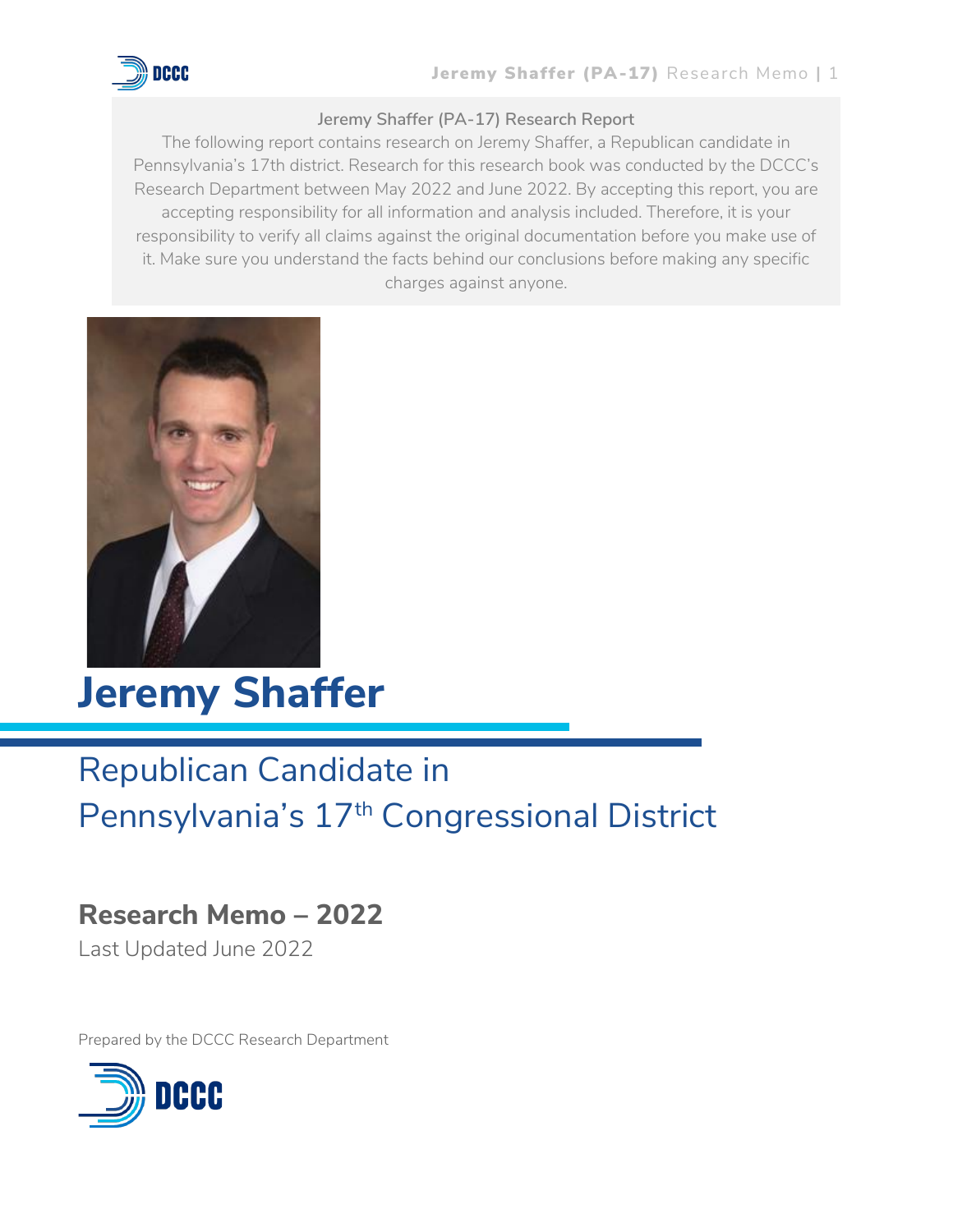

## **Jeremy Shaffer (PA-17) Research Memo**

## **Significant Findings**

**Shaffer Supported Overturning Roe v. Wade And Favored A Constitutional Amendment To Restrict Abortion Rights Nationwide, Even In Cases Of Rape Or Incest.**

- ✓ May 2022: Shaffer said "hopefully" Roe v. Wade would be overturned.
- $\checkmark$  In a questionnaire, Shaffer said he supported banning abortion outside of a "very limited" and "tightly defined" exception for the life of the mother, with no additional exception for victims of rape or incest.
- $\checkmark$  Shaffer said he supported restricting abortion nationwide via a constitutional amendment in the event Roe v. Wade was overturned.
- ✓ 2018: Shaffer said he supported defunding Planned Parenthood.

## **Shaffer Was A Leader At An Anti-Gay Baptist Church That Opposed Marriage Equality And Encouraged Gay Youth To Pursue Conversion Therapy.**

- $\checkmark$  Shaffer served as a Deacon and an Elder at Three Rivers Grace Church for a combined 7 years.
- $\checkmark$  Three Rivers Grace Church was openly unwelcoming to the LGBTQ+ community and believed they could be "rescued" from their "lifestyle."
	- $\checkmark$  An Elder wrote on the church's blog "homosexuality is a sin" from which people can be "rescued" to "bring them out of that lifestyle."
	- $\checkmark$  Three Rivers Grace Church's official Statement of Faith included "marriage is to be between one man and one woman."
	- $\checkmark$  Three Rivers Grace Church's leader, Ben Reaoch, called on gay youth to pursue conversion therapy.
- ✓ Three Rivers Grace Church's values included "the God-given roles for men, women, and children."

## **NRA-Endorsed Shaffer Opposed Commonsense Gun Safety Rules And Donated Nearly \$10,000 To A Radical Gun Group.**

- $\checkmark$  2022: Shaffer received an "AQ" rating from the NRA the highest rating available to candidates without a voting record on gun issues.
	- $\checkmark$  2018: Shaffer was endorsed by the NRA.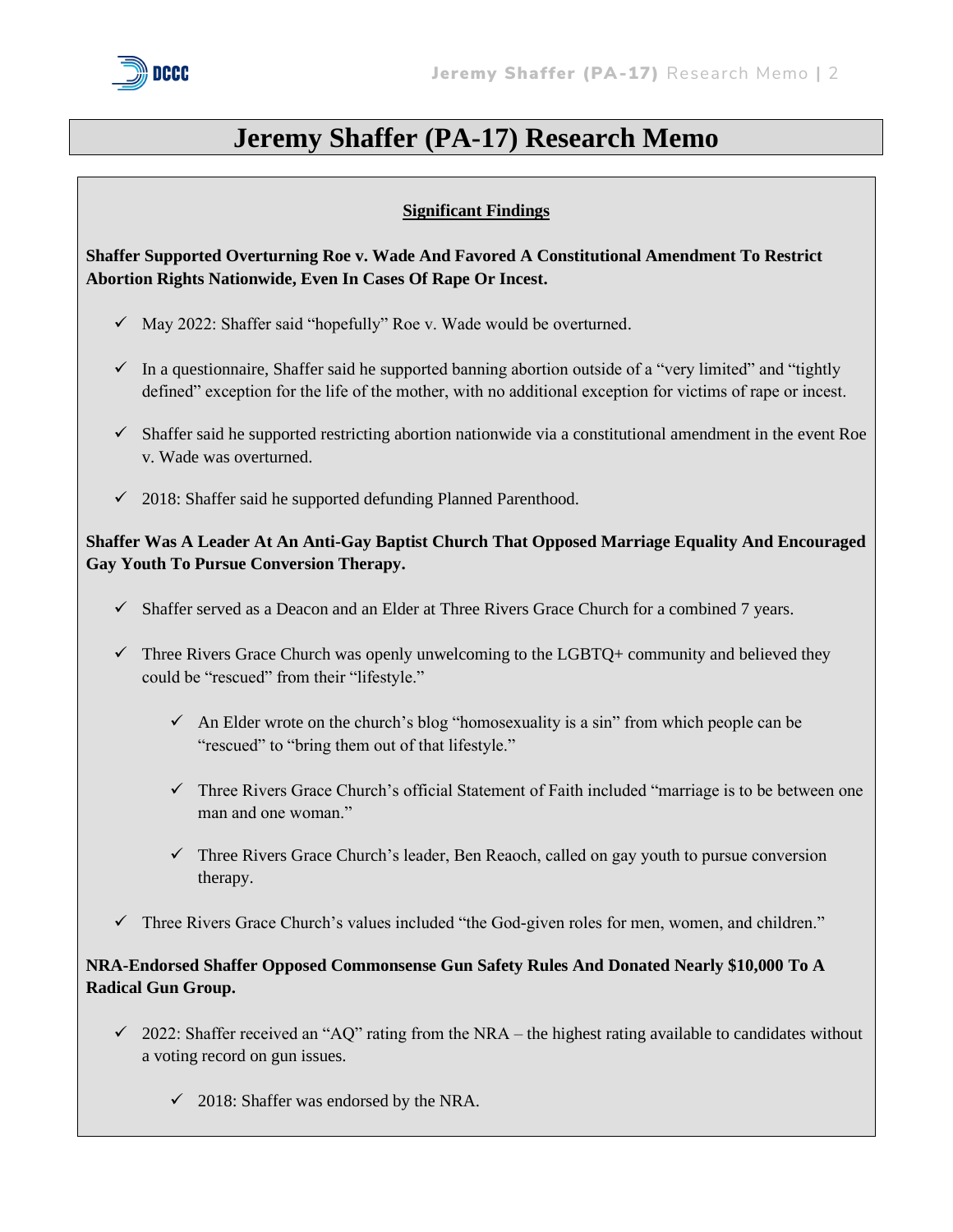

- Shaffer gave nearly \$10,000 and received an endorsement from Firearm Owners Against Crime, a radical anti-gun safety group.
	- $\checkmark$  FOAC "vigorously oppose<sup>[d]"</sup> restrictions on the use of firearms, including bills to expand background checks, to establish safe storage requirements, to empower police to remove firearms from at-risk individuals, and to research firearm safety and gun violence prevention.
	- $\checkmark$  2022: Shaffer was endorsed by FOAC.
- ✓ Shaffer said he strongly disagreed that gun control measures were needed to address public safety and promised to "never waver" in his support for the Second Amendment.

## **Shaffer, Who Believes The Government Has No Place Ensuring Americans Have Health Insurance Or A Livable Wage, Would Vote Against The Interests Of Working Pennsylvanians.**

- $\checkmark$  In a 2018 questionnaire, Shaffer said it was not the government's responsibility to ensure everyone had a livable income.
- ✓ In a 2018 questionnaire, Shaffer said it was not the government's responsibility to ensure everyone had health insurance.

## **Shaffer Claimed To Be A Bipartisan-Oriented "Enigma Of A Candidate" In 2022, But Ousted An Independent-Leaning Republican Only Four Years Earlier By Running Far To The Incumbent's Right**

- $\checkmark$  2022: Shaffer called himself "something of an enigma of a candidate," bipartisan, and campaigned on crossover appeal in Pennsylvania's 17th congressional district, though he said he would welcome Trump's endorsement.
- ✓ 2018: Shaffer ousted Republican State Senator Randy Vulakovich in the primary election by running to his right and criticizing his vote for a Republican governor's own infrastructure package.
	- $\checkmark$  Shaffer bested the incumbent Republican State Senator Randy Vulakovich by touting himself as a more conservative alternative.
	- $\checkmark$  Shaffer was backed in the Republican primary by the Citizens Alliance of Pennsylvania, a conservative group that seeks to oust moderate Republicans.
	- $\checkmark$  Shaffer attacked Vulakovich's support for fellow Republican Governor Tom Corbett's 2013 gas tax hike, which funded infrastructure improvements.
	- $\checkmark$  Shaffer criticized Vulakovich for supporting a 2017 state revenue package including tax increases that passed the Senate but not the House.

**Shaffer Claimed To Be A Voice Of Reason On Infrastructure, But Primaried A Moderate Republican Over A Bipartisan Vote To Fund Infrastructure Projects In The State And Selectively Funded Local**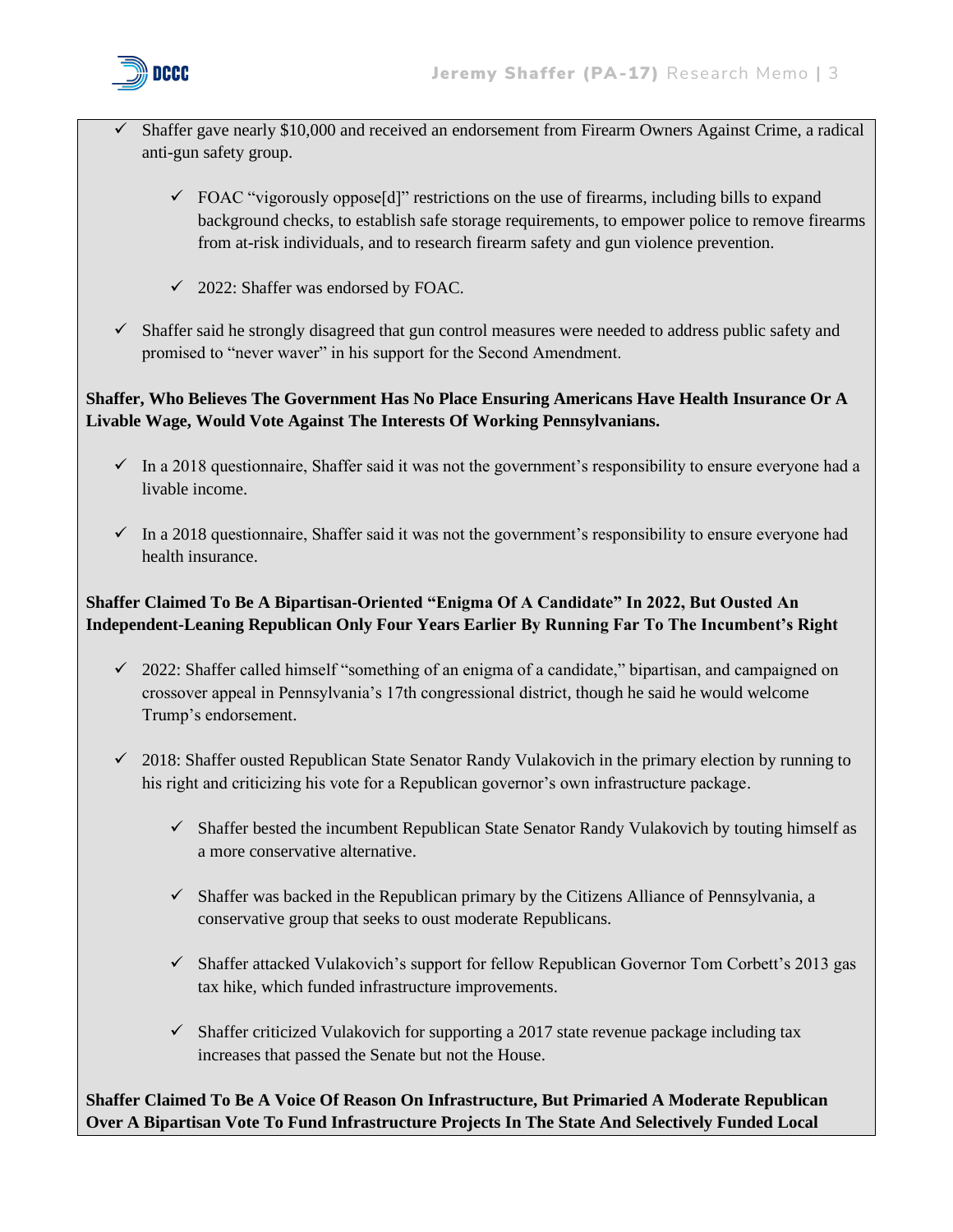

#### **Infrastructure Projects That Served His Self Interest**

- $\checkmark$  2022: Shaffer said he "probably" would have voted for the Infrastructure Investment and Jobs Act and framed infrastructure and transportation as opportunities to diverge from mainstream Republicans.
- $\checkmark$  2018: Shaffer ousted an incumbent moderate over a vote for infrastructure funding in Pennsylvania.
	- $\checkmark$  After the primary, ousted Senator Randy Vulakovich said he still thought he did the right thing to fix two decades of highway neglect.
- $\checkmark$  As Ross Commissioner, Shaffer had a mixed record and opposed a road improvement project while approving of others that served his own self-interest.
	- $\checkmark$  2019: Shaffer was the only Ross Commissioner to vote against the 2020 budget and "objected to taking money from the fund balance to improve more roads next year."
	- $\checkmark$  2015: Shaffer proposed requiring sidewalks outside new and renovating businesses, which was unpopular with local business owners but aligned with the lobby he founded earlier that year.
	- $\checkmark$  2014: Shaffer said street repairs in Ross were an opportunity to use software to determine which streets to prioritize. Shaffer got rich selling software for management of transportation infrastructure.

## **Shaffer's Campaign Manager, Previously Fined For Dirty Tricks, Produced Deceptive Yard Signs To Mislead Pennsylvanians**

- ✓ October 2018: Campaign yard signs appearing to be for Lindsey Williams and calling her a socialist appeared in State Senate District 38 but were not created by Williams.
	- $\checkmark$  Shaffer claimed he was not to blame for the creation of the signs but used one in a television ad and maintained Williams was a socialist.
- $\checkmark$  Shaffer campaign manager Carl Fogliani hedged and played coy on whether he was culpable for the fake yard signs, but Fogliani was the "sole source of support" for North Hills Republican Club, which was the group responsible for the fake yard signs and campaign robocalls.
	- $\checkmark$  State Democrats' Attorney Cliff Levine claimed the fake yard signs violate a state law requiring that political signs "clearly and conspicuously state" their financial sponsors.
	- $\checkmark$  Fogliani's prior campaigns were fined and cited for campaign finance violations, including a fake disclaimer on a robocall attacking an opponent.

**Shaffer Said He Would Oppose Any Effort To Defund The Police, But In 2018 Called For Pennsylvania To Cut An \$800 Million/Year Revenue Stream For Police In Small Towns**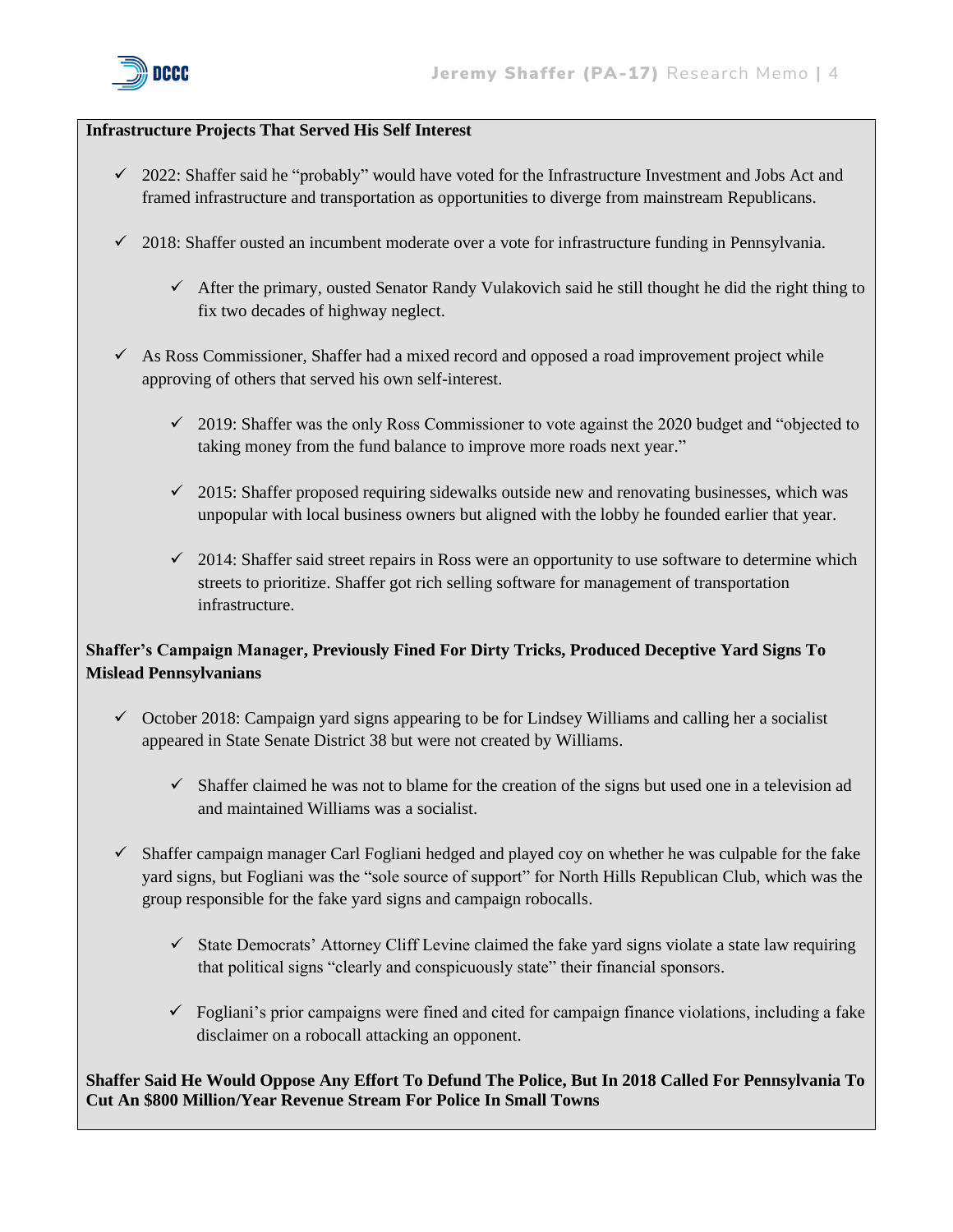

- ✓ 2022: Shaffer said he would "stand with law enforcement and stop the Democrats' radical agenda to defund the police" and promised to "fight back against any effort to defund our police."
- $\checkmark$  In 2018, Shaffer called for Pennsylvania to stop using gas tax funds to pay about \$800 million a year for state police services in smaller municipalities that did not have their own departments.

## **Shaffer Said He Would Stand Up For Election Integrity, But His Backers Worked To Overturn His 2018 State Senate Election Results**

- $\checkmark$  2022: Shaffer said he would "stand against Democrat power grabs that would undermine election integrity and voting rights."
- ✓ 2018: Pennsylvania Republicans tried to overturn Lindsey Williams' victory over Shaffer by challenging her eligibility to hold office due to the length of her residency in state.
	- o Before the election, Shaffer's supporters unsuccessfully filed suit to remove Williams from the ballot, claiming she had not spent the required four years in state pre-election.
	- o October 2018: A Commonwealth Court Judge found "absolutely no allegation or proof with respect to the candidate's fraud in the concealment of any of the purportedly disqualifying information upon which objectors rely."
	- o December 2018: Senate Republican leaders questioned Williams' eligibility, asking for documentation of her residency. Williams provided more than 100 documents to Senate leaders in a sworn affidavit and was sworn into office in January 2019.

## **Shaffer Was A Puppet For A Conservative Billionaire Hedge Fund Manager Accused Of Buying The 2022 Pennsylvania Gubernatorial Primary**

- ✓ 2018: Shaffer's state senate campaign received \$550,000 from Commonwealth Leaders Fund PAC.
- $\checkmark$  Commonwealth Partners-affiliated groups, which frequently move money to each other, received most of their millions in funding from billionaire hedge fund manager and conservative mega-donor Jeff Yass.
- $\checkmark$  2022: A Republican operative accused Commonwealth Partners of buying the Republican Pennsylvania gubernatorial primary with nearly \$7 million in contributions.
- $\checkmark$  2020: Shaffer wrote an op-ed in support of one of the Commonwealth Foundation's pet policies that would limit legislative control of the state budget.

## **Shaffer Supported "School Choice" And Accepted \$550,000 In 2018 From Groups Who Backed Siphoning Public School Funds To Private Schools**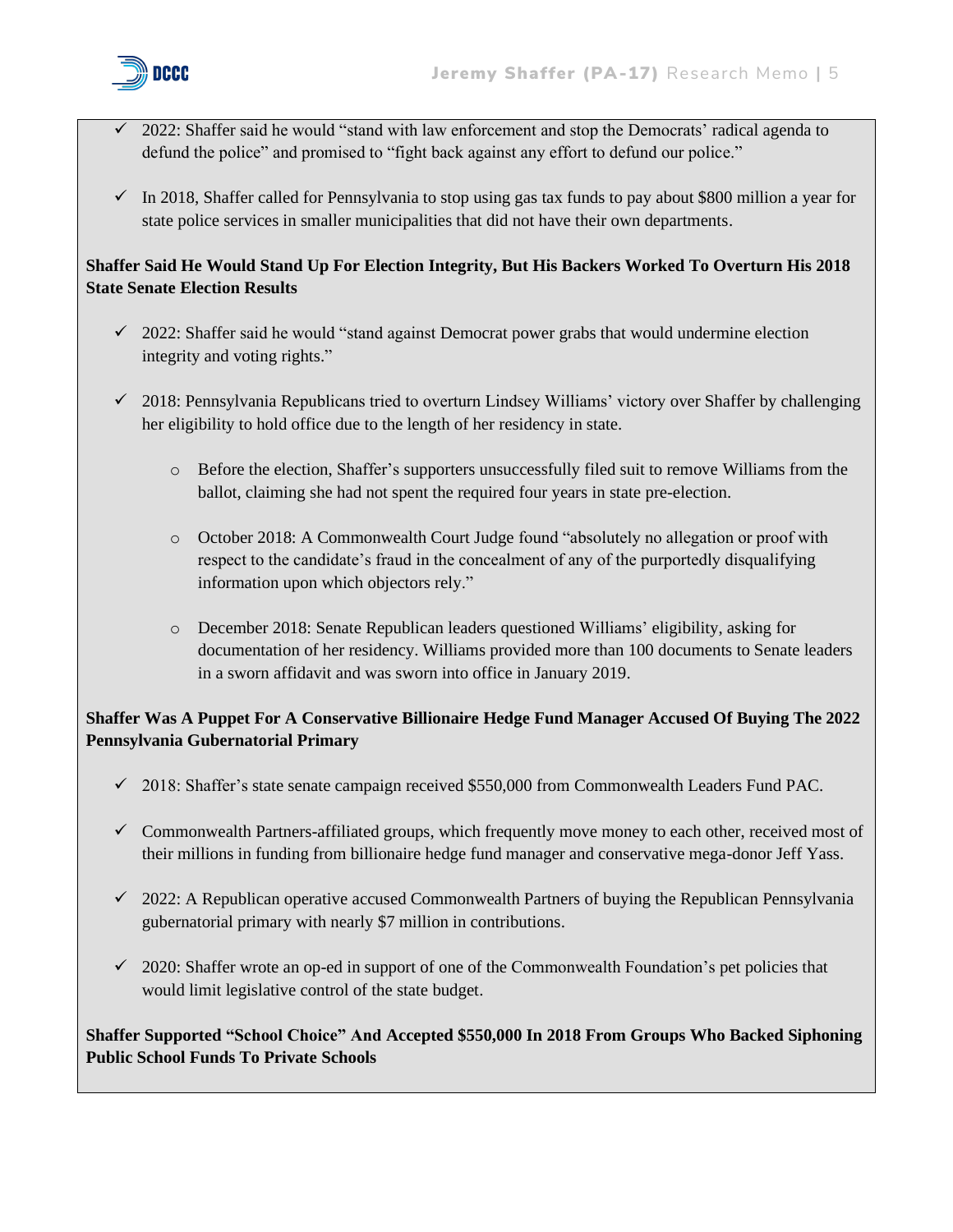

- Shaffer said he would "empower families to have the freedom to do what is best for their children" and "boosts different educational avenues including parochial schools, private schools and homeschooling."
- ✓ 2018: Shaffer's state senate campaign accepted \$550,000 from Commonwealth Leaders Fund PAC.
- $\checkmark$  Students First PAC, which funded Commonwealth Leaders Fund, spent at least \$7.1 million in the 2020 cycle on ads and mailers for candidates in Pennsylvania who backed school choice.
- $\checkmark$  Shaffer denied his opponent's charge that he would support cuts to public education funding.

## **Shaffer Was A Hypocrite On Big Monopolies And Corporate Consolidation**

- ✓ Shaffer called "the trend toward big company monopolies" a major threat to America's prosperity.
- $\checkmark$  After selling his company to billion-dollar software giant Bentley Systems in 2012, Shaffer became a high-paid Bentley executive, reporting more than \$1 million in Bentley-related assets as of 2021.

## **Background**

- **FULL LEGAL NAME:** Jeremy Kevin Shaffer
- **BORN:** 4/10/1977 (age 45)
- **FAMILY:** Married to Stacey, Geriatric Internal Medicine Doctor Univ. Pittsburgh Residency/Fellowship; Five children [Jeremy Shaffer for US Congress, accessed [5/6/22\]](https://jeremyshaffer.com/about/)
- **HOME:** Gibsonia, PA 15044 (Allegheny County)
- **EDUCATION:** Carnegie Mellon University (2006): Ph.D. and Master's Degrees in Electrical and Computer Engineering; Tulane University (1999): Bachelor's Degrees in Computer Science and Computer Engineering; University of North Carolina at Chapel Hill (2017): MBA [Jeremy Shaffer for US Congress, accessed [5/6/22\]](https://jeremyshaffer.com/about/)
- **PROFESSIONAL:** 2003-2012: "President and Co-Founder of InspectTech, a company dedicated to software for efficient and safe management of bridges and transportation infrastructure" [Jeremy Shaffer for US Congress, accessed [5/6/22\]](https://jeremyshaffer.com/about/); 2012-present: Executive at Bentley Systems, which purchased InspectTech in 2012
- **POLITICAL:** Ross Township Commissioner, 2013-2020; Ross Township Board President, 2 year term within 2013-2020 terms; Candidate for PA State Senate (SD 38), 2017-18
- **ORGANIZATIONS:** Former Elder and Deacon, Three Rivers Grace Church; Elected Committeeman of Allegheny County Republican Committee; Member of Ross Township Republican Committee; Member of Board of Directors of Pittsburgh Association for Bridge Construction and Design; Federal Highway Administration Bridge Preservation Expert Task Force; Various civic organizations, National Park Service volunteer, Youth soccer and basketball coach [Jeremy Shaffer for US Congress, accessed [5/6/22\]](https://jeremyshaffer.com/about/)

## **Shaffer Supported Overturning Roe v. Wade And Favored A Constitutional Amendment To Restrict Abortion Rights Nationwide, Even In Cases Of Rape Or Incest**

## **Shaffer Said He Was A "Pro-Life" Candidate Who Favored Restrictions On Abortion Rights**

**2018: Shaffer Said He Was A "Pro-Life" Candidate Favoring Restrictions On Abortion Rights.** "Mr. Shaffer campaigned as a pro-business, anti-tax candidate wanting a more frugal government - including a smaller state Legislature - while backing a more modest hike in Pennsylvania's minimum wage to \$10 an hour. Ms. Williams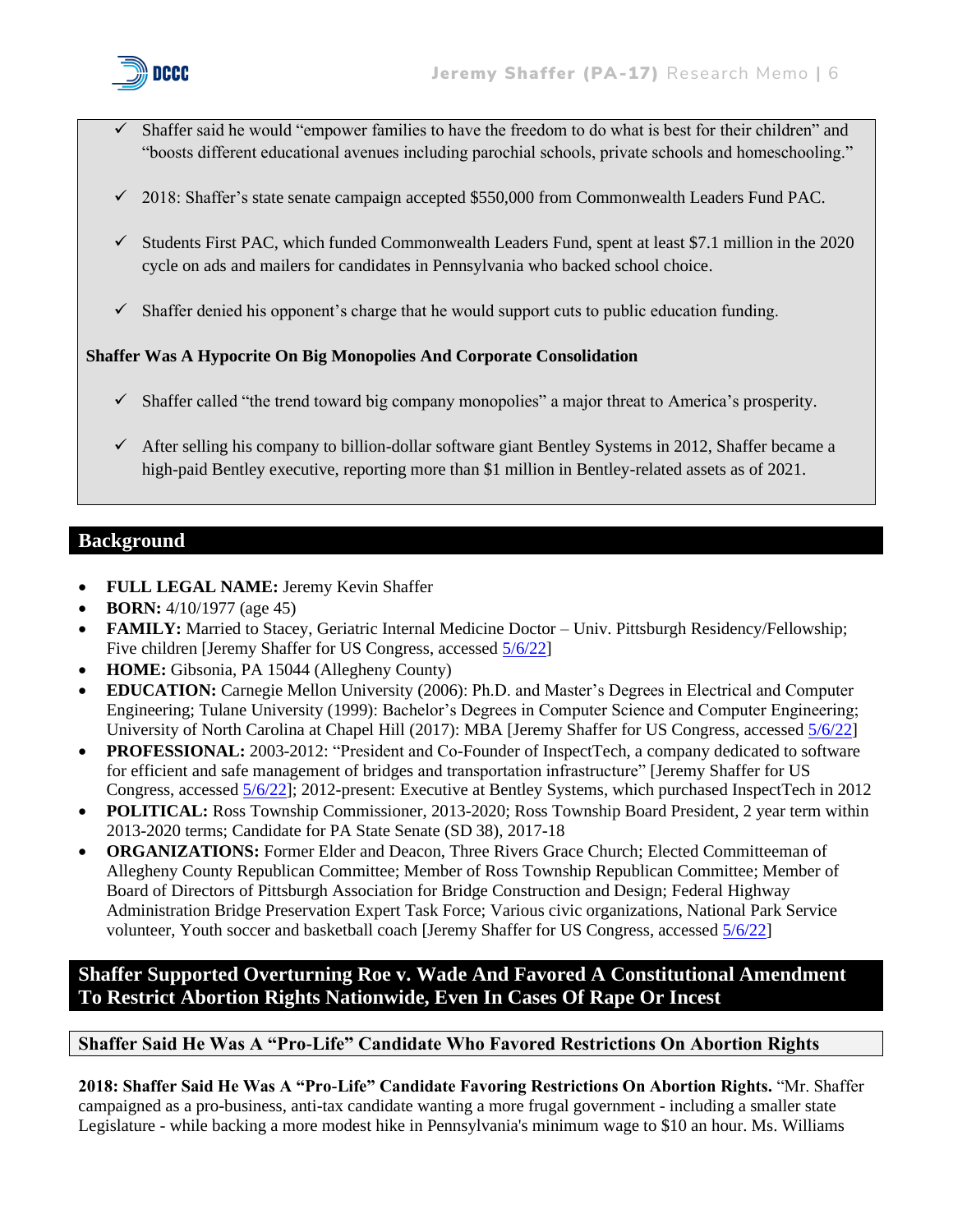

maintained his budget positions would lead to cuts in education funding, among other steps backward, but Mr. Shaffer denied he would support school cuts. He considers himself a 'pro-life' candidate favoring restrictions on abortion rights." [Pittsburgh Post-Gazette, 11/7/18]

**Shaffer Said He Believed "That All Life, Born And Unborn, Must Be Protected" And Promised To "Advocate For The Rights Of The Unborn."** "I believe that all life, born and unborn, must be protected. In Congress, I will advocate for the rights of the unborn and fight against legislation that allows taxpayer dollars to fund abortions." [Jeremy Shaffer for US Congress, accessed [5/6/22\]](https://jeremyshaffer.com/issues/)

#### **Shaffer Said He "Strongly Agree[d]" That Human Life Began At Conception And Deserved Legal Protection "At Every Stage Until Natural Death."**

Human life begins at conception and deserves legal protection at every stage until natural death.

**Strongly Agree** 

[Web Archive, iVoterGuide, Jeremy Shaffer 2018 Questionnaire, Archived [6/13/22\]](https://web.archive.org/web/20220613163442/https:/ivoterguide.com/candidate?elecK=610&raceK=6772&canK=39954)

## **Shaffer Supported Banning Abortion Outside Of A "Very Limited" And "Tightly Defined" Exception To Save The Life Of The Mother**

**Shaffer Said He Supported Banning Abortion Without Exception For Cases Of Rape Or Incest.** Q: "Under what circumstances should abortion be allowed?" A: "Since life begins at conception we must consider that abortion is terminating life. Abortion is far, far too casually considered as an option for people to not accept their responsibility. As a result of teenage pregnancy myself, I am very glad that mine own parents didn't 'choose' to kill me. Given that abortion is taking a life the circumstance I could potentially see it being tolderated is in the extremely rare situation where there is actually a choice between the life of the mother and the baby. That needs to be very tightly defined so it can not be abused and very limited." [Web Archive, iVoterGuide, Jeremy Shaffer Questionnaire, Archived [5/12/22\]](https://web.archive.org/web/20220512185947/https:/ivoterguide.com/candidate?elecK=875&raceK=158&primarypartyk=-&canK=39954&path=%2Fall-in-state%2Fpa)

**Shaffer Supported Restricting Abortion Nationwide Via The Passage Of A Constitutional Amendment**

**In A Questionnaire, Shaffer Said He Supported The Federal Government Limiting Abortion If Roe v. Wade Was Overturned.** [Web Archive, PA Family Voter Questionnaire, Jeremy Shaffer, Archived [5/3/22\]](https://web.archive.org/web/20220503133945/https:/www.pafamilyvoter.com/candidate/shaffer-jeremy/)

**Shaffer Said He Believed Any Federal Action On Restricting Abortion Should Be In The Form Of A Constitutional Amendment.** "Jeremy Shaffer's answer has been the Republican default position for years: 'I believe very strongly in our federal system of government, which means that when hopefully Roe v. Wade is overturned, it will revert back to the individual states' to decide. Shaffer added that he believes any federal action should be in the form of a constitutional amendment. Otherwise, he warned, 'any time the Democrats are in power, then it's going to flip to the extreme." [WESA,  $\frac{5}{5/22}$ ]

#### **2022: Shaffer Said "Hopefully" Roe V. Wade Would Be Overturned, Reverting Abortion Law To Individual States**

**May 2022: Shaffer Said Were Roe V. Wade To Fall, He "Believe[d] Very Strongly In Our Federal System Of Government Which Means That When Hopefully Roe V. Wade Is Overturned, It Will Revert Back To The Individual States."** "A Supreme Court decision to overturn Roe v. Wade hasn't landed yet, but the debate about what comes next is already shaping the race among Republican candidates competing in the May 17th primary. And in Pennsylvania's 17th Congressional District, the issue highlights differences between the three GOP candidates seeking to hold the seat now occupied by Democrat Conor Lamb. The issue arose Tuesday night at a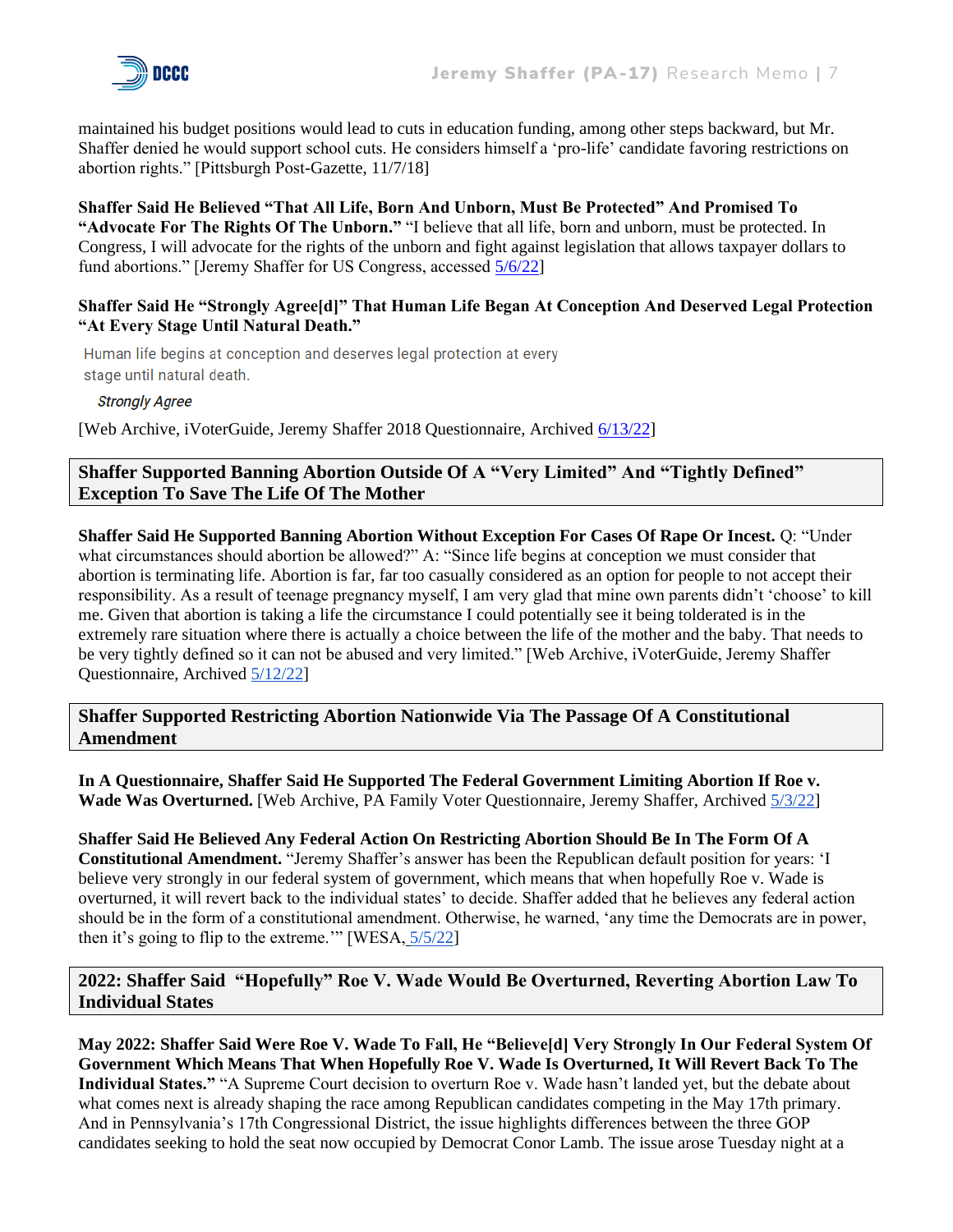

forum hosted by the Republican Committee of Beaver County, during which candidates were asked whether they would seek to limit abortion at the federal level or let states handle it. Jeremy Shaffer's answer has been the Republican default position for years: 'I believe very strongly in our federal system of government, which means that when hopefully Roe v. Wade is overturned, it will revert back to the individual states' to decide. Shaffer added that he believes any federal action should be in the form of a constitutional amendment. Otherwise, he warned, 'any time the Democrats are in power, then it's going to flip to the extreme." [WESA,  $\frac{5}{5}$ /22]

**Shaffer Said Any Federal Action On Abortion Should Be In The Form Of A Constitutional Amendment, Otherwise "Any Time The Democrats Are In Power, Then It's Going To Flip To The Extreme."** "A Supreme Court decision to overturn Roe v. Wade hasn't landed yet, but the debate about what comes next is already shaping the race among Republican candidates competing in the May 17th primary. And in Pennsylvania's 17th Congressional District, the issue highlights differences between the three GOP candidates seeking to hold the seat now occupied by Democrat Conor Lamb. The issue arose Tuesday night at a forum hosted by the Republican Committee of Beaver County, during which candidates were asked whether they would seek to limit abortion at the federal level or let states handle it. Jeremy Shaffer's answer has been the Republican default position for years: 'I believe very strongly in our federal system of government, which means that when hopefully Roe v. Wade is overturned, it will revert back to the individual states' to decide. Shaffer added that he believes any federal action should be in the form of a constitutional amendment. Otherwise, he warned, 'any time the Democrats are in power, then it's going to flip to the extreme." [WESA,  $\frac{5}{5/22}$ ]

## **2018: Shaffer Said He Supported Defunding Planned Parenthood**

**Shaffer Said He "Strongly Agree[d]" That Planned Parenthood Should Not Receive Funds From Federal, State, Or Local Governments.**

Abortion providers, including Planned Parenthood, should not receive funds from federal, state, or local governments.

## **Strongly Agree**

[Web Archive, iVoterGuide, Jeremy Shaffer 2018 Questionnaire, Archived [6/13/22\]](https://web.archive.org/web/20220613163442/https:/ivoterguide.com/candidate?elecK=610&raceK=6772&canK=39954)

#### **2022: Shaffer Said He Would Oppose Legislation That "Allows Taxpayer Dollars To Fund Abortions"**

**Shaffer Said He Would Oppose Legislation That "Allows Taxpayer Dollars To Fund Abortions."** "I believe that all life, born and unborn, must be protected. In Congress, I will advocate for the rights of the unborn and fight against legislation that allows taxpayer dollars to fund abortions." [Jeremy Shaffer for US Congress, accessed [5/6/22\]](https://jeremyshaffer.com/issues/)

## **Shaffer Was A Leader At An Anti-Gay Church That Opposes Marriage Equality**

#### **Shaffer Was A Leader At The Three Rivers Grace Church For Seven Years**

#### **Shaffer Listed 7 Years Of Service To A "Local Church" On His Campaign Website**

**Shafer Listed His "Service As Deacon And Elder At Local Church (Combined 7 Years)" On His Campaign Website.** "Community and Professional Organization Experience: (Past and Present) • Service as Deacon and Elder at Local Church (combined 7 years)." [JeremyShaffer.com, Accessed [6/3/22\]](https://jeremyshaffer.com/about/)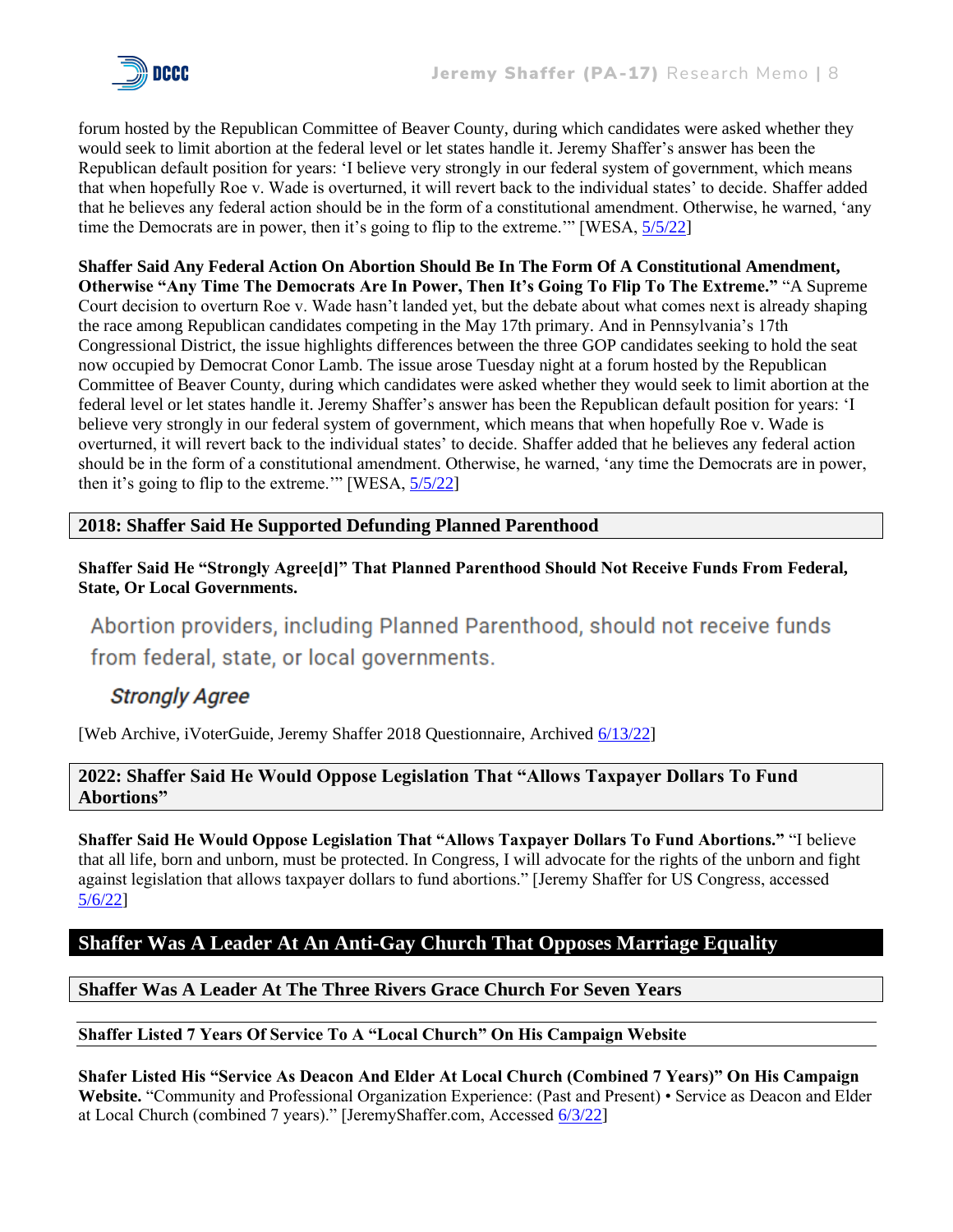

#### **2013: Three Rivers Grace Church Listed Jeremy Shaffer As An Elder**

#### **2013: Three Rivers Grace Church Listed Jeremy Shafer As One Of Its Elders.**

# Three Rivers Grace Church Soli Deo Gloria!

| Home                 | <b>Elders</b>                                         |
|----------------------|-------------------------------------------------------|
| Welcome              |                                                       |
| Blog                 | • Ben Reaoch<br>• <u>Jeremy Shaffer</u><br>• Tom Dyba |
| <b>Sermons</b>       | • Mike Schellhase                                     |
| <b>Leaders</b>       | <b>Deacons</b>                                        |
| <b>Ministries</b>    | • Mike Dove<br>• Stephen Kline                        |
| <b>About Us</b>      | $\bullet$ Fd Timko<br>• Ryan Yurcaba                  |
| $\sim$ $\sim$ $\sim$ | $1.4.0214$ $2.7$                                      |

[3RiversGrace.org, Accessed  $\frac{1/8}{13}$ ]

#### **2009-2012: Shaffer Gave At Least 11 Sermons At Three Rivers Grace Church**

#### **2007-2012: Shaffer Gave At Least 11 Sermons At Three Rivers Grace Church.**

| <b>Date</b> | <b>Speaker</b> | <b>Title</b>                                        | <b>Reference</b>       |
|-------------|----------------|-----------------------------------------------------|------------------------|
| 11/18/12    | Jeremy Shaffer | Seek First The Kingdom of God and Put Anxiety Aside | Matthew 6:25-34        |
| 8/12/12     | Jeremy Shaffer | Psalm 103                                           | Psalm 103              |
| 8/7/11      | Jeremy Shaffer | N/A                                                 | Revelation 4:1-11      |
| 5/22/11     | Jeremy Shaffer | Being Members of the Body                           | 1 Corinthians 12:12-31 |
| 3/6/11      | Jeremy Shaffer | Parables of the Hidden Treasure and Pearl of Great  | Matthew 13:44-46       |
|             |                | Value                                               |                        |
| 12/24/09    | Jeremy Shaffer | Let Us Give Glory                                   | Luke 2:1-14            |
| 8/23/09     | Jeremy Shaffer | The Privilege and Joy of Giving                     | 2 Corinthians 8:1-10   |
| 2/22/09     | Jeremy Shaffer | N/A                                                 | N/A                    |
| 12/28/08    | Jeremy Shaffer | The Word Became Flesh                               | John 1:1-18            |
| 8/17/08     | Jeremy Shaffer | With man it is Impossible, but not with God         | Mark 10:17-31          |
| 12/9/07     | Jeremy Shaffer | Glory, Sovereignty, Unity                           | John 17                |

[Web Archive, Three Rivers Grace Church, Sermons, Archived [1/8/13\]](https://web.archive.org/web/20130108091508/http:/www.3riversgrace.org/sermons.php)

**Three Rivers Grace Church Was Unwelcoming To The LGBTQ+ Community And Believed "Homosexuality Is A Sin" And "Lifestyle" To Be "Rescued" From That Was Harmful To Society**

**Three Rivers Grace Church's Leadership Wrote In The Church's Blog "Homosexuality Is A Sin" From Which People Can Be "Rescued" From Their "Lifestyle"**

**In A Blog Post, Church Elder Ben Reaoch Wrote Homosexuality Was A Sin Against God That Brought Harm To Those Who Practiced It And To Societies Who Accepted It.** "Many are unwilling to call sin what the Bible calls sin. We have to speak the truth. We have to acknowledge that homosexuality is a sin against God, it is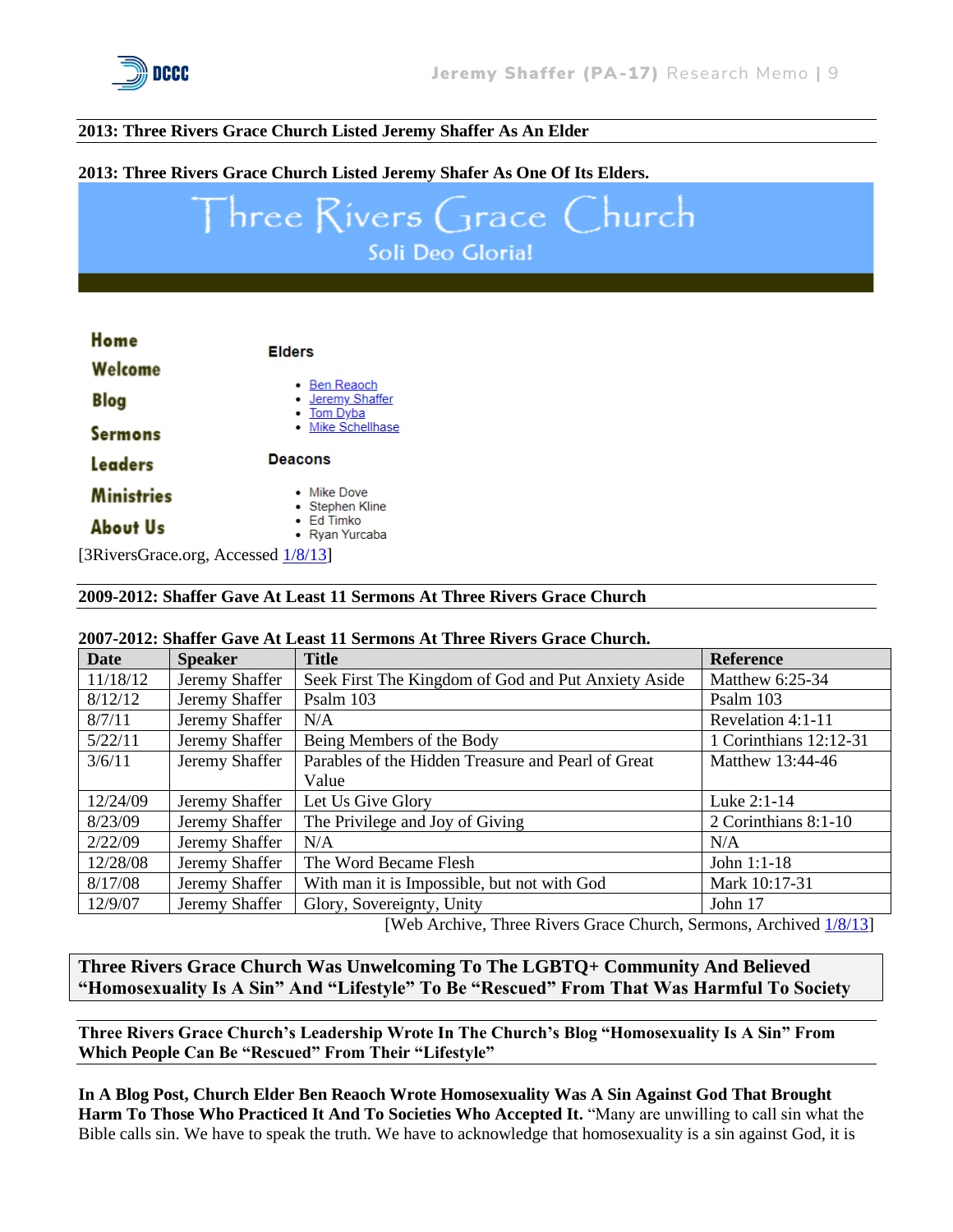against His will, and it will bring harm to those who practice it and to the society in which it becomes an accepted norm." [Three Rivers Grace Church Blog, Ben Reaoch, [9/16/07\]](https://web.archive.org/web/20080610184224/http:/www.3riversgracechurch.org/blog/2007/09/)

**Church Elder Ben Reaoch Wrote "Homosexuals" Can Be "Rescued" By God To "Bring Them Out Of That Lifestyle."** "At the same time we need to show love to those who identify themselves as homosexuals. We need to believe that God can change their hearts and bring them out of that lifestyle. Is anything too hard for the Lord! He has rescued us from our sin, and He is slowly conforming us to His image, and He can do the same for others who are entangled in different sins." [Three Rivers Grace Church Blog, Ben Reaoch, [9/16/07\]](https://web.archive.org/web/20080610184224/http:/www.3riversgracechurch.org/blog/2007/09/)

#### **Three Rivers Grace Church's Leadership Equated Homosexuality To The "Sexual Brokenness" Of Jerry Sandusky And Called On Gay Youth To Pursue Conversion Therapy**

**Church Elder Ben Reaoch Equated Gay Marriage To The Sandusky Trial, Presenting Them Both As "Evidences In Our Society Of Sexual Brokenness And Sexual Perversion."** "So we meet head-on this morning the highly controversial issue of homosexuality. It's at moments like this that we wonder how anybody Reaochcould say that the Bible is irrelevant to our lives today. Last month we heard our President go on national television and state his personal support for gay marriage. The trial of Jerry Sandusky has just reached a conclusion, with the jury finding him guilty on 45 counts of abuse. In many, many ways we can point out evidences in our society of sexual brokenness and sexual perversion. There is massive confusion in our society about gender, about marriage, about sexuality. And the Bible has something to say about it." [SermonAudio.com, Three Rivers Grace Church, Idolatry and Homosexuality Sermon by Ben Reaoch, [6/24/12\]](https://www.sermonaudio.com/sermoninfo.asp?SID=72512833362) (AUDIO) 8:20

**Reaoch: Gay Acceptance Was Like A Doctor "Find[ing] A Life-Threatening Disease Spreading Through**  Your Body," Then "Tellling] You You're All Right." "Our aim is to speak the truth in love regarding all sin, proclaiming the hope that Jesus Christ has accomplished forgiveness for all who trust in Him. When talking about any sin, the most loving thing to do is speak the truth. Of course it's possible to speak the truth in a harsh and unloving and unhelpful way. We don't want to do that. But, on the other hand, it's also possible to appear loving and kind and accepting, and yet fail to communicate the truth. And we don't want to go down that road either. If we don't clearly speak the truth we do everyone a grave disservice. It would be like going to your doctor, and your doctor finds a life-threatening disease spreading through your body. But since the doctor knows it would be difficult for you to hear that news, he or she just tells you you're all right. And you go home thinking that doctor is the nicest, kindest, most gentle person you've ever met. Is that loving? No, it's wicked! It's dishonest, untrue, and destructive." [SermonAudio.com, Three Rivers Grace Church, Idolatry and Homosexuality Sermon by Ben Reaoch, [6/24/12\]](https://www.sermonaudio.com/sermoninfo.asp?SID=72512833362) (AUDIO) 10:00

**Reaoch Called On Gay Youth "Wrestling With Homosexual Feelings" To Seek Help From "A Professional Biblical Counselor," Including Representatives From Exodus International.** "I would recommend that anyone who is wrestling with homosexual feelings seek out help from those in this church, as well as a professional biblical counselor. Don't struggle alone. Don't keep this a secret. There are folks who want to pray for you, hold you accountable, and be your friend. There are many great resources and conferences and accountability groups that we can help connect you with. Exodus International is a ministry dedicated to addressing this issue. Harvest USA is another great organization, with a group right here in Pittsburgh, that addresses sexual struggles of all kinds, including same-sex attraction. Please let us help you, and let us connect you with others who can help." [SermonAudio.com, Three Rivers Grace Church, Idolatry and Homosexuality Sermon by Ben Reaoch, [6/24/12\]](https://www.sermonaudio.com/sermoninfo.asp?SID=72512833362) (AUDIO) 32:30

• **2013: Exodus International, An Organization "Whose Mission Was To 'Help' Gay Christians Become Straight," Shut Down.** "After 37 years, Exodus International, an organization whose mission was to 'help' gay Christians become straight, is shutting down. But not before issuing an apology. 'We're not negating the ways God used Exodus to positively affect thousands of people, but a new generation of Christians is looking for change – and they want to be heard,' Tony Moore, an Exodus board member, said Wednesday." [CNN[, 7/8/13\]](https://www.cnn.com/2013/06/20/us/exodus-international-shutdown/index.html)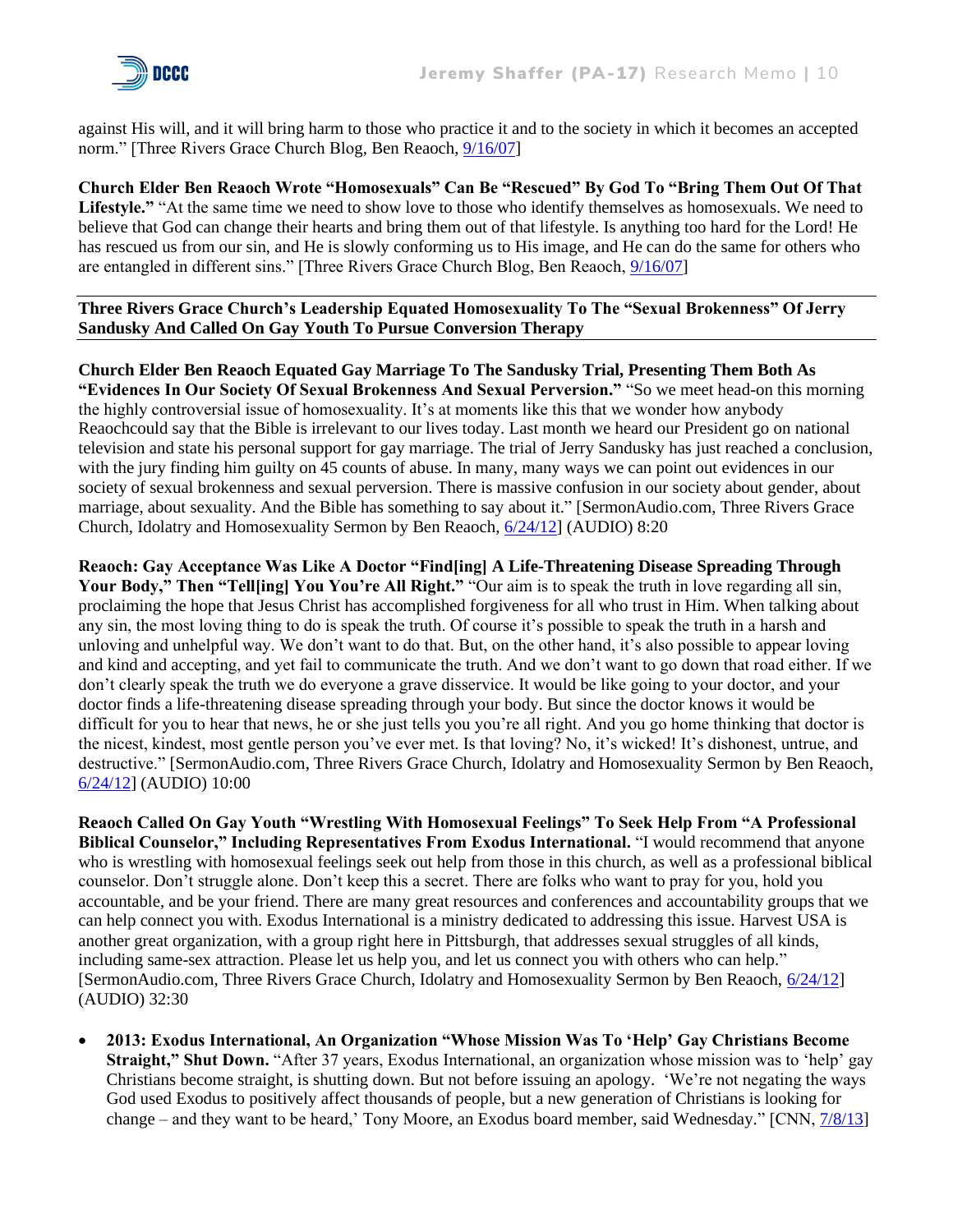

#### **Three Rivers Grace Church's Statement Of Faith Included "Marriage Is To Be Between One Man And One Woman"**

**Three Rivers Grace Church's Statement Of Faith Included "Marriage Is To Be Between One Man And One Woman."** "Paragraph 1. Marriage is to be between one man and one woman; neither is it lawful for any man to have more than one wife, nor for any woman to have more than one husband at the same time." [Second London Baptist Confession of Faith of 1689 (revised by Three Rivers Grace Church), Accessed [6/3/22\]](https://static1.squarespace.com/static/5d2cef9214b71c0001be802b/t/5d2cf5a912ca940001a46ec9/1563227561566/Second+London+Baptist+Confession+of+Faith+of+1689.pdf)

**Three Rivers Grace Church's Statement Of Faith Was A Revised Version Of The Second Long Baptist Confession of 1689.** "The Statement of Faith of this church comprises two forms: a shorter form, as a concise aid to teaching and understanding, and a longer form, as a detailed statement of the doctrines of the faith. The shorter form of the Statement of Faith is a modified version of the Abstract of Principles. The Abstract of Principles was set forth in the original charter of the Southern Baptist Theological Seminary at its founding in 1858. Revisions have been made by Three Rivers Grace Church to Article XVII. The longer form of the Statement of Faith is a modified version of the Second London Baptist Confession of Faith of 1689. Revisions have been made by Three Rivers Grace Church to Chapter 22 and Chapter 26." [3RiversGrace.org, Accessed [6/3/22\]](https://www.3riversgrace.org/what-we-believe)

#### **Three Rivers Grace Church's Website Did Not Include Language Indicating It Was "Welcoming" Or "Affirming" To The LGBTQ+ Community**

**June 2022: Three Rivers Grace Church's Website Did Not Include Language Indicating It Was "Welcoming" Or "Affirming."** [3RiversGrace.org, Accessed [6/3/22\]](https://www.3riversgrace.org/)

**Baptist Churches That Are Inclusive To The LGBTQ+ Community Identified As "Welcoming and Affirming."** "One of the questions I get asked most frequently is "how do I find a church?" So many queer and trans folks are looking for and longing for a spiritual home but are not sure how to find it. […] Each denomination has their own language around LGBTQ issues: For Presbyterians you're looking for a 'More Light' distinction, the Evangelical Lutheran Church In America is 'Reconciling in Christ', The United Church of Christ is 'Open and Affirming', the American Baptist church is 'Welcoming and Affirming', The United Methodist Church is 'Reconciling'." [QueerTheology.com, Accessed [6/3/22\]](https://www.queertheology.com/churches-lgbt-affirming-welcoming-safe/)

**Three Rivers Grace Church Was A Baptist Church.** "The Statement of Faith of this church comprises two forms: a shorter form, as a concise aid to teaching and understanding, and a longer form, as a detailed statement of the doctrines of the faith. The shorter form of the Statement of Faith is a modified version of the Abstract of Principles. The Abstract of Principles was set forth in the original charter of the Southern Baptist Theological Seminary at its founding in 1858. Revisions have been made by Three Rivers Grace Church to Article XVII. The longer form of the Statement of Faith is a modified version of the Second London Baptist Confession of Faith of 1689. Revisions have been made by Three Rivers Grace Church to Chapter 22 and Chapter 26." [3RiversGrace.org, Accessed  $6/3/22$ ]

**Three Rivers Grace Church Was Not Listed In The National Affirming Church Directory™ For Gay-Friendly Christian Churches**

**GayChurch.org's Affirming Church Directory™ Did Not Include Three Rivers Grace Church.** [GayChurch.org, Accessed [6/3/22\]](https://www.gaychurch.org/find_a_church/list-churches-by-state/?loc=PA)

• **GayChurch.org's Affirming Church Directory Included Churches That Do "Not View Homosexuality In And Of Itself As A Sin."** "The intent of the Affirming Church Directory is to provide an online directory for people so they can locate and visit gay-friendly Christian churches around the world. We list congregations that meet regularly in a physical location for worship, prayer, service, and fellowship. […] All churches in our Affirming Church Directory™ have confirmed that their congregation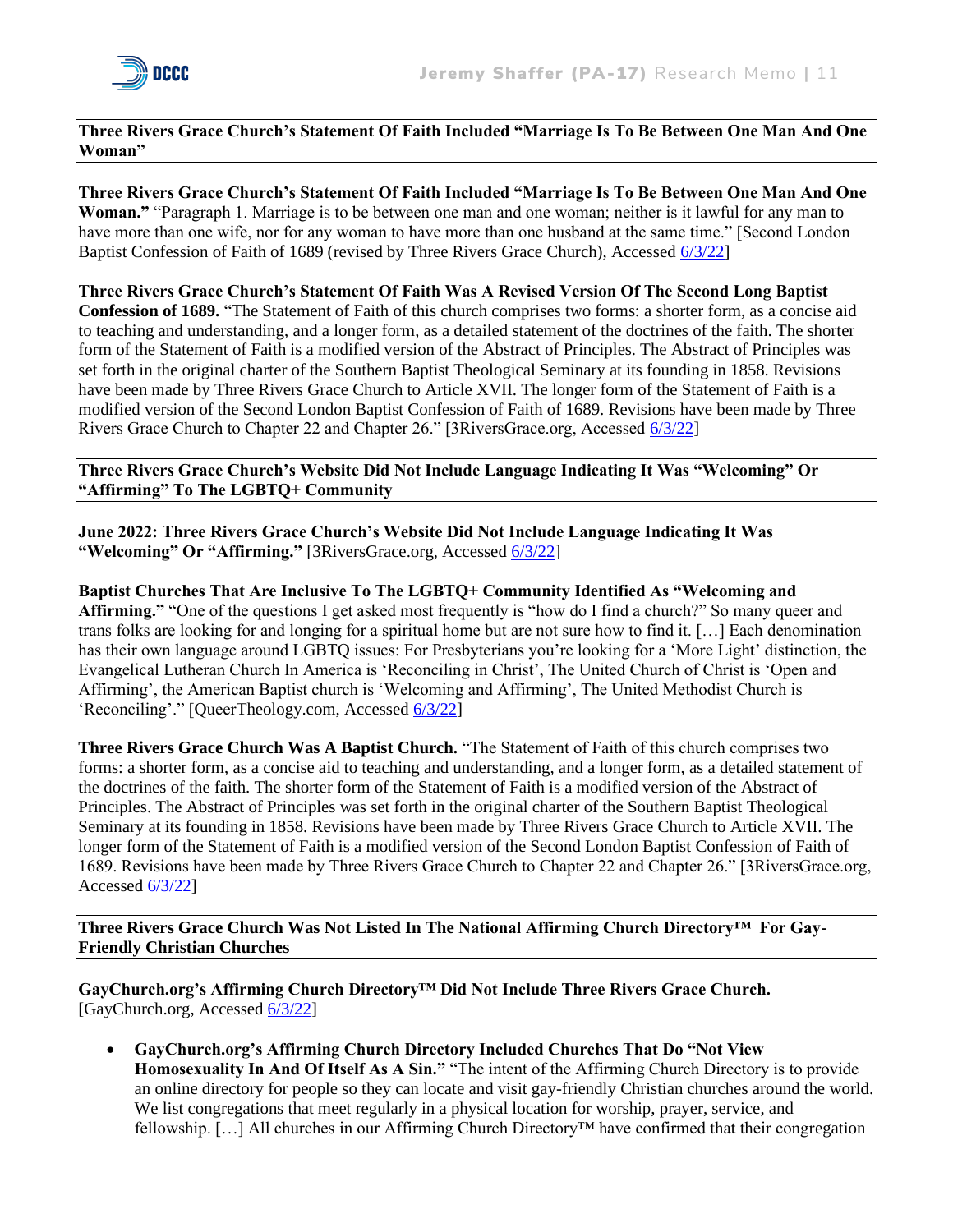

is an affirming Christian church in some form or fashion. […] We define the word 'affirming' as meaning the church does not view homosexuality in and of itself as a sin. […] We also believe that a fully affirming congregation allows ALL people the ability (as much as denominational polity allows) to be involved in all aspects of the community's life, including ordaining LGBTQ+ folks to ministry and performing same-sex marriages." [GayChurch.org, Accesse[d 6/3/22\]](https://www.gaychurch.org/find_a_church/about-our-directory/)

#### **Three Rivers Grace Church "Value[d] The God-Given Roles For Men, Women, And Children"**

**Three Rivers Grace Church Wrote "We Value The God-Given Roles For Men, Women, And Children" As One Of Its "Core Values."** "As an outworking of our mission, the following are a few core values and distinctives of Three Rivers Grace: […] • Family: We value the God-given roles for men, women, and children. We value 'family' as a Biblical expression of church life and our relationship with God as His adopted children, our lives and ministry being driven by love for one another." [3RiversGrace.org, Accessed [6/3/22\]](https://www.3riversgrace.org/what-we-believe)

#### **Three Rivers Grace Church Was Affiliated With The Southern Baptist Convention, Which Cut Ties With A Georgia Church Because It Allowed Gay And Transgender Members**

**Three Rivers Grace Church Was An Official Affiliate Of The Southern Baptist Convention.** [Three Rivers Grace Church, Accessed [6/13/22;](https://www.3riversgrace.org/what-we-believe) Southern Baptist Convention, Accessed [6/13/22\]](https://www.3riversgrace.org/what-we-believe)

**2021: The Southern Baptist Convention Voted To Cut Ties With A Georgia Church Because It Allowed Gay And Transgender Members.** "Two weeks after being kicked out of the Southern Baptist Convention, Towne View Baptist Church celebrated its 32nd anniversary by formally accepting members the SBC said they should have turned away. One by one, Pastor Jim Conrad introduced seven new members, which in the Baptist tradition have to be approved by a majority of the congregation. He didn't mention that Brockton Bates and his partner, Skyler, were gay nor that another new member was transgender. He didn't have to. His church knew who they were and had spent the past two years coming to terms with the fact that inclusion for Towne View had to look different from what was required to remain in the SBC, whose bylaws say, 'Churches which act to affirm, approve, or endorse homosexual behavior would be deemed not to be in cooperation with the Convention.' On Feb. 23, the SBC Executive Committee voted to remove Towne View for affirming LGBTQ members, the culmination of a two-year inquiry." [USA Today, [4/4/21\]](https://www.usatoday.com/story/news/nation/2021/04/04/southern-baptist-convention-georgia-church-accepts-gay-members/4840775001/)

## **NRA-Endorsed Shaffer Opposed Common-Sense Gun Safety Rules And Donated Nearly \$10,000 To A Radical Gun Group**

**2022: Shaffer Received An AQ – The Highest Rating Available Without A Voting Record – From The NRA**

**2022: The NRA-PVF Gave Shaffer An "AQ" Rating.**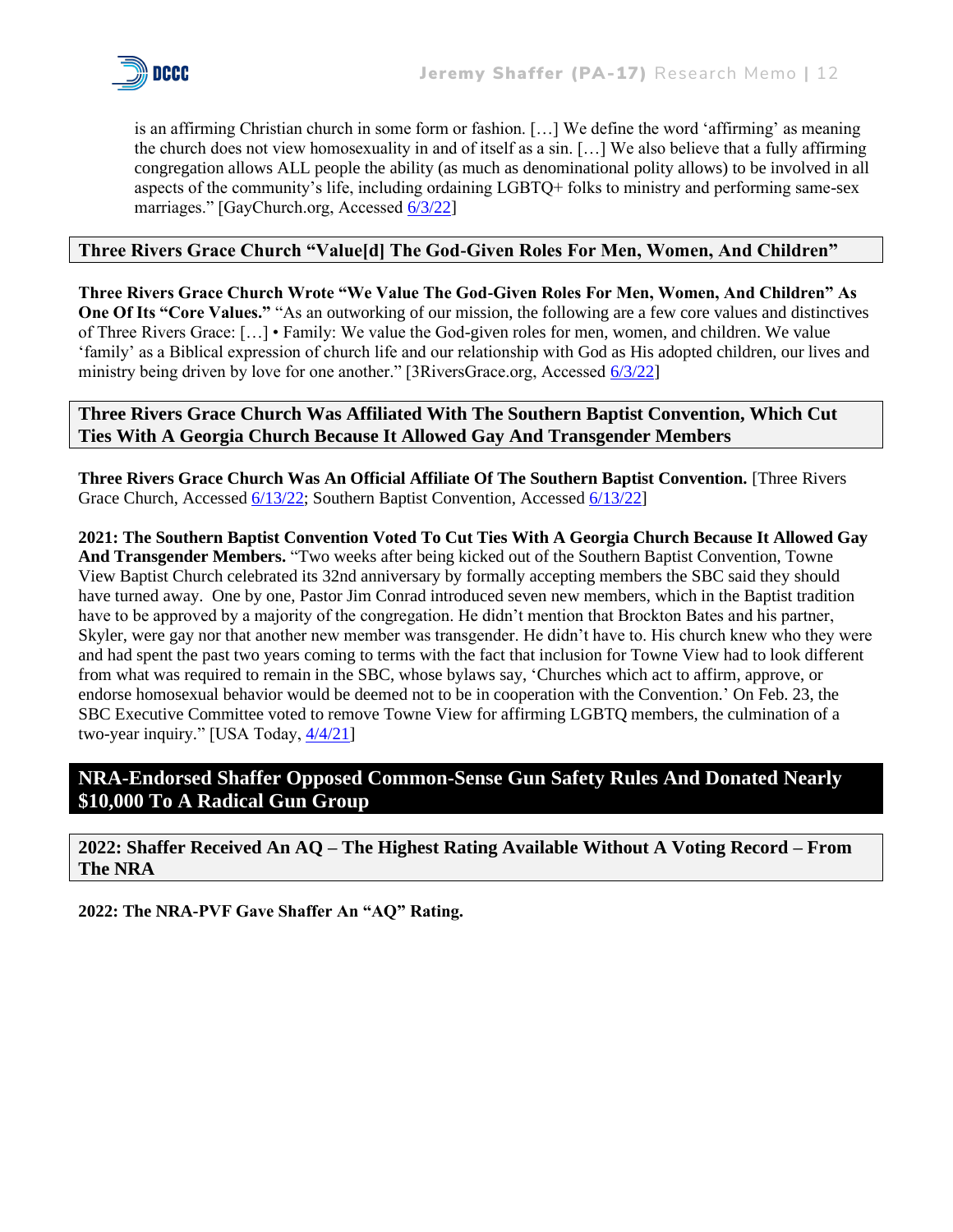

#### **US HOUSE - 17TH CONGRESSIONAL DISTRICT**

| <b>Kathleen Coder</b><br>Candidate (R)  |  |
|-----------------------------------------|--|
| <b>Jason Killmeyer</b><br>Candidate (R) |  |
| <b>Jeremy Shaffer</b><br>Candidate (R)  |  |

[NRA-PVF, Pennsylvania, Grades, Archived [5/11/22\]](https://web.archive.org/web/20220511152737/https:/www.nrapvf.org/grades/Pennsylvania/)

**An "AQ" Rating Was The Highest Rating The NRA-PVF Gave To Candidates Without A Voting Record On Second Amendment Issues.** "The F grade for Carl Perry of Aberdeen was published in the October issue of American Rifleman. Perry's score was listed among the rest of South Dakota's statewide and legislative candidates. It has since been changed to an AQ, the third-highest rating a candidate can get. The AQ grade came with an NRA endorsement. AQ is the highest NRA rating for legislative candidates who don't have a voting record." [Aberdeen News, [10/7/18\]](https://www.aberdeennews.com/story/news/local/2018/10/07/ra-amends-perrys-rating-up-after-publishing-f-grade/118842108/)

#### **2018: Shaffer Received A 92% Rating And An Endorsement From The National Rifle Association**

**2018: Jeremy Shaffer Received A 92% Rating From The National Rifle Association.**

| <b>Guns</b>                      |     |      | $\bullet\checkmark$ |
|----------------------------------|-----|------|---------------------|
| National Rifle Association (NRA) | 92% | 2018 |                     |

[VoteSmart, Jeremy Shaffer, Accessed [6/6/22\]](https://justfacts.votesmart.org/candidate/evaluations/161602/jeremy-shaffer)

#### **2018: Jeremy Shaffer Was Endorsed By The National Rifle Association.**



[VoteSmart, Jeremy Shaffer, Accessed [6/6/22\]](https://justfacts.votesmart.org/candidate/evaluations/161602/jeremy-shaffer)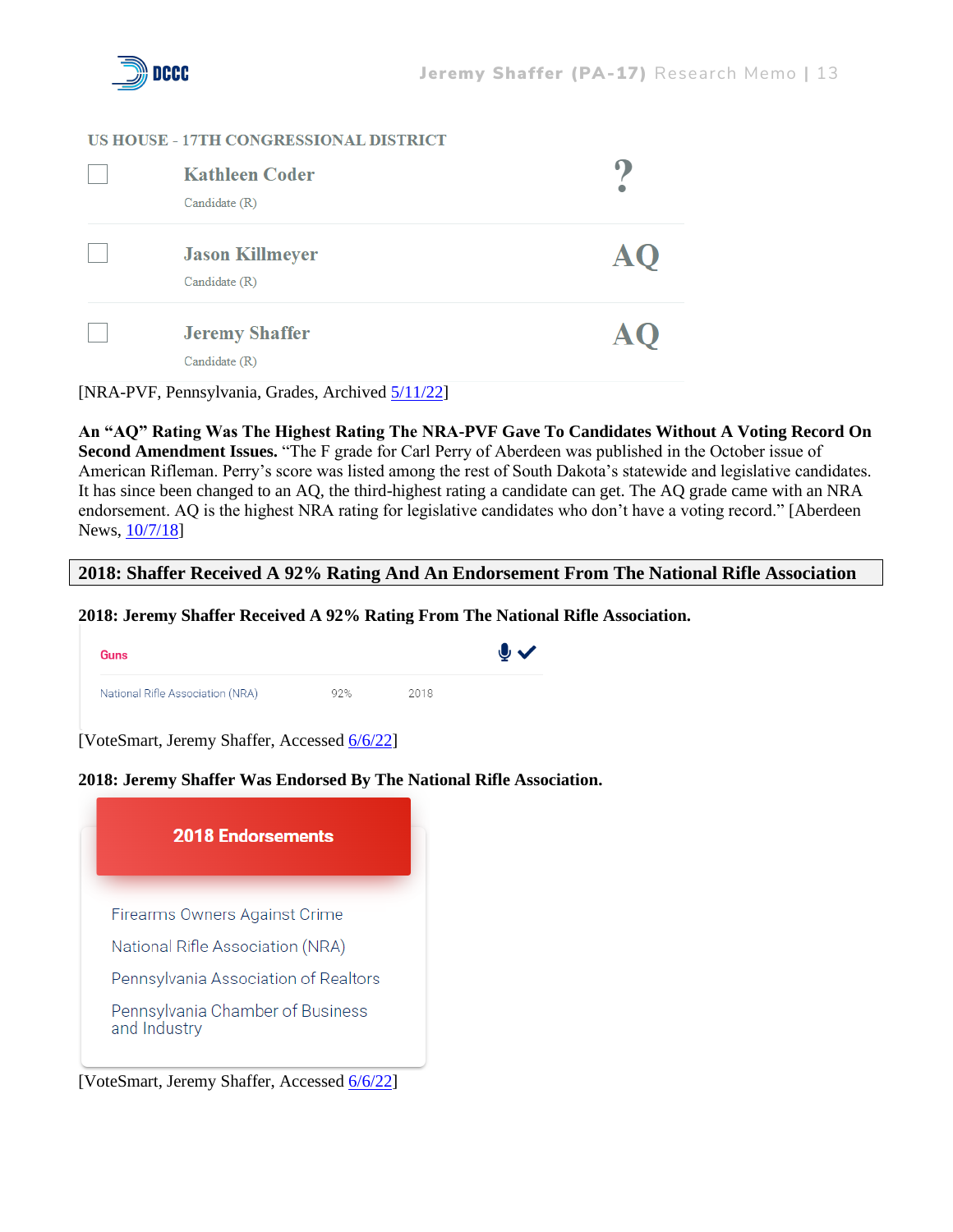

**Shaffer Said He Supported Universal Background Checks And Implied He Was Open To Red Flag Laws …**

**2018: Shaffer Supported Universal Background Checks In Pennsylvania.** "Shaffer said he has 'consistent views in terms of firearms.' He said Pennsylvania needs universal background checks to ensure only 'law-abiding citizens' have access to guns. He added that the state needs to look at laws associated with mental health." [The Incline, [11/2/18\]](https://archive.theincline.com/2018/11/02/pennsylvanias-district-38-state-senate-candidates-jeremy-shaffer-and-lindsey-williams-on-the-issues/)

**2022: Shaffer Said He Didn't Believe In "Undue Restrictions" On The 2nd Amendment But Was Open To Red Flag Laws.** "On the Second Amendment right to bear arms, 'I don't believe the government should step in and put undue restrictions on that.' 'If we're looking at red flag laws, obviously, I think all of us would agree that someone who has mental issues or is physically violent, they should not be in possession of a firearm,' says Shaffer." [CBS News, [2/2/22\]](https://www.cbsnews.com/pittsburgh/news/conservative-republican-jeremy-shaffer-suburban-congressional-election/)

**… But Gave Nearly \$10,000 To And Accepted An Endorsement From The Radical Anti-Gun Safety Group, Firearm Owners Against Crime**

#### **2017-2022: Shaffer Contributed \$9,438 To Firearm Owners Against Crime**

| 2017-2022: Shaher Contributed \$9,450 To Firearm Owners Against Crime. |                              |         |  |
|------------------------------------------------------------------------|------------------------------|---------|--|
| Date                                                                   | Committee                    | Amount  |  |
| 3/6/22                                                                 | Firearm Owners Against Crime | \$350   |  |
| 2/26/19                                                                | Firearm Owners Against Crime | \$300   |  |
| 11/1/18                                                                | Firearm Owners Against Crime | \$2,036 |  |
| 7/24/18                                                                | Firearm Owners Against Crime | \$300   |  |
| 5/12/18                                                                | Firearm Owners Against Crime | \$6,302 |  |
| 12/11/17                                                               | Firearm Owners Against Crime | \$150   |  |

#### **2017-2022: Shaffer Contributed \$9,438 To Firearm Owners Against Crime.**

[Pennsylvania Department of State, Campaign Finance Online Reporting, Accessed [6/6/2022\]](https://www.campaignfinanceonline.pa.gov/Pages/CFReportSearch.aspx)

#### **Firearm Owners Against Crime "Vigorously Oppose[d]" Gun Restrictions, Including Background Checks**

**Firearm Owners Against Crime "Vigorously Oppose[d]" Legislators Who Support Restrictions On Guns.**  "We vigorously oppose legislators who want to restrict the legitimate use of firearms, including personal and property protection as guaranteed by the Constitutions of the United States and the Commonwealth of Pennsylvania. We accomplish these goals by monitoring and reviewing legislative initiatives and voting records of elected officials. This information is shared with interested parties, such as County Sportsmen's Leagues, the PA Federation of Sportsmen's Clubs, the Unified Sportsmen of PA, the Eastern Firearms Coalition, the Concerned Gun Owners of PA, PA Gun Owners Association, PA State Camp Lessees Association and other interested organizations at both the state and county level." [FOAC-PAC.org, Accessed [6/3/22\]](https://foac-pac.org/Mission-Statement)

**Firearm Owners Against Crime Was Formed To Protect Rights Against "Gun Legislation" Like The "Brady Bill."** "FOAC was formed shortly after the City of Pittsburgh's illegal gun and ammunition ban of 1993. This was an active year for gun legislation in Pennsylvania (Act 84 of 1994-HB 185 the preemption law, Casey's gun ban) and the United States (Brady Bill, Assault Weapons Ban...). A number of those who fought the Pittsburgh gun ban realized that a more politically active role was necessary if we were to keep and protect our rights. FOAC became a formal statewide Political Action Committee in early 1994." [FOAC-PAC.org, Accessed [6/3/22\]](https://foac-pac.org/Mission-Statement)

• **The Brady Bill Required Federal Background Checks On Firearm Purchases And Included A Five-Day Waiting Period.** "Brady Handgun Control - Brady Handgun Violence Prevention Act - Amends the Federal criminal code to: (1) require the Attorney General, within five years, to establish a national instant criminal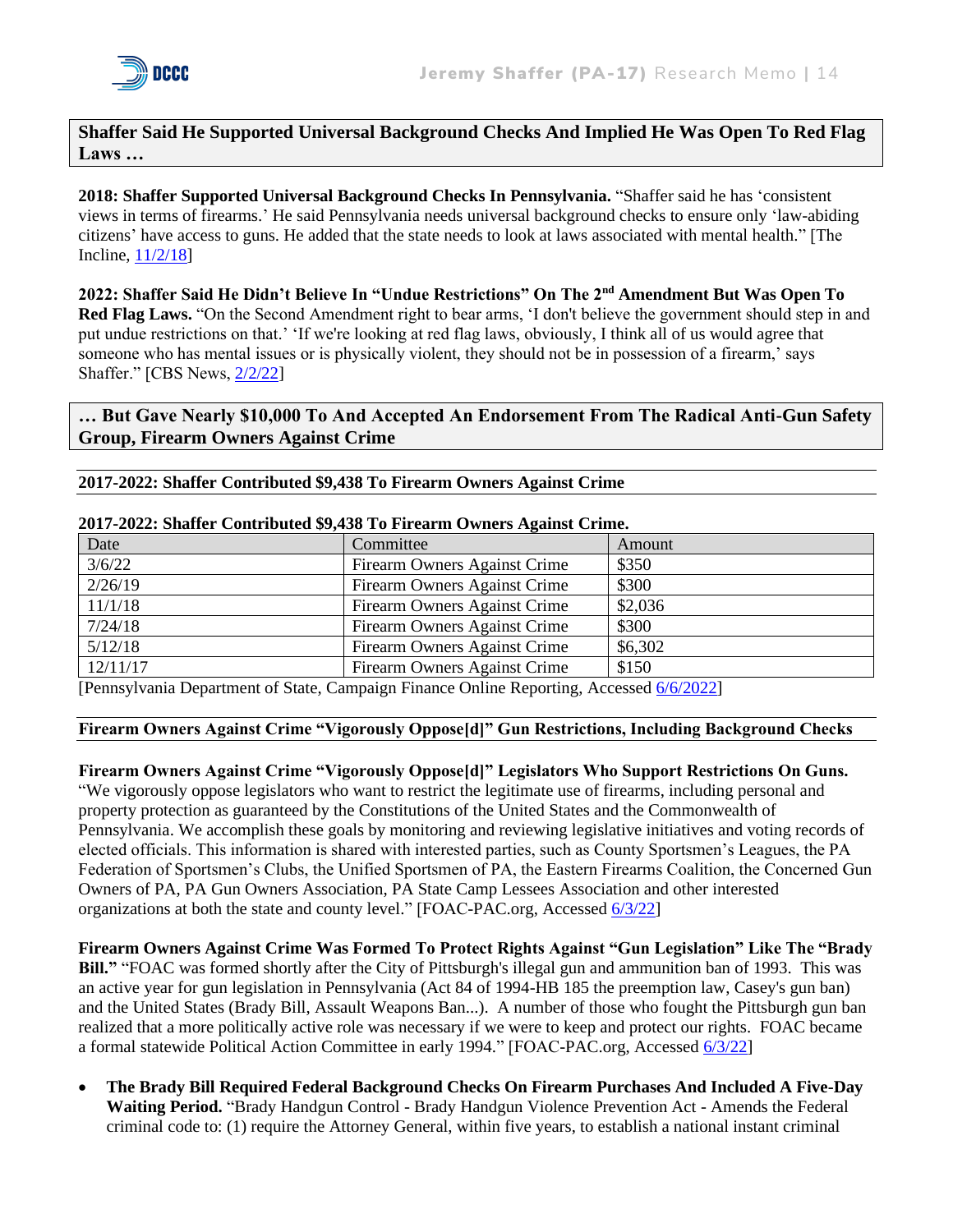

background check system (system) for firearm licensees to contact for information on whether receipt of a firearm by a prospective transferee would violate Federal or State law; and (2) establish an interim five-day waiting period for handgun purchases and procedures for checking with the chief law enforcement officer of the place of residence of the purchaser (police official) for such information." [H.R. 1025, Report[, 11/22/93\]](https://www.congress.gov/bill/103rd-congress/house-bill/1025)

#### **Firearm Owners Against Crime Opposed 95 Major Gun Bills Considered By The Federal Government, Including Commonsense Solutions With Bipartisan Support**

**Firearm Owners Against Crime Opposed The Bipartisan Background Checks Act Of 2021.** [Firearm Owners Against Crime, Proposed U.S. House Firearm Legislation, Accessed [6/13/22\]](https://foac-pac.org/Proposed-Federal-House-Legislation)

**Firearm Owners Against Crime Opposed The Keep Americans Safe Act, Which Would Ban High-Capacity Magazines.** [Firearm Owners Against Crime, Proposed U.S. House Firearm Legislation, Accessed [6/13/22\]](https://foac-pac.org/Proposed-Federal-House-Legislation)

**Firearm Owners Against Crime Opposed The Assault Weapons Ban Of 2021.** [Firearm Owners Against Crime, Proposed U.S. House Firearm Legislation, Accessed [6/13/22\]](https://foac-pac.org/Proposed-Federal-House-Legislation)

**Firearm Owners Against Crime Opposed The Federal Extreme Risk Protection Order Act Of 2022.** [Firearm Owners Against Crime, Proposed U.S. House Firearm Legislation, Accessed [6/13/22\]](https://foac-pac.org/Proposed-Federal-House-Legislation)

**Firearm Owners Against Crime Opposed Legislation To Raise The Acceptable Age For The Sale Of Semiautomatic Weapons From 18 To 21.** [Firearm Owners Against Crime, Proposed U.S. House Firearm Legislation, Accessed [6/13/22\]](https://foac-pac.org/Proposed-Federal-House-Legislation)

**Firearm Owners Against Crime Opposed Legislation To Close The "Boyfriend Loophole" That Allowed Intimate Partners Convicted Of Domestic Violence To Own Guns.** [Firearm Owners Against Crime, Proposed U.S. House Firearm Legislation, Accessed [6/13/22\]](https://foac-pac.org/Proposed-Federal-House-Legislation)

**Firearm Owners Against Crime Opposed Legislation Authorizing The Federal Government To Research Firearms Safety And Gun Violence Prevention.** [Firearm Owners Against Crime, Proposed U.S. House Firearm Legislation, Accessed [6/13/22\]](https://foac-pac.org/Proposed-Federal-House-Legislation)

**2021-2022: Firearm Owners Against Crime Opposed Three Bills Cracking Down On "Ghost Guns."** [Firearm Owners Against Crime, Proposed U.S. House Firearm Legislation, Accessed [6/13/22\]](https://foac-pac.org/Proposed-Federal-House-Legislation)

#### **Shaffer Was Endorsed And Recommended By Firearm Owners Against Crime**

**2018: Jeremy Shaffer Was Endorsed By Firearm Owners Against Crime.**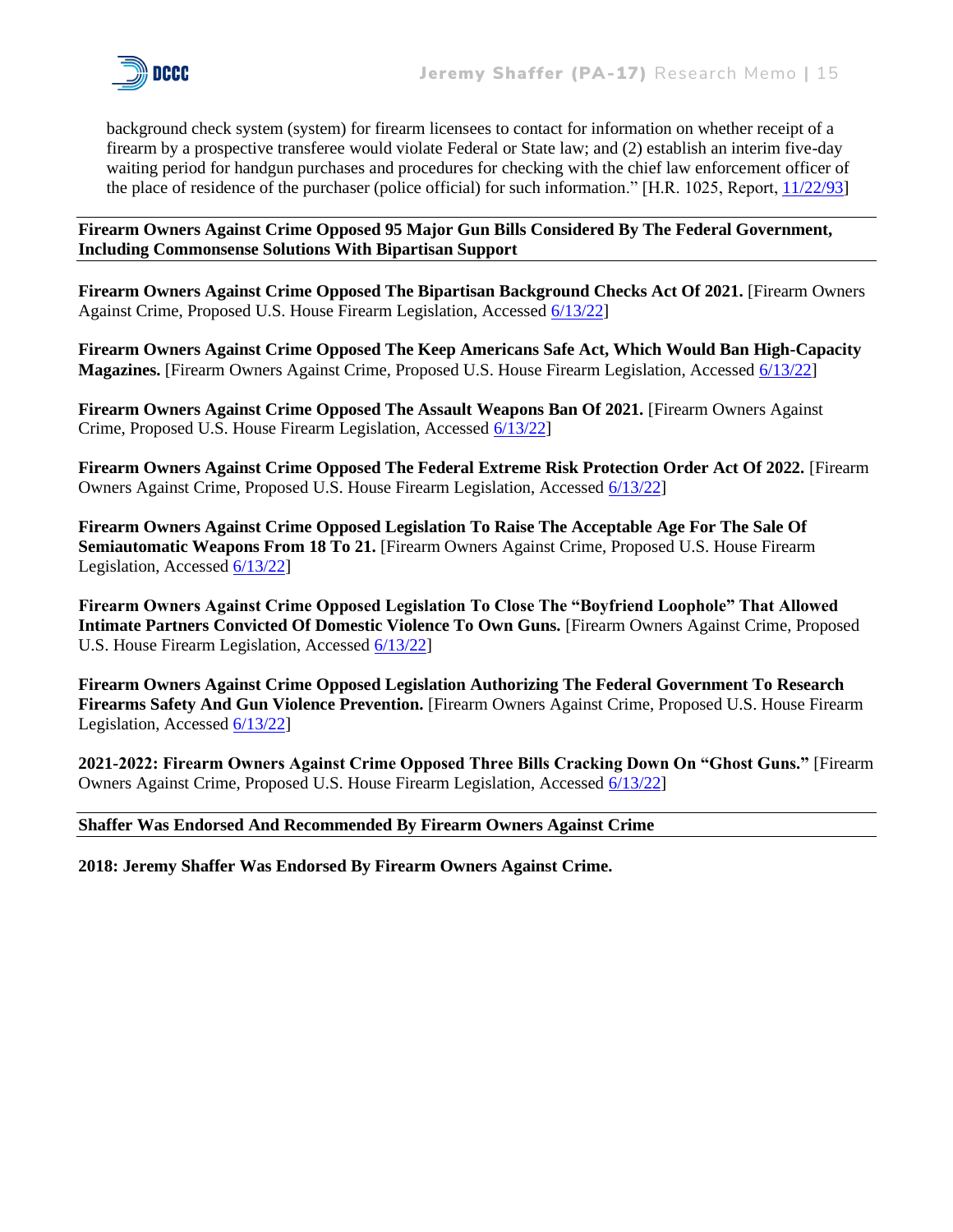



[VoteSmart, Jeremy Shaffer, Accessed [6/6/22;](https://justfacts.votesmart.org/candidate/evaluations/161602/jeremy-shaffer) Firearm Owners Against Crime, 2018 Zone 1 Pro-Gun Voters Guide, [11/6/18\]](https://foac-pac.org/voter_guides/2018%20Gen%20Voters%20Guide-Z-1-Vers-7.pdf)

**2022: Firearm Owners Against Crime PAC Recommended Shaffer For Congress.** [Firearm Owners Against Crime, Beaver County Federal Primary Election Pro-Gun Voters Guide, Archived [6/13/22\]](https://web.archive.org/web/20220613161939/https:/foac-pac.org/voters_guide/guides/2022-Beaver-County-Federal-Primary-Voter-Guide1655137132.pdf)

**Shaffer Said He Strongly Disagreed That Gun Control Was Needed To Protect Public Safety**

**Shaffer Said He "Strongly Disagree[d]" That More Restrictive Gun Control Was Needed To Protect Public Safety.**

More restrictive gun control is needed to protect public safety.

## **Strongly Disagree**

[Web Archive, iVoterGuide, Jeremy Shaffer 2018 Questionnaire, Archived [6/13/22\]](https://web.archive.org/web/20220613163442/https:/ivoterguide.com/candidate?elecK=610&raceK=6772&canK=39954)

#### **Shaffer: "I Will Never Waver In My Support For 2nd Amendment Rights"**

**Shaffer: "I Will Never Waver In My Support For 2nd Amendment Rights."** "I will never waver in my support of our 2nd Amendment rights. Law-abiding Pennsylvanians have the inherent right to protect themselves and their families." [JeremyShaffer.com, Accessed [6/6/22\]](https://jeremyshaffer.com/issues/)

## **Shaffer's Right-Wing Economic Ideology Would Hurt Pennsylvanians**

**In A Questionnaire, Shaffer Said It Was Not The Government's Responsibility To Ensure Everyone Had A Livable Income**

#### **Shaffer Said He "Strongly Disagree[d]" That It Was The Government's Responsibility To Ensure Everyone Had A Livable Income.**

It is the government's responsibility to be sure everyone has a livable income.

#### **Strongly Disagree**

[Web Archive, iVoterGuide, Jeremy Shaffer 2018 Questionnaire, Archived [6/13/22\]](https://web.archive.org/web/20220613163442/https:/ivoterguide.com/candidate?elecK=610&raceK=6772&canK=39954)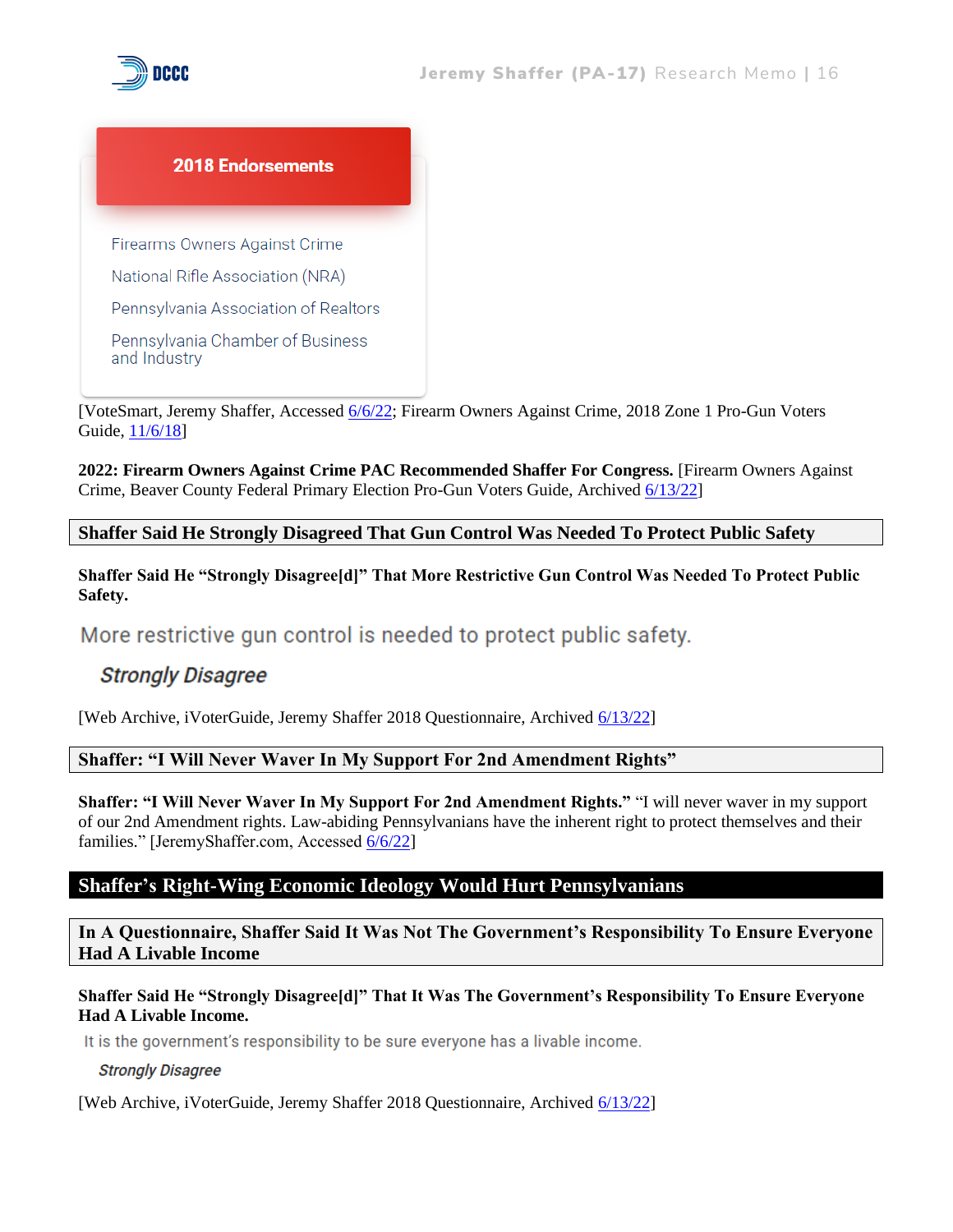

**In A Questionnaire, Shaffer Said It Was Not The Government's Responsibility To Ensure Everyone Had Health Insurance**

#### **Shaffer Said He "Strongly Disagree[d]" That It Was The Government's Responsibility To Ensure Everyone Had Health Insurance.**

It is the government's responsibility to be sure everyone has health insurance.

**Strongly Disagree** 

[Web Archive, iVoterGuide, Jeremy Shaffer 2018 Questionnaire, Archived [6/13/22\]](https://web.archive.org/web/20220613163442/https:/ivoterguide.com/candidate?elecK=610&raceK=6772&canK=39954)

## **Shaffer Claimed To Be A Bipartisan "Enigma Of A Candidate" In 2022, But Ousted An Independent-Leaning Republican In 2018 By Running Far To His Right**

**2022: Shaffer Called Himself "An Enigma Of A Candidate," Bipartisan, And Campaigned On Crossover Appeal In Pennsylvania's 17th Congressional District**

#### **May 2022: Shaffer Called Himself "Something Of An Enigma Of A Candidate" And Said "I Don't Necessarily Hold To A View Because It's What My Party Says."** "His roster of endorsements includes that of former Congressman Keith Rothfus, who once represented much of the area, along with a slew of other Republican elected officials and party leaders. The National Republican Campaign Committee also has identified Shaffer as eligible for party support in the fall. And he has vastly more money to spend than his rivals, though \$500,000 of the nearly \$670,000 he has raised so far is money he loaned to his own campaign. But Shaffer said that he would not be a lockstep Republican. 'I am something of an enigma of a candidate. I stand up for what I believe in and what is right,' he told WESA during his interview. But while he is a conservative, 'I don't necessarily hold to a view because it's what my party says.' He said infrastructure is an area where he could help form a bipartisan consensus and that 'I would have probably been one of the few Republican votes' for Joe Biden's 2021 infrastructure law." [WESA[, 5/5/22\]](https://www.wesa.fm/politics-government/2022-05-05/abortion-debate-animates-race-between-gop-congressional-candidates-in-17th-district)

**2022: Shaffer Said "Solving Problems And Improving Quality Of Life Should Not Be A Partisan Issue" And Claimed He Had Crossover Appeal In Pennsylvania's 17th Congressional District.** "This cycle, Shaffer is again staking out conservative ground on promises like fiscal responsibility and establishing term limits, but he said he also has crossover appeal that would help him in a swing district like the 17th District. 'Solving problems and improving quality of life should not be a partisan issue,' said Shaffer. 'As a congressman, I will use my skills as a problem-solver and entrepreneur to work with anyone to solve the issues that matter most to Western Pennsylvanians.' He said he wants to advance economic reforms and empower parents and local schools. Shaffer touts his experience owning and operating InspectTech, a software company focused on management of transportation infrastructure." [Pittsburgh Tribune Review, [2/27/22\]](https://triblive.com/local/regional/jeremy-shaffer-former-ross-commissioner-to-run-for-congress/)

**2022: Shaffer Ran On Promises Of Fiscal Responsibility, Term Limits, Economic Reforms, And Parental And Local Control Of Schools.** "This cycle, Shaffer is again staking out conservative ground on promises like fiscal responsibility and establishing term limits, but he said he also has crossover appeal that would help him in a swing district like the 17th District. 'Solving problems and improving quality of life should not be a partisan issue,' said Shaffer. 'As a congressman, I will use my skills as a problem-solver and entrepreneur to work with anyone to solve the issues that matter most to Western Pennsylvanians.' He said he wants to advance economic reforms and empower parents and local schools. Shaffer touts his experience owning and operating InspectTech, a software company focused on management of transportation infrastructure." [Pittsburgh Tribune Review, [2/27/22\]](https://triblive.com/local/regional/jeremy-shaffer-former-ross-commissioner-to-run-for-congress/)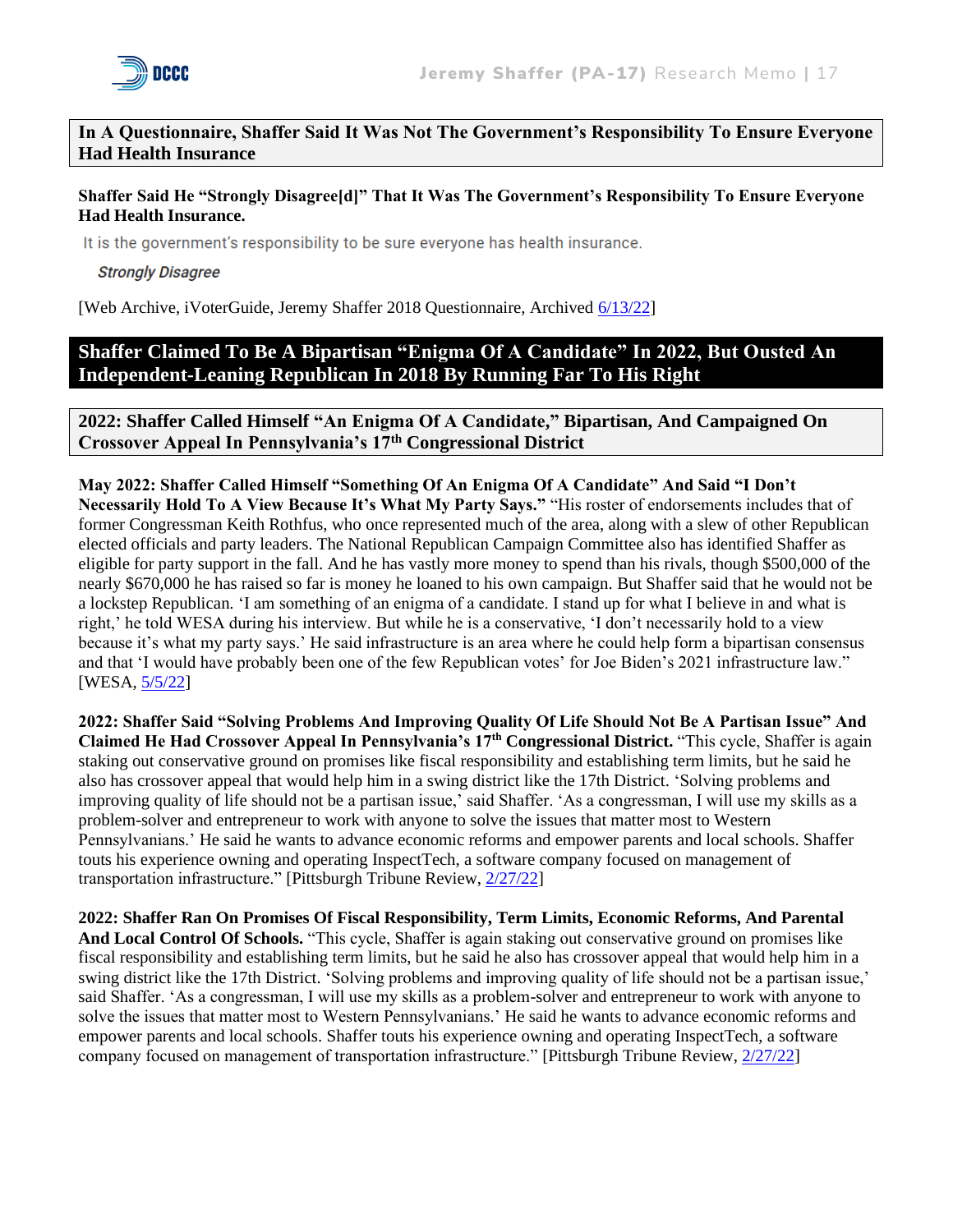**2018: Shaffer Ousted Republican State Senator Randy Vulakovich In The Primary Election By Running To His Right And Criticizing His Votes, Including For A Republican Governor's Infrastructure Package**

**Shaffer Bested The Incumbent Republican State Senator Randy Vulakovich By Touting Himself As A More Conservative Alternative**

**2018: Shaffer Ousted Incumbent State Senator Randy Vulakovich In The Republican Primary For Pennsylvania's 38th State Senate District And Then Lost In The General Election.** "Jeremy Shaffer, the former Ross commissioner who ousted Randy Vulakovich from the state Senate before losing the general election in 2018, will try his hand at a federal office. [...] This isn't the first time Mr. Shaffer has labeled the Democratic Party a radical vessel. In 2018, when he ran for the 38th state Senate District, he branded Democrat Lindsey Williams a 'socialist' out of step with the values of Pennsylvania. He lost the election, but did beat Mr. Vulakovich — the incumbent Republican — in the primary." [Pittsburgh Post-Gazette, [2/8/22\]](https://www.post-gazette.com/news/politics-local/2022/02/08/Former-Ross-commissioner-says-he-ll-run-for-GOP-spot-in-17th-District-congressional-race/stories/202202080100?cid=search)

**Pittsburgh Post-Gazette: "Mr. Shaffer Bested The Incumbent By Touting Himself As A More Conservative Alternative."** "Although it has been a Republican-held district and Mr. Shaffer bested the incumbent by touting himself as a more conservative alternative, Democrats eyed it as a potential gain for their minority caucus in Harrisburg because the district gave more votes to Hillary Clinton than Donald Trump in 2016. The Allegheny County district includes many of the North Hills and Alle-Kiski Valley suburbs, as well as Pittsburgh neighborhoods in the eastern 11th and 12th wards." [Pittsburgh Post-Gazette, 11/7/18]

**Shaffer Was Backed In The Republican Primary By The Citizens Alliance Of Pennsylvania, A Conservative Group That Seeks To Oust Moderate Republicans**

**2018: Shaffer Had Backing In The Republican Primary From The Citizens Alliance Of Pennsylvania, A Conservative Group That Seeks To Oust Moderate Republicans.** "Vulakovich, elected to the House in 2007 and the Senate in 2012, fears that this mentality diminishes governance. He lost to Jeremy Shaffer, a Ross Township, Allegheny County, commissioner, who had the financial backing. 'I think people are tired of us being Tax-sylvania,' Shaffer told the Pittsburgh Post-Gazette after his victory. The group targeted Vulakovich largely over his 2013 vote to raise the fuel tax to fix roads and bridges. Although he lost largely over that vote, Vulakovich said, he did the right thing to fix two decades of dangerous highway neglect. 'If I had to put up that vote again, I would,' Vulakovich said in an interview. 'I'm not an ideologue, I'm a pragmatist. I believe government should be about working together to get things done.'" [Morning Call, [5/21/18\]](https://www.mcall.com/news/pennsylvania/capitol-ideas/mc-nws-pennsylvania-progressive-tea-party-20180521-story.html)

**Pennsylvania Republican Consultant Charlie Gerow Attributed Shaffer's Primary Victory To Outside Funding And A 2017 Vote That Would Have Taxed Natural Gas.** "'It's an upset whenever you have an incumbent getting knocked off,' said Harrisburg-based Republican consultant Charlie Gerow, who could not recall another recent instance of an incumbent Republican state senator losing a primary election. He attributed Mr. Shaffer's victory to his outside funding assistance and Mr. Vulakovich's 2017 vote that would have taxed natural gas. Some political analysts said they viewed the race as part of a broader shift in both political parties away from the center, along with incumbent Democratic state Reps. Dom Costa and Paul Costa losing their primary races Tuesday." [Pittsburgh Post-Gazette, [5/16/18\]](https://www.post-gazette.com/news/politics-state/2018/05/16/randy-Vulakovich-gas-tax-vote-to-blame-to-for-primary-defeat-pennsylvania-senate/stories/201805160147)

#### **Shaffer's Primary Campaign Largely Consisted Of Him Criticizing Vulakovich's Support For Fellow Republican Governor Tom Corbett's 2013 Gas Tax Hike, Which Funded Infrastructure Improvements**

**WESA: Shaffer Campaigned In 2018 "Largely By Criticizing Vulakovich's Own Support For Republican Gov. Tom Corbett's 2013 Gas Tax Hike, Which Funded Infrastructure Improvements."** "It's a notable shift since Shaffer's last high-profile race: a 2018 bid for state Senate. In that race, Shaffer successfully challenged incumbent Republican Randy Vulakovich — largely by criticizing Vulkakovich's [sic] own support for Republican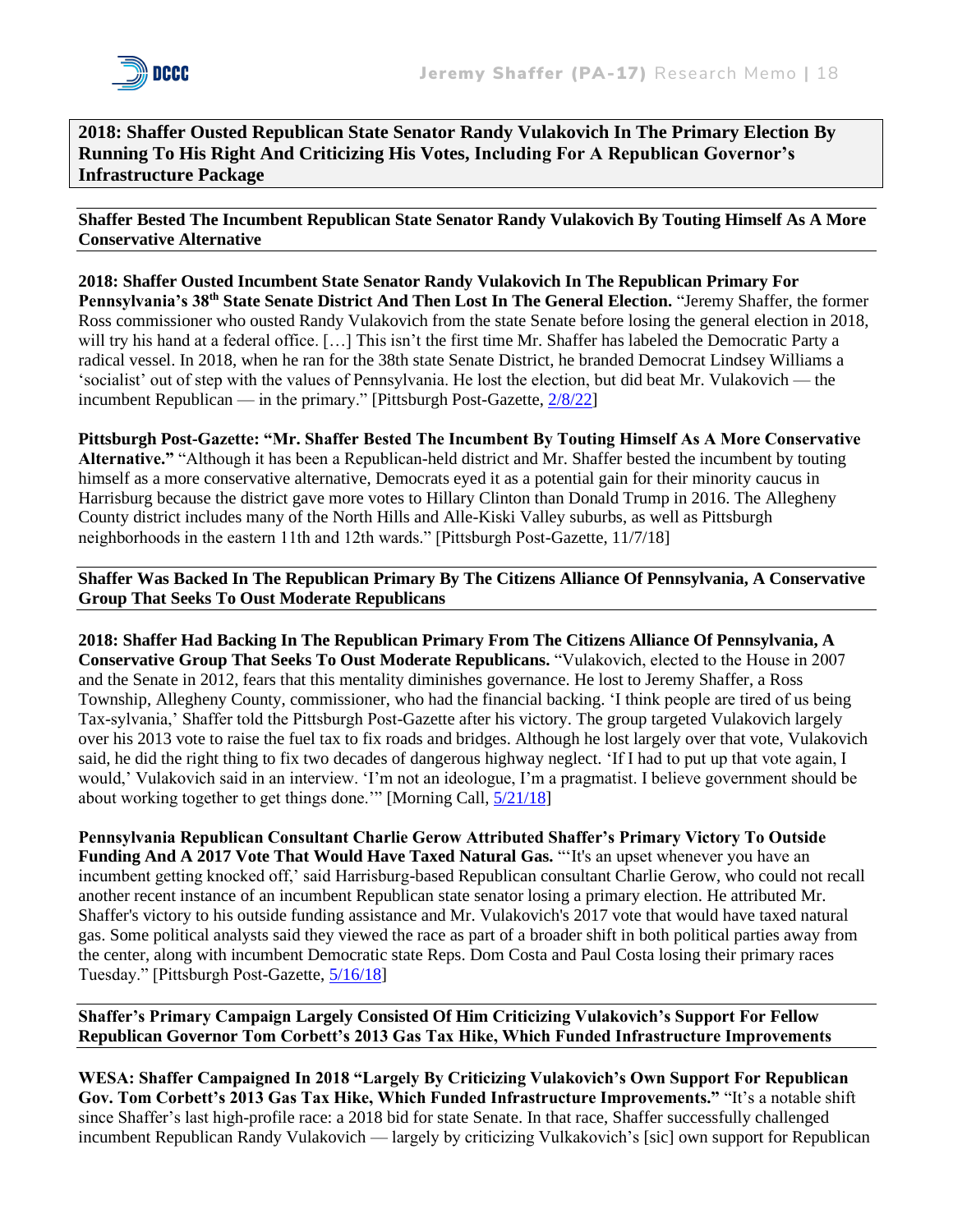

Gov. Tom Corbett's 2013 gas tax hike, which funded infrastructure improvements. Shaffer went on to lose a razorthin race against Democrat Lindsey Williams — a fact he ascribes to 2018 being a brutal year for Republican candidates. Shaffer says the 2013 bill 'was a giant kick-the-can-down-the-road' proposition. He notes that it saddled the Pennsylvania Turnpike Commission with debt that the highway agency has been raising tolls to pay off ever since." [WESA, [5/5/22\]](https://www.wesa.fm/politics-government/2022-05-05/abortion-debate-animates-race-between-gop-congressional-candidates-in-17th-district)

**Shaffer Said The 2013 Infrastructure Funding And Gas Tax Bill "Was A Giant Kick-The-Can-Down-The-Road" Proposition And Said It Had Resulted In Highway Debt And Tolls.** "He said infrastructure is an area where he could help form a bipartisan consensus and that 'I would have probably been one of the few Republican votes' for Joe Biden's 2021 infrastructure law. It's a notable shift since Shaffer's last high-profile race: a 2018 bid for state Senate. In that race, Shaffer successfully challenged incumbent Republican Randy Vulakovich — largely by criticizing Vulkakovich's [sic] own support for Republican Gov. Tom Corbett's 2013 gas tax hike, which funded infrastructure improvements. Shaffer went on to lose a razor-thin race against Democrat Lindsey Williams — a fact he ascribes to 2018 being a brutal year for Republican candidates. Shaffer says the 2013 bill 'was a giant kick-the-can-down-the-road' proposition. He notes that it saddled the Pennsylvania Turnpike Commission with debt that the highway agency has been raising tolls to pay off ever since." [WESA, [5/5/22\]](https://www.wesa.fm/politics-government/2022-05-05/abortion-debate-animates-race-between-gop-congressional-candidates-in-17th-district)

#### **Shaffer Criticized Vulakovich For Supporting A 2017 State Revenue Package Including Tax Increases That Passed The Senate But Not The House**

**Shaffer Criticized Vulakovich For Supporting A Summer 2017 State Revenue Package Including Tax Increases That Passed The Senate But Not The House.** "Shaffer, who said Vulakovich called to concede the race at 9:15 p.m. on election night, cast himself as more conservative than Vulakovich and criticized the incumbent for supporting a state revenue package over the summer that included a tax increase and natural gas severance tax. The proposed package passed the Senate but not the House." [Pittsburgh Tribune Review, [5/15/18\]](https://archive.triblive.com/local/valley-news-dispatch/shaffer-knocks-off-incumbent-vulakovich-in-state-senate-race/)

**Pennsylvania Republican Consultant Charlie Gerow Attributed Shaffer's Primary Victory To Outside**  Funding And A 2017 Vote That Would Have Taxed Natural Gas. "It's an upset whenever you have an incumbent getting knocked off,' said Harrisburg-based Republican consultant Charlie Gerow, who could not recall another recent instance of an incumbent Republican state senator losing a primary election. He attributed Mr. Shaffer's victory to his outside funding assistance and Mr. Vulakovich's 2017 vote that would have taxed natural gas. Some political analysts said they viewed the race as part of a broader shift in both political parties away from the center, along with incumbent Democratic state Reps. Dom Costa and Paul Costa losing their primary races Tuesday." [Pittsburgh Post-Gazette, [5/16/18\]](https://www.post-gazette.com/news/politics-state/2018/05/16/randy-Vulakovich-gas-tax-vote-to-blame-to-for-primary-defeat-pennsylvania-senate/stories/201805160147)

#### **Shaffer Went On To Lose The General Election By 793 Votes To Democrat Lindsey WIlliams**

**AP: Williams' Victory Over Shaffer By 793 Votes "Represented The Only Republican-Held District In Western Pennsylvania That Democrats Flipped To Their Side In The 2018 Election.** "After a brutal campaign, Williams defeated Republican Jeremy Shaffer by 793 votes — 62, 361 to 61,568 — or 0.64 percentage points, out of almost 124,000 votes cast. Her win helped Democrats trim the Republican advantage in the Senate to 29-21 from 34-16 and represented the only Republican-held district in western Pennsylvania that Democrats flipped to their side in the 2018 election." [Associated Press[, 12/31/18\]](https://apnews.com/article/de1168be16fd47b98a99b52ca583970e)

**2020: Shaffer's Primary Opponent Jason Killmeyer Criticized Shaffer For Not Toeing A More Conservative Line And For Having Lost To "A Hard-Left Activist," Posing An Electoral Risk.** "But this year, Shaffer is the one taking fire from a conservative upstart. Killmeyer went after Shaffer repeatedly during Tuesday's debate, criticizing him for not toeing a more conservative line and arguing that Shaffer 'lost to a hard-left activist. ... Is that the risk we want to take again?' Killmeyer said he sees his own bid as an 'insurgent candidacy,' one focused on providing 'an at times uncomfortable antidote to the establishment candidate you typically would see run."" [WESA[, 5/5/22\]](https://www.wesa.fm/politics-government/2022-05-05/abortion-debate-animates-race-between-gop-congressional-candidates-in-17th-district)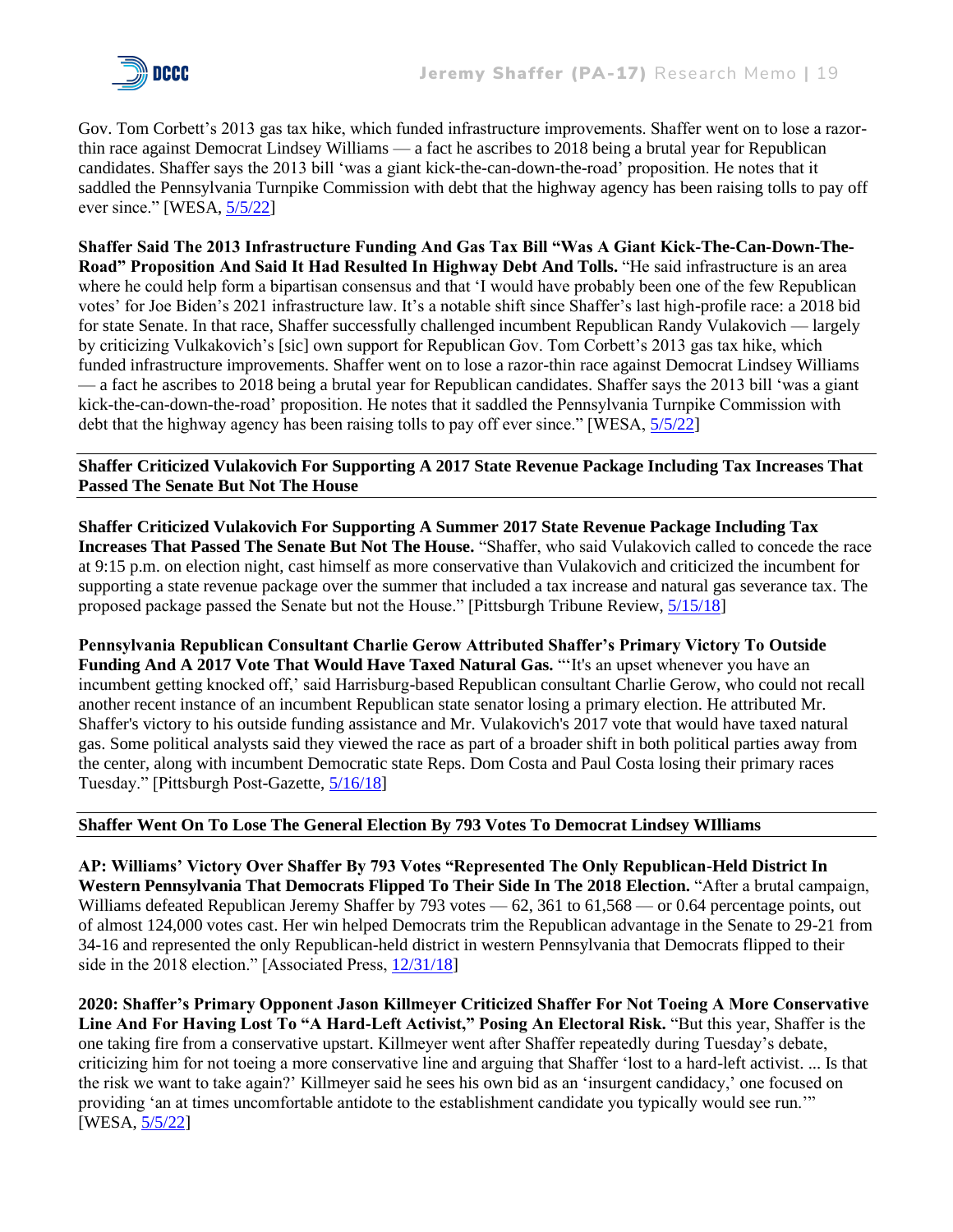

## **2022: Shaffer Said He Would Welcome Trump's Endorsement**

**Headline: "Conservative Republican Jeremy Shaffer Would Welcome Trump's Endorsement In Suburban Congressional Election."** [KDKA, [2/22/22\]](https://pittsburgh.cbslocal.com/2022/02/22/conservative-republican-jeremy-shaffer-suburban-congressional-election/)

## **Shaffer Claimed To Be A Voice Of Reason On Infrastructure, But Primaried Attacked His Republican Opponent "Largely" Over A Bipartisan Vote To Fund Infrastructure, And Selectively Funded Local Projects That Served His Self Interest**

**Shaffer Said He "Probably" Would Have Voted For The Infrastructure Bill And Framed Infrastructure And Transportation As Opportunities To Diverge From Republicans…** 

**May 2022: Shaffer Said He "Would Have Probably Been One Of The Few Republican Votes" For The 2021 Infrastructure Bill.** "He said infrastructure is an area where he could help form a bipartisan consensus and that 'I would have probably been one of the few Republican votes' for Joe Biden's 2021 infrastructure law." [WESA, [5/5/22\]](https://www.wesa.fm/politics-government/2022-05-05/abortion-debate-animates-race-between-gop-congressional-candidates-in-17th-district)

**WESA: Shaffer's Assertion He Would Have "Probably" Voted For The Infrastructure Bill Was A "Notable Shift Since Shaffer's Last High-Profile Race."** "He said infrastructure is an area where he could help form a bipartisan consensus and that 'I would have probably been one of the few Republican votes' for Joe Biden's 2021 infrastructure law. It's a notable shift since Shaffer's last high-profile race: a 2018 bid for state Senate. In that race, Shaffer successfully challenged incumbent Republican Randy Vulakovich — largely by criticizing Vulkakovich's own support for Republican Gov. Tom Corbett's 2013 gas tax hike, which funded infrastructure improvements. Shaffer went on to lose a razor-thin race against Democrat Lindsey Williams — a fact he ascribes to 2018 being a brutal year for Republican candidates. Shaffer says the 2013 bill 'was a giant kick-the-can-down-the-road' proposition. He notes that it saddled the Pennsylvania Turnpike Commission with debt that the highway agency has been raising tolls to pay off ever since." [WESA,  $5/5/22$ ]

**Shaffer Promised To Serve On The Transportation And Infrastructure Committee And Said "Investing In World-Class Infrastructure Is Critical" To Economic Growth In Western Pennsylvania.** "From roads and bridges to railways and waterways, investing in world-class infrastructure is critical to fostering greater economic growth and prosperity for Western Pennsylvania and the country. In Congress, I will work tirelessly to address our needs by using my expertise serving on the Transportation and Infrastructure Committee." [Jeremy Shaffer for US Congress, accessed [5/6/22\]](https://jeremyshaffer.com/issues/)

**…But Just Four Years Earlier, He Ousted An Incumbent Moderate "Largely" Over A Vote For Infrastructure Funding In Pennsylvania…**

**WESA: Shaffer Campaigned In 2018 "Largely By Criticizing Vulakovich's Own Support For Republican Gov. Tom Corbett's 2013 Gas Tax Hike, Which Funded Infrastructure Improvements."** "It's a notable shift since Shaffer's last high-profile race: a 2018 bid for state Senate. In that race, Shaffer successfully challenged incumbent Republican Randy Vulakovich — largely by criticizing Vulkakovich's [sic] own support for Republican Gov. Tom Corbett's 2013 gas tax hike, which funded infrastructure improvements. Shaffer went on to lose a razorthin race against Democrat Lindsey Williams — a fact he ascribes to 2018 being a brutal year for Republican candidates. Shaffer says the 2013 bill 'was a giant kick-the-can-down-the-road' proposition. He notes that it saddled the Pennsylvania Turnpike Commission with debt that the highway agency has been raising tolls to pay off ever since." [WESA, [5/5/22\]](https://www.wesa.fm/politics-government/2022-05-05/abortion-debate-animates-race-between-gop-congressional-candidates-in-17th-district)

• **WESA: Shaffer's Assertion He Would Have "Probably" Voted For The Infrastructure Bill Was A "Notable Shift Since Shaffer's Last High-Profile Race."** "He said infrastructure is an area where he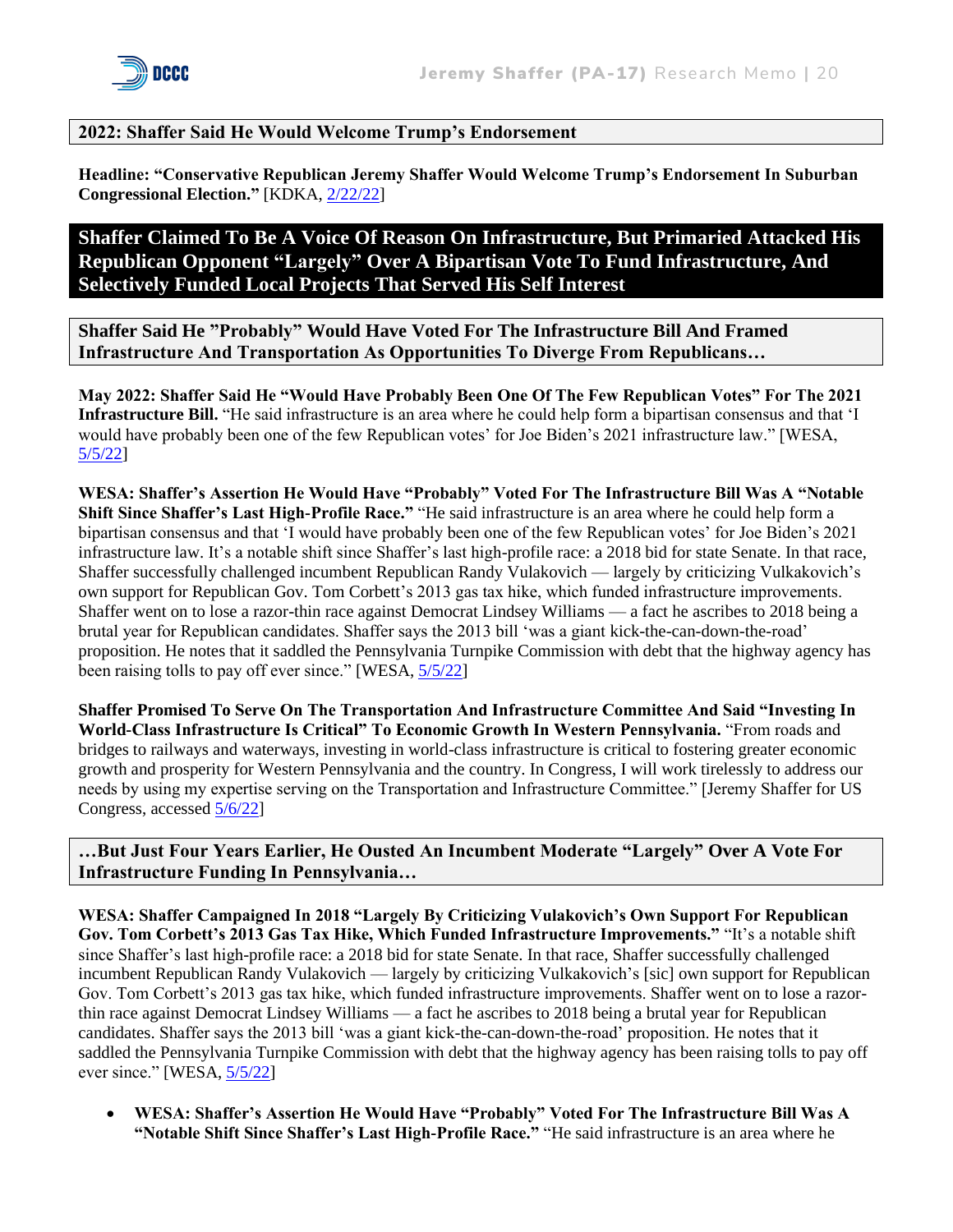

could help form a bipartisan consensus and that 'I would have probably been one of the few Republican votes' for Joe Biden's 2021 infrastructure law. It's a notable shift since Shaffer's last high-profile race: a 2018 bid for state Senate. In that race, Shaffer successfully challenged incumbent Republican Randy Vulakovich — largely by criticizing Vulkakovich's own support for Republican Gov. Tom Corbett's 2013 gas tax hike, which funded infrastructure improvements. Shaffer went on to lose a razor-thin race against Democrat Lindsey Williams — a fact he ascribes to 2018 being a brutal year for Republican candidates. Shaffer says the 2013 bill 'was a giant kick-the-can-down-the-road' proposition. He notes that it saddled the Pennsylvania Turnpike Commission with debt that the highway agency has been raising tolls to pay off ever since." [WESA,  $\frac{5}{5/22}$ ]

• **Shaffer Said The 2013 Infrastructure Funding And Gas Tax Bill "Was A Giant Kick-The-Can-Down-The-Road" Proposition And Said It Had Resulted In Highway Debt And Tolls.** "He said infrastructure is an area where he could help form a bipartisan consensus and that 'I would have probably been one of the few Republican votes' for Joe Biden's 2021 infrastructure law. It's a notable shift since Shaffer's last high-profile race: a 2018 bid for state Senate. In that race, Shaffer successfully challenged incumbent Republican Randy Vulakovich — largely by criticizing Vulkakovich's own support for Republican Gov. Tom Corbett's 2013 gas tax hike, which funded infrastructure improvements. Shaffer went on to lose a razor-thin race against Democrat Lindsey Williams — a fact he ascribes to 2018 being a brutal year for Republican candidates. Shaffer says the 2013 bill 'was a giant kick-the-can-down-the-road' proposition. He notes that it saddled the Pennsylvania Turnpike Commission with debt that the highway agency has been raising tolls to pay off ever since." [WESA, [5/5/22\]](https://www.wesa.fm/politics-government/2022-05-05/abortion-debate-animates-race-between-gop-congressional-candidates-in-17th-district)

**May 2018: Shaffer Criticized Vulakovich For Supporting A Landmark Transportation Bill, But Vulakovich Stood By His Vote, Which He Said Provided Desperately Needed Transportation Funding.** "This is the first time Vulakovich, 67, has faced a primary opponent since running for the state House in 2006. A former police officer, he served in the House until winning a special election for the state Senate in 2012. Shaffer, who cofounded a bridge inspection and maintenance company, has faulted Vulakovich for supporting a landmark transportation bill in 2013. The bill raised the state gas tax and other fees. 'I think people can see it first-hand when they go to the gas pump and they can see we have the highest gasoline tax in the country,' said the 41-year-old Shaffer. Vulakovich countered that the bill provided desperately needed transportation funding. Cities and rural areas alike depend on mass transit, he said, before adding, 'Our roads and bridges need to be fixed – our infrastructure is crumbling.'" [WESA, [5/11/18\]](https://www.wesa.fm/politics-government/2018-05-11/both-parties-see-competitive-primary-in-vulakovichs-district)

• **Vulakovich Said He Voted For The Transportation Bill Because It Provided Desperately Needed Funding For Both Cities And Rural Areas, And Called For Road And Bridge Repair.** "This is the first time Vulakovich, 67, has faced a primary opponent since running for the state House in 2006. A former police officer, he served in the House until winning a special election for the state Senate in 2012. Shaffer, who cofounded a bridge inspection and maintenance company, has faulted Vulakovich for supporting a landmark transportation bill in 2013. The bill raised the state gas tax and other fees. 'I think people can see it first-hand when they go to the gas pump and they can see we have the highest gasoline tax in the country,' said the 41year-old Shaffer. Vulakovich countered that the bill provided desperately needed transportation funding. Cities and rural areas alike depend on mass transit, he said, before adding, 'Our roads and bridges need to be fixed – our infrastructure is crumbling.'" [WESA, [5/11/18\]](https://www.wesa.fm/politics-government/2018-05-11/both-parties-see-competitive-primary-in-vulakovichs-district)

**After The Primary, Ousted Senator Randy Vulakovich Said He Still Thought He Did The Right Thing To Fix Two Decades Of Highway Neglect**

**2018: After Losing His Primary Largely Over His 2013 Vote To Raise The Fuel Tax To Fix Roads And Bridges, Vulakovich Said He Still Thought He Did The Right Thing To Fix Two Decades Of Dangerous Highway Neglect.** "Vulakovich, elected to the House in 2007 and the Senate in 2012, fears that this mentality diminishes governance. He lost to Jeremy Shaffer, a Ross Township, Allegheny County, commissioner, who had the financial backing. 'I think people are tired of us being Tax-sylvania,' Shaffer told the Pittsburgh Post-Gazette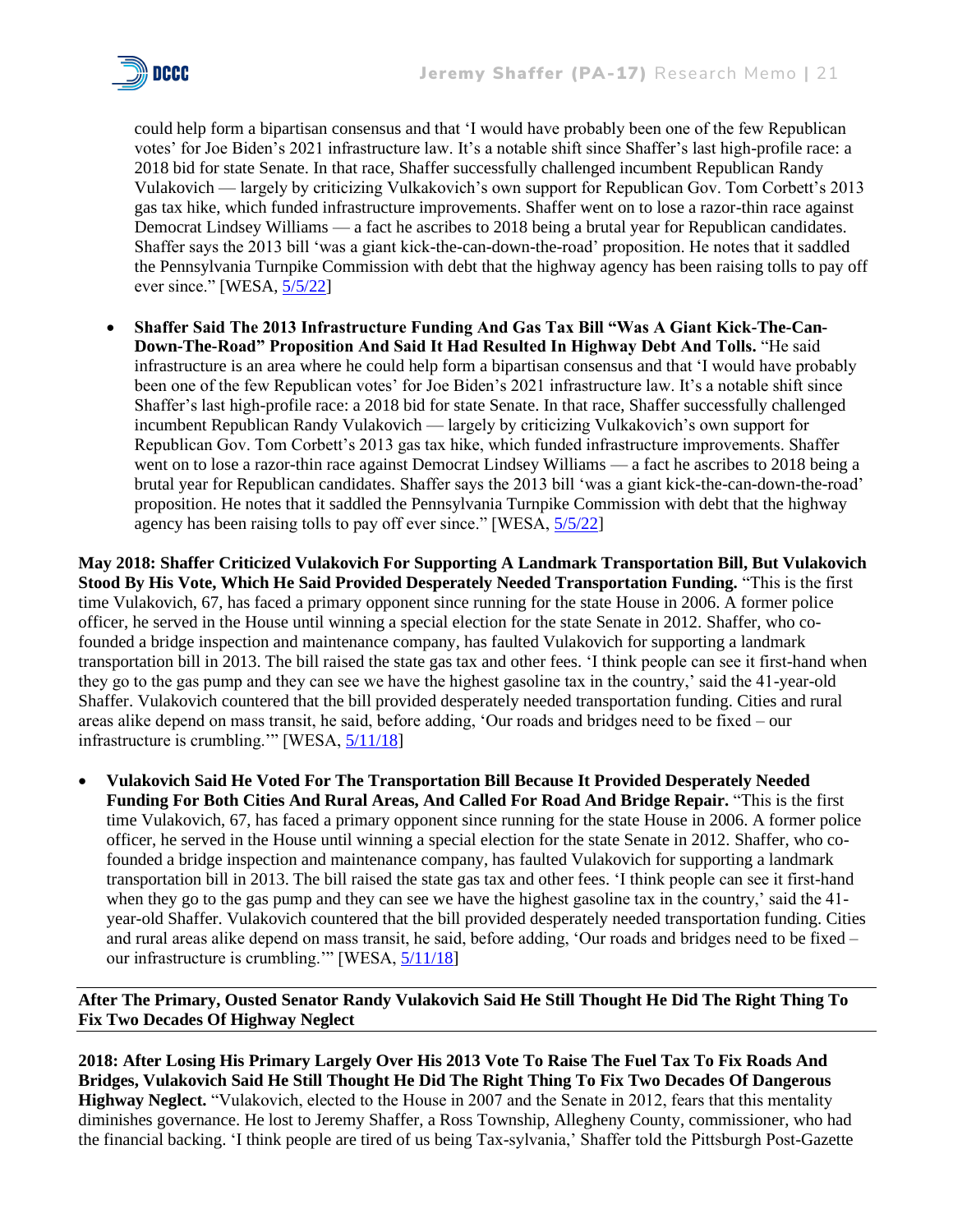

after his victory. The group targeted Vulakovich largely over his 2013 vote to raise the fuel tax to fix roads and bridges. Although he lost largely over that vote, Vulakovich said, he did the right thing to fix two decades of dangerous highway neglect. 'If I had to put up that vote again, I would,' Vulakovich said in an interview. 'I'm not an ideologue, I'm a pragmatist. I believe government should be about working together to get things done.'" [Morning Call, [5/21/18\]](https://www.mcall.com/news/pennsylvania/capitol-ideas/mc-nws-pennsylvania-progressive-tea-party-20180521-story.html)

## **…And When It Came Time To Vote On Behalf Of His Own Community, Shaffer Had A Mixed Record On Infrastructure And Opposed A Road Improvement Project While Approving Of Others That Served His Own Self-Interests**

**2019: Shaffer Was The Only Ross Commissioner To Vote Against The 2020 Budget And "Objected To Taking Money From The Fund Balance To Improve More Roads Next Year"**

**Pittsburgh Post-Gazette: Shaffer Was The Only Ross Commissioner To Vote Against The 2020 Budget And "Objected To Taking Money From The Fund Balance To Improve More Roads Next Year."** "Ross Township commissioners this week overwhelmingly approved a 2020 budget that keeps the tax rate steady and adds several improvements. The \$40.4 million budget passed 7-1, with Jeremy Shaffer dissenting and Patrick Mullin absent. Mr. Shaffer objected to taking money from the fund balance to improve more roads next year. But commission President Steve Korbel noted that the township's fund balance was higher than was recommended by state agencies. 'We have parks. We have roads that are falling apart,' he said. 'We are investing in our township.' The budget includes improvements to Denny, Evergreen, Seville and Sangree parks and more than \$1.5 million in road paving. It also increases contributions to the volunteer fire departments and providing body cameras for the police department. Keeping the tax rate at 2.7 mills was approved 8-0." [Pittsburgh Post-Gazette, 12/6/19]

**2015: Shaffer Proposed Requiring Sidewalks Outside New And Renovating Businesses, Which Was Unpopular With Local Business Owners But Aligned With The Lobby He Founded Earlier That Year**

**October 2015: Shaffer Proposed Requiring Sidewalks Outside New Or Renovated Businesses, Met With Dissension From The Ross Township Business And Economic Development Corporation Over High Costs For Local Businesses.** "A proposal to require sidewalks outside new or renovated Ross businesses is generating dissension in the township, as one local group lobbies for more pathways for walking and biking and a business association questions the move. Ross commissioners could adopt an ordinance later this fall to formalize sidewalk requirements. The ordinance could require developers to add sidewalks to plans for new businesses across the township, and force businesses that renovate structures to add them. Officials, meanwhile, recently asked for sidewalks to be added to two projects. 'We've missed a lot of good opportunities in the past to add in pedestrian connections, and I don't want us to miss any more opportunities to make it a pedestrian-friendly area,' Commissioner Jeremy Shaffer said. David Martin, who leads the Ross Township Business and Economic Development Corporation, disagrees. 'The business community is totally against the sidewalks,' said Martin, whose organization represents 60 businesses. 'How am I supposed to ask businesses to come in with that?' Businesses would incur higher costs if they have to build sidewalks, Martin said, and the result could be fewer businesses coming to the township. He said putting sidewalks on busy roads doesn't make sense because it will be dangerous to have pedestrians walking along them as cars zip by. Commissioners recently requested that two businesses add sidewalks." [Pittsburgh Tribune Review, [10/7/15\]](https://archive.triblive.com/news/battle-over-potential-sidewalk-ordinance-heats-up-in-ross/)

• **Spring 2015: Shaffer Established The Ross Township Pedestrian And Bicycle Committee, Also Known As Walk Bike Ross, To Lobby Municipalities To Connect Residential Areas With Pedestrian And Bicycle Paths.** "There is great potential for a safer pedestrian and bike-friendly town, Shaffer said. He established the Ross Township Pedestrian and Bicycle Committee — also known as Walk Bike Ross — in the spring. It has about 30 members and is lobbying municipalities in the North Hills, including Shaler, Millvale and McCandless, to look into how the towns could link to each other and to Pittsburgh. 'Our goal is to really connect the residential areas with the business areas, parks, schools and other amenities in the township through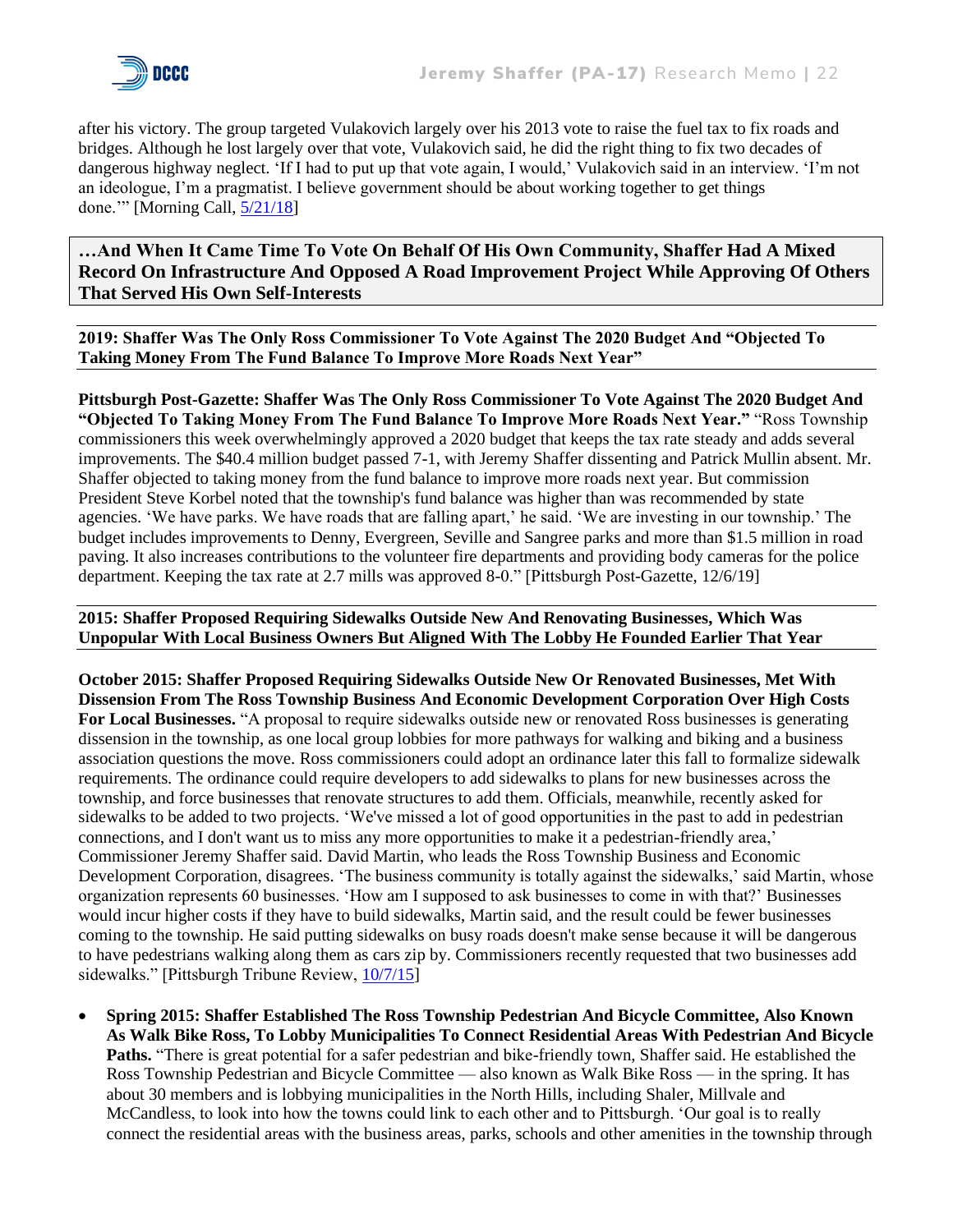

safe pedestrian or bicycle connections,' Shaffer said. The group is cataloguing where there is a need for sidewalks throughout Ross, and intends to make a priority list for where the pathways should first be installed." [Pittsburgh Tribune Review, [10/7/15\]](https://archive.triblive.com/news/battle-over-potential-sidewalk-ordinance-heats-up-in-ross/)

#### **2014: Shaffer Said He Was Excited About Raising The Budget To Repair Streets In Ross As An Opportunity To Use Software To Determine Which Streets To Prioritize – The Kind Of Software He Got Rich Selling**

**2014: Ross Commissioners Approved An Additional \$500,000 To Repave Streets, Which Had Scored 5.4 On A 10-Point Scale In A Rideability Study.** "Township officials proposed a 2015 budget of \$18.1 million with no millage increase at the Nov. 17 meeting of the Ross commissioners. The preliminary budget is \$600,000, or 3.4 percent, higher than the current budget of \$17.5 million. The main reason for the increase is an extra \$500,000 to repave streets. 'If we don't invest more in paving, our roads will continue to deteriorate,' township manager Doug Sample said after the meeting. Township roads scored a 5.4 on a 10-point rideability index, according to a study completed last summer by Gateway Engineering of Green Tree. That's about a C-plus. 'If we continue to spend \$1 million (a year), it will drop below that,' Sample said. 'If we continue to spend \$1.5 million for five years, we'll be a B-minus.' […] Commissioner Jeremy Shaffer said Nov. 19 that Ross is moving to a new system for identifying which roads need to be repaved first. 'One of things I'm excited about is we're using a software tool as to the most efficient ways to take care of our roads,' he said. 'In the past, it was somewhat of a political process. Now, we're moving it into a scientific (process) as to which roads are selected.' Shaffer said the money available for street repaving might be even more than \$1.5 million next year because bids came in lower than expected this year, and the township spent only about \$750,000." [Pittsburgh Tribune Review,  $\frac{11}{25/14}$ ]

**2014: Shaffer Said He Was Excited For Software, Rather Than Politics, To Be Used To Determine Which Roads To Repave First.** "Township officials proposed a 2015 budget of \$18.1 million with no millage increase at the Nov. 17 meeting of the Ross commissioners. The preliminary budget is \$600,000, or 3.4 percent, higher than the current budget of \$17.5 million. The main reason for the increase is an extra \$500,000 to repave streets. 'If we don't invest more in paving, our roads will continue to deteriorate,' township manager Doug Sample said after the meeting. Township roads scored a 5.4 on a 10-point rideability index, according to a study completed last summer by Gateway Engineering of Green Tree. That's about a C-plus. 'If we continue to spend \$1 million (a year), it will drop below that,' Sample said. 'If we continue to spend \$1.5 million for five years, we'll be a B-minus.' […] Commissioner Jeremy Shaffer said Nov. 19 that Ross is moving to a new system for identifying which roads need to be repaved first. 'One of things I'm excited about is we're using a software tool as to the most efficient ways to take care of our roads,' he said. 'In the past, it was somewhat of a political process. Now, we're moving it into a scientific (process) as to which roads are selected.' Shaffer said the money available for street repaving might be even more than \$1.5 million next year because bids came in lower than expected this year, and the township spent only about \$750,000." [Pittsburgh Tribune Review,  $\frac{11}{25/14}$ ]

**Shaffer Had Experience Owning And Operating InspectTech, A Software Company Focused On Management Of Transportation Infrastructure.** "This cycle, Shaffer is again staking out conservative ground on promises like fiscal responsibility and establishing term limits, but he said he also has crossover appeal that would help him in a swing district like the 17th District. 'Solving problems and improving quality of life should not be a partisan issue,' said Shaffer. 'As a congressman, I will use my skills as a problem-solver and entrepreneur to work with anyone to solve the issues that matter most to Western Pennsylvanians.' He said he wants to advance economic reforms and empower parents and local schools. Shaffer touts his experience owning and operating InspectTech, a software company focused on management of transportation infrastructure." [Pittsburgh Tribune Review, [2/27/22\]](https://triblive.com/local/regional/jeremy-shaffer-former-ross-commissioner-to-run-for-congress/)

• **2012: Shaffer Sold InspectTech To Bentley Systems Inc.** "Bentley Systems, Incorporated, the leading company dedicated to providing comprehensive software solutions for sustaining infrastructure, today announced at this gathering of infrastructure professionals from around the world that it has acquired InspectTech Systems, Inc., a Pittsburgh, Pennsylvania-based provider of field inspection applications and asset management services for bridges and other transportation assets. Among current InspectTech users are federal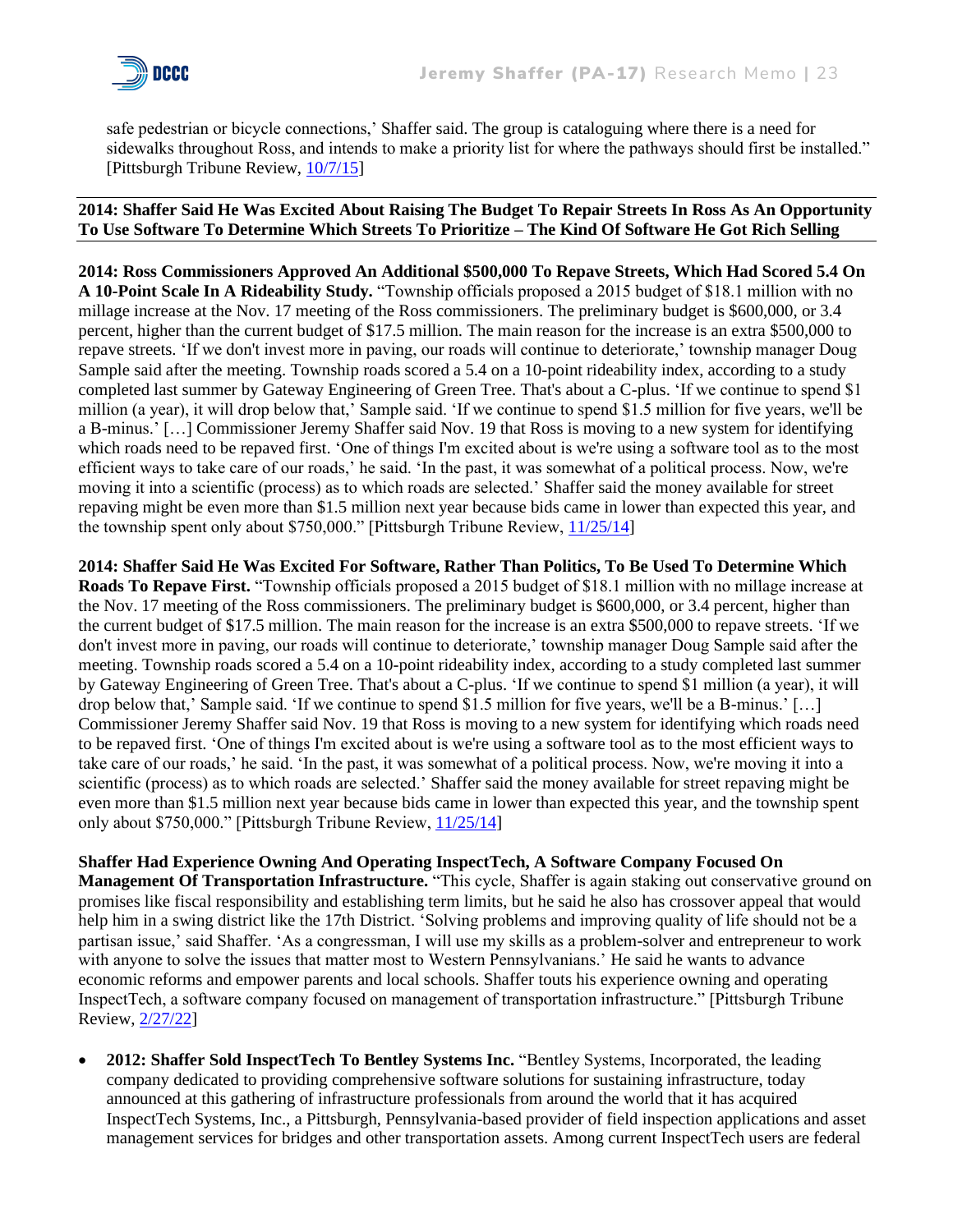

and state departments of transportation, major transit agencies, toll authorities, counties, cities, and national and local consultants across the United States, as well as a major roadway authority in Australia. The InspectTech software-as-a-service (SaaS) solution helps asset owners streamline the process of planning inspections, collecting and managing inspection data, and complying with government reporting requirements. Benefits include a disciplined and systematic process, automated compliance reporting, reduced cost of inspections, and the ability to make better, more-informed decisions, leading to increased transportation safety. Bentley's goal is to exploit the full potential of new capabilities for information mobility to enhance asset management by integrating information modeling with inspection processes. Bentley Systems CEO Greg Bentley said, 'On behalf of my colleagues at Bentley, I welcome these young and energetic entrepreneurs from InspectTech to our company. Mike Schellhase and Jeremy Shaffer, talented computer engineering graduates of Carnegie Mellon, had the vision ten years ago, right out of school, to apply a scalable server-based IT solution to address one of the world's most pressing problems – infrastructure operational safety in general, and bridge safety in particular.'" [Business Wire, [5/15/12\]](https://www.businesswire.com/news/home/20120515006611/en/Bentley-Acquires-InspectTech-Leading-Provider-of-Software-as-a-Service-for-Bridge-Safety)

- **April 2022: Shaffer Reported \$210,734.91 In "Value Of Exercised Stock Options In 2021" As Compensation In Excess Of \$5,000 Paid By One Source.** [U.S. House Of Representatives Financial Disclosure Statement, Jeremy Shaffer, [4/17/22\]](https://disclosures-clerk.house.gov/public_disc/financial-pdfs/2022/10046273.pdf)
- **April 2022: Shaffer Reported \$71,971.85 In Earned Income From Bentley Systems For Current Year To**  Filing. [U.S. House Of Representatives Financial Disclosure Statement, Jeremy Shaffer,  $4/17/22$ ]
- **2021: Shaffer Reported Earning \$296,928.13 In Earned Income From Bentley Systems.** [U.S. House Of Representatives Financial Disclosure Statement, Jeremy Shaffer, [4/17/22\]](https://disclosures-clerk.house.gov/public_disc/financial-pdfs/2022/10046273.pdf)
- **April 2022: Shaffer Reported Assets Related To Bentley Systems Worth Between \$1,200,004 And \$5,450,000.** [U.S. House Of Representatives Financial Disclosure Statement, Jeremy Shaffer, [4/17/22\]](https://disclosures-clerk.house.gov/public_disc/financial-pdfs/2022/10046273.pdf)

## **Shaffer's State Senate Campaign Manager, Previously Fined For Dirty Tricks, Used A Third-Party Group To Produce Deceptive Yard Signs That Misled Voters**

**Shaffer's Campaign Manager Created A Shell Organization That Paid For Deceptive Yard Signs Altering Opponent Lindsey Williams' Own Design To Include A "Socialist" Descriptor**

**October 2018: Campaign Yard Signs Appearing To Be For Linsdey Williams And Calling Her A Socialist Appeared In State Senate District 38, But Were Not Created By Williams**

**October 2018: Campaign Yard Signs Not Created By Lindsey Williams Appeared In State Senate District 38 Calling Williams A "Socialist."** "Among the campaign signs lining local roads is a fake. Signs for Lindsey Williams, a state Senate candidate in the 38th district, are popping up announcing that she is a socialist. They are not signs that the Democratic candidate created, according to her campaign manager. Williams' opponent, Republican Jeremy Shaffer, claims he is not to blame, but he has targeted her views and used the fake sign in his most recent television ad. […] Williams responded to the fake signs with this: 'I have been a registered Democrat since I turned 18. I've voted in every primary, general, and special election. I have always identified as a workers rights advocate and I always will. 'The real issue here is this is another distraction by Jeremy and his allies. Jeremy has repeatedly tried to distract voters from the very real issues facing this district, because he is wrong on the issues and wrong for the district. 'Jeremy is wrong on education. Supporting the Betsy DeVos schemes that will privatize our public schools. He's wrong on healthcare, stating that it is not the responsibility of the government to provide healthcare."" [Pittsburgh's Action News 4,  $\frac{10}{15/18}$ ]

• **2017: Williams Sought But Did Not Receive The Endorsement Of The Pittsburgh Democratic Socialists.**  "Williams, a first-time candidate in the district, sought the endorsement of the Pittsburgh branch of the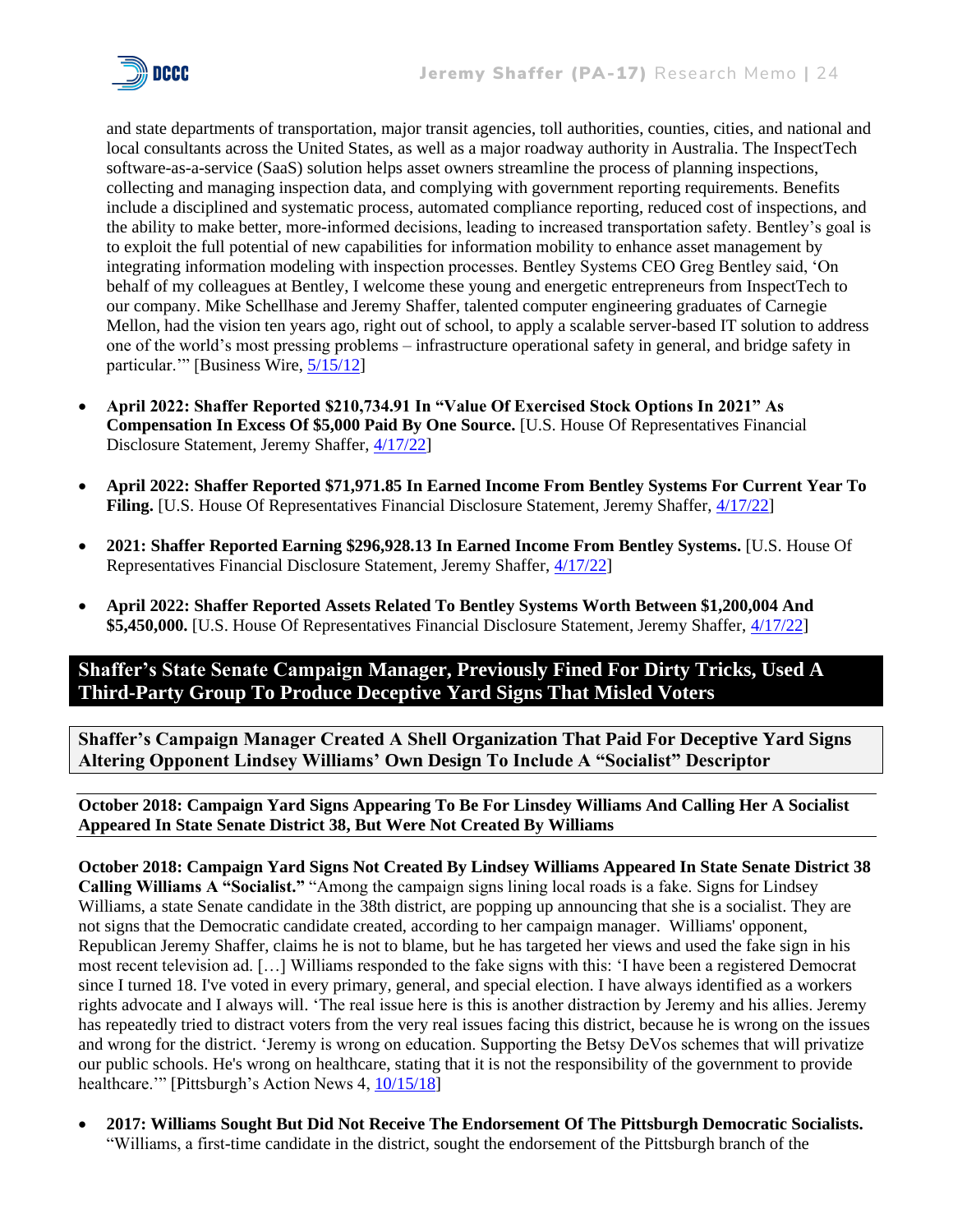

Democratic Socialists last year, but did not receive it. Long an advocate for workers' rights, she touts her union background and her experience working for the National Whistleblowers' Center, where she was fired for trying to organize a union, as her working-class bona fides. And even though she doesn't have the DSA endorsement, she's one of a handful of Pennsylvania candidates to recently receive the endorsement of former President Barack Obama. […] On Monday evening, the DSA released the following statement: 'While Lindsey Williams is not a Pittsburgh DSA-endorsed candidate, I think the electoral record has shown in the case of our other endorsements that red-baiting simply does not work. The message of socialism resonates with many Americans who feel cheated and harmed by capitalism." [Pittsburgh Current, 10/15/18, archived [3/27/19\]](https://web.archive.org/web/20190327204634/https:/www.pittsburghcurrent.com/williams-yard-signs/)

#### **Shaffer Claimed He Was Not To Blame For The Creation Of The Signs But Used One In A Television Ad And Maintained Williams Was A Socialist**

**Shaffer Claimed He Was Not To Blame For The Signs But Used The Fake Sign In A Television Ad And Called Williams "A Self-Declared Member Of The Largest Socialist Organization In The Country."** "Williams' opponent, Republican Jeremy Shaffer, claims he is not to blame, but he has targeted her views and used the fake sign in his most recent television ad. In a statement, Shaffer wrote: 'Lindsey Williams is a self-declared member of the largest socialist organization in the country and even said it was an 'honor' to seek their endorsement. The public needs to know about the extremist agenda she promotes. Our campaign supports the efforts of the various groups trying to make her political positions known. We are confused as to why she doesn't embrace her membership and consider these signs a 'positive message' since she wanted the socialist endorsement. I will personally donate money to her campaign, so she can make more of these signs herself." [Pittsburgh's Action News 4, [10/15/18\]](https://www.wtae.com/article/lindsey-williams-fake-campaign-signs-placed-in-local-communities/23799949)

• **A Shaffer Television Commercial That Called Williams A Socialist Featured The Same Fake "Socialist" Yard Signs That Had Appeared In The Area.** "When asked whether the Shaffer campaign was responsible for the signs, Shaffer spokesperson Carl Fogliani avoided answering the question and instead sent a statement that called Williams a 'card carrying socialist as a member of the DSA by her own admission.' However, a TV commercial 'approved by Jeremy Shaffer' that calls Williams a socialist, features the same sign at the end of it. [...] The ones this reporter spotted in the Wexford and Shaler areas on Saturday were mostly clumped in alongside other Williams signs or other candidates' signs along public roads, none in people's yards." [Pittsburgh Current, 10/15/18, archived [3/27/19\]](https://web.archive.org/web/20190327204634/https:/www.pittsburghcurrent.com/williams-yard-signs/)

**Shaffer: "Our Campaign Supports The Efforts Of The Various Groups Trying To Make Her Political Positions Known."** "Williams' opponent, Republican Jeremy Shaffer, claims he is not to blame, but he has targeted her views and used the fake sign in his most recent television ad. In a statement, Shaffer wrote: 'Lindsey Williams is a self-declared member of the largest socialist organization in the country and even said it was an 'honor' to seek their endorsement. The public needs to know about the extremist agenda she promotes. Our campaign supports the efforts of the various groups trying to make her political positions known. We are confused as to why she doesn't embrace her membership and consider these signs a 'positive message' since she wanted the socialist endorsement. I will personally donate money to her campaign, so she can make more of these signs herself." [Pittsburgh's Action News 4,  $\frac{10}{15/18}$ ]

**Shaffer: "I Will Personally Donate Money To Her Campaign, So She Can Make More Of These Signs Herself."** "Williams' opponent, Republican Jeremy Shaffer, claims he is not to blame, but he has targeted her views and used the fake sign in his most recent television ad. In a statement, Shaffer wrote: 'Lindsey Williams is a selfdeclared member of the largest socialist organization in the country and even said it was an 'honor' to seek their endorsement. The public needs to know about the extremist agenda she promotes. Our campaign supports the efforts of the various groups trying to make her political positions known. We are confused as to why she doesn't embrace her membership and consider these signs a 'positive message' since she wanted the socialist endorsement. I will personally donate money to her campaign, so she can make more of these signs herself." [Pittsburgh's Action News 4, [10/15/18\]](https://www.wtae.com/article/lindsey-williams-fake-campaign-signs-placed-in-local-communities/23799949)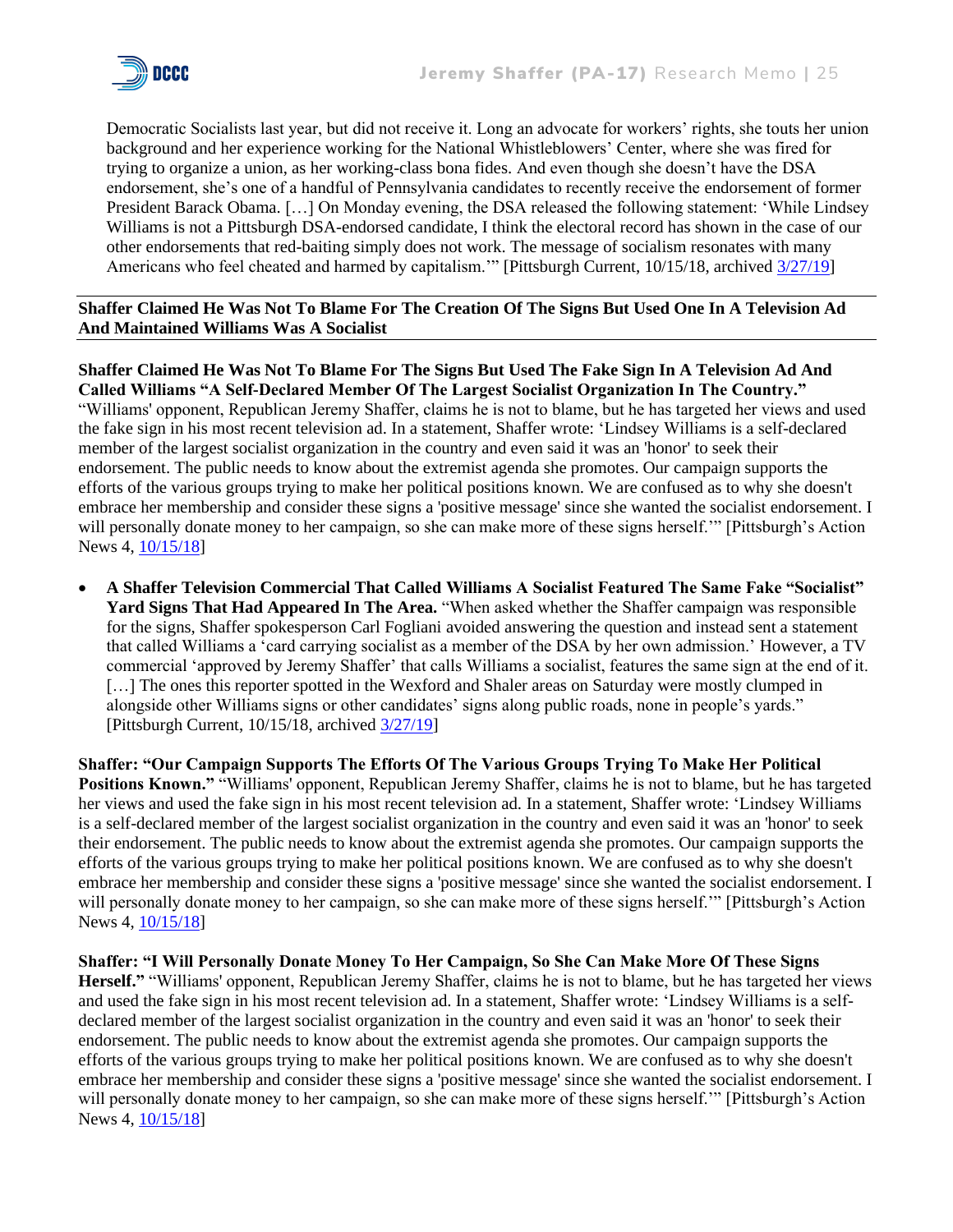

#### **Shaffer Spokesperson Carl Fogliani Played Coy On Whether He Was Culpable For The Fake Yard Signs…**

**Shaffer Spokesperson Carl Fogliani "Avoided Answering The Question" Of Whether The Shaffer Campaign Was Behind The Fake Yard Signs, Instead Calling Williams A "Card Carrying Socialist."** "At first glance, they look like any other yard signs, very similar to the others Lindsey Williams' campaign has scattered on lawns and by the side of roads around the North Hills communities in the 38th District, where she's a candidate for the state Senate. But these signs, which started appearing over the weekend, are emblazoned with a red banner reading 'socialist' beneath her name, and the Williams campaign says it's not responsible for them. […] When asked whether the Shaffer campaign was responsible for the signs, Shaffer spokesperson Carl Fogliani avoided answering the question and instead sent a statement that called Williams a 'card carrying socialist as a member of the DSA by her own admission."" [Pittsburgh Current, 10/15/18, archived [3/27/19\]](https://web.archive.org/web/20190327204634/https:/www.pittsburghcurrent.com/williams-yard-signs/)

#### **… But Fogliani Was The "Sole Source Of Support" For North Hills Republican Club, A Newly Created PAC Responsible For The Fake Yard Signs And Campaign Robocalls**

**Shaffer's Campaign Manager Carlton Fogliani Was Listed As The Treasurer Of The Group Paying For The**  Fake Yard Signs, The North Hills Republican Club. "Democrats are crying foul over lawn signs attacking state Senate candidate Lindsey Williams as a 'Socialist,' saying they look just like the signs used by her own campaign. And the treasurer of the group paying for those signs, the North Hills Republican Club, looks just like Carlton Fogliani, the campaign manager of her Republican rival, Jeremy Shaffer. […] During an interview with 90.5 WESA Monday morning, Shaffer and his campaign manager, Carlton Fogliani, appeared to distance themselves from the signs. 'There's a lot of organizations involved in this campaign on both sides who are expressing views,' Fogliani said when asked about them. 'If there's an expectation that each side is going to comment on the other side's supporters doing their own third-party thing, then it needs to be fair on all sides.' Asked if he knew anything about the Club's leaders or members, Fogliani said, 'You'll probably see on the campaign finance filings.' The North Hills Republican Club is not currently registered as a political action committee in Pennsylvania. But a Department of State spokeswoman said that a registration was pending. That registration identifies the Club's treasurer as ... Carlton Fogliani. And the PAC's address? It was the same as the campaign office where 90.5 WESA interviewed Shaffer. 90.5 WESA reached out to Fogliani after learning of his ties. In an email, Fogliani acknowledged that he was the treasurer, 'which means I pay the bills for the NHRC. Address is easiest place to reach me to pay said bills."" [WESA,  $10/15/18$ ]

• **North Hills Republican Club's PAC Registration Was "Pending" And Was Not Currently Registered As A PAC As Of Mid-October 2018.** "Asked if he knew anything about the Club's leaders or members, Fogliani said, 'You'll probably see on the campaign finance filings.' The North Hills Republican Club is not currently registered as a political action committee in Pennsylvania. But a Department of State spokeswoman said that a registration was pending. That registration identifies the Club's treasurer as ... Carlton Fogliani. And the PAC's address? It was the same as the campaign office where 90.5 WESA interviewed Shaffer. 90.5 WESA reached out to Fogliani after learning of his ties. In an email, Fogliani acknowledged that he was the treasurer, 'which means I pay the bills for the NHRC. Address is easiest place to reach me to pay said bills.'" [WESA,  $10/15/18$ ]

**WESA: "North Hills Republican Club" Paid For Yard Signs And Robocalls In The District And Records Confirmed Fogliani Was "The Club's Sole Source Of Support."** "To be sure, the Fund for Change is not the only group to have spent money in the 38th Senate district under murky circumstances. As 90.5 WESA first reported Oct. 15, another fledgling committee called the 'North Hills Republican Club' has been acting on Shaffer's behalf, paying for lawn signs branding Democrat Williams as a 'socialist.' It has also apparently paid for robocalls in the district. 90.5 WESA identified the Club's treasurer as Shaffer's campaign manager, Carlton Fogliani. Financial records filed last week confirm that Fogliani is also the Club's sole source of support. The Club reports no contributions at all, but \$5,635.23 in 'in kind' donations from Fogliani, in the form of yard signs and 'research' provided by his consulting firm. That prompted a riposte from the Williams camp. In a statement, Williams said, 'Creating a 'separate' organization is just another way that Jeremy and his campaign manager have ... attempted to make this campaign about smears and dirty politics.'" [WESA, [10/31/18\]](https://www.wesa.fm/politics-government/2018-10-31/dark-money-playing-role-in-north-hills-senate-race-and-contests-statewide)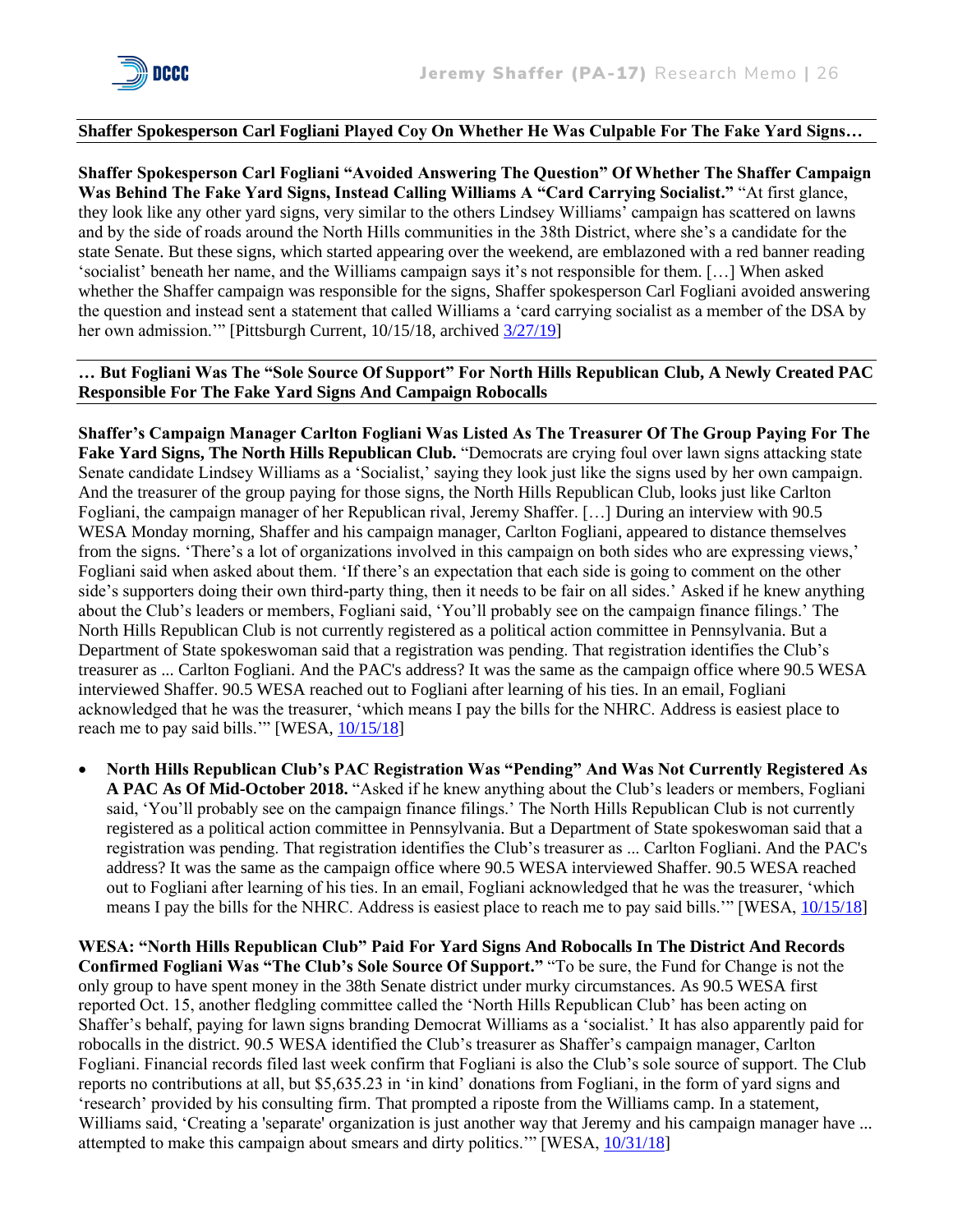

• **WESA: "North Hills Republican Club" Apparently Paid For Robocalls In The District In Addition To Yard Signs.** "To be sure, the Fund for Change is not the only group to have spent money in the 38th Senate district under murky circumstances. As 90.5 WESA first reported Oct. 15, another fledgling committee called the 'North Hills Republican Club' has been acting on Shaffer's behalf, paying for lawn signs branding Democrat Williams as a 'socialist.' It has also apparently paid for robocalls in the district. 90.5 WESA identified the Club's treasurer as Shaffer's campaign manager, Carlton Fogliani. Financial records filed last week confirm that Fogliani is also the Club's sole source of support. The Club reports no contributions at all, but \$5,635.23 in 'in kind' donations from Fogliani, in the form of yard signs and 'research' provided by his consulting firm. That prompted a riposte from the Williams camp. In a statement, Williams said, 'Creating a 'separate' organization is just another way that Jeremy and his campaign manager have ... attempted to make this campaign about smears and dirty politics.'" [WESA, [10/31/18\]](https://www.wesa.fm/politics-government/2018-10-31/dark-money-playing-role-in-north-hills-senate-race-and-contests-statewide)

**HEADLINE: "GOP Campaign Staffer Tied To Group Behind Lawn Signs Labeling Democrat As Socialist."**  [WESA[, 10/15/18\]](https://www.wesa.fm/politics-government/2018-10-15/gop-campaign-staffer-tied-to-group-behind-lawn-signs-labeling-democrat-as-socialist)

**State Democrats' Attorney Cliff Levine Claimed The Fake Yard Signs Violate A State Law Requiring That Political Signs "Clearly And Conspicuously State" Their Financial Sponsors**

**State Democrats' Attorney Cliff Levine Claimed The Fake Yard Signs Violate A State Law Requiring That Signs "Clearly And Conspicuously State The Name Of The Person Who Made Or Financed ... The Communication."** "Democrats were troubled by how similar the design of the 'Socialist' sign was to that of the Williams campaign itself. Cliff Levine, an attorney for state Democrats, said that because the signs look so much like Williams' own messaging, they violate a state law requiring that signs 'clearly and conspicuously state the name of the person who made or financed ... the communication.' 'You have to own your messaging,' said Levine. 'If that's Jeremy Shaffer's messaging, then it should say 'paid for by Jeremy Shaffer.'' Levine said the party would likely refer the signs to either District Attorney Stephen Zappala or state Attorney General Josh Shapiro for potential prosecution." [WESA,  $10/15/18$ ]

## **Shaffer's Campaign Manager Carlton Fogliani's Prior Campaigns Faced Fines And Citations For Campaign Finance Violations, Including A Fake Disclaimer On A Series Of Robocalls Attacking An Opponent**

**2008: Campaigns That Fogliani Consulted For Were Cited By California's Fair Political Practices Commission "For Violations That Included Falsely Reporting Who Paid For A Series Of Robocalls Intended To Weaken A Rival."** "The Club PAC, which apparently commenced activities in mid-September, has not yet filed financial reports describing where its money comes from. But Fogliani said the campaign would act in 'full compliance with all campaign finance laws and regulations at the next required campaign finance filing date.' Fogliani has reportedly been involved in disputes over financial disclosure elsewhere. California's Fair Political Practices Commission, which administers the state's elections laws, issued citations for a number of 2008 state and local campaigns for which Fogliani consulted. It levied a \$32,500 fine against a city council candidate in Turlock, Calif., for violations that included falsely reporting who paid for a series of robocalls intended to weaken a rival. 'Three of the four robocalls falsely purported to be paid for by someone else, and the remaining robocall did not identify who paid for it,' found the commission. It said Fogliani 'aided and abetted' the effort as a campaign consultant." [WESA, [10/15/18\]](https://www.wesa.fm/politics-government/2018-10-15/gop-campaign-staffer-tied-to-group-behind-lawn-signs-labeling-democrat-as-socialist)

• **The Robocalls Contained Language In Which They "Falsely Purported To Be Paid For By Someone Else" And Did Not Properly Disclaim Their Purpose.** "The Club PAC, which apparently commenced activities in mid-September, has not yet filed financial reports describing where its money comes from. But Fogliani said the campaign would act in 'full compliance with all campaign finance laws and regulations at the next required campaign finance filing date.' Fogliani has reportedly been involved in disputes over financial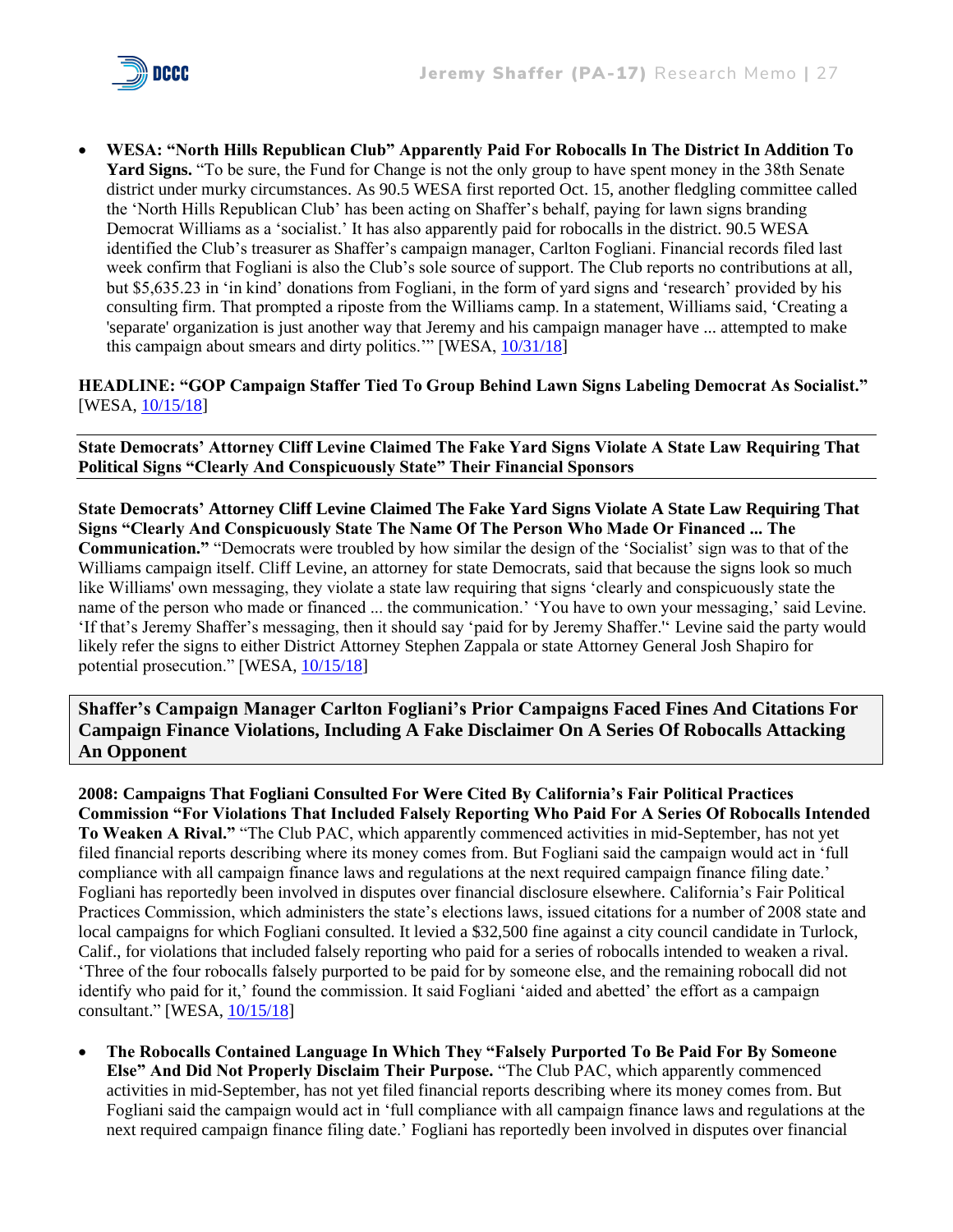

disclosure elsewhere. California's Fair Political Practices Commission, which administers the state's elections laws, issued citations for a number of 2008 state and local campaigns for which Fogliani consulted. It levied a \$32,500 fine against a city council candidate in Turlock, Calif., for violations that included falsely reporting who paid for a series of robocalls intended to weaken a rival. 'Three of the four robocalls falsely purported to be paid for by someone else, and the remaining robocall did not identify who paid for it,' found the commission. It said Fogliani 'aided and abetted' the effort as a campaign consultant." [WESA, [10/15/18\]](https://www.wesa.fm/politics-government/2018-10-15/gop-campaign-staffer-tied-to-group-behind-lawn-signs-labeling-democrat-as-socialist)

**2008: Carlton Fogliani Was The Campaign Manager For A California Legislator "Accused Of Trying To Circumvent State Campaign-Finance Limits That Involved The Legislator's Brother."** "Another Turlock council candidate was fined \$1,000 for not disclosing payments to Fogliani. Fogliani was also involved in a separate campaign-finance case that year, when he served as campaign manager for a California legislator accused of trying to circumvent state campaign-finance limits that involved the legislator's brother. Fogliani did not address his role in those campaigns when he emailed 90.5 WESA Monday." [WESA,  $10/15/18$ ]

• **WESA: "Another Turlock Council Candidate Was Fined \$1,000 For Not Disclosing Payments To Fogliani."** "Another Turlock council candidate was fined \$1,000 for not disclosing payments to Fogliani. Fogliani was also involved in a separate campaign-finance case that year, when he served as campaign manager for a California legislator accused of trying to circumvent state campaign-finance limits that involved the legislator's brother. Fogliani did not address his role in those campaigns when he emailed 90.5 WESA Monday." [WESA, [10/15/18\]](https://www.wesa.fm/politics-government/2018-10-15/gop-campaign-staffer-tied-to-group-behind-lawn-signs-labeling-democrat-as-socialist)

**Shaffer Said He Would Oppose Any Effort To Defund The Police, But In 2018 Called For Pennsylvania To Cut A Revenue Stream That Provided About \$800 Million A Year For Police In Small Towns**

**2022: Shaffer Said He Would "Stand With Law Enforcement And Stop The Democrats' Radical Agenda To Defund The Police" And Promised To "Fight Back Against Any Effort To Defund Our Police"…**

**Shaffer Said He Would "Stand With Law Enforcement And Stop The Democrats' Radical Agenda To Defund The Police" And Framed Job Opportunities As A Way Out Of "The System."** "Our brave men and women in blue risk their lives every day to keep our community safe. I will stand with law enforcement and stop the Democrats' radical agenda to defund the police. I will work to create economic opportunities that allow people meaningful work instead of dependence on the system." [Jeremy Shaffer for US Congress, accessed [5/6/22\]](https://jeremyshaffer.com/issues/)

**April 2022: Shaffer Signed The Heritage Action Police Pledge And Promised To "Fight Back Against Any Effort To Defund Our Police."** "I'm proud to sign the @Heritage\_Action Police Pledge in support of the brave men and women in law enforcement who keep our communities safe. I will always #BackTheBlue and fight back against any effort to defund our police. #PA17" [Twitter, @JeremyShafferPA, [4/12/22\]](file:///C:/Users/jacobson22/Desktop/Jeremy%20Shaffer/I’m%20proud%20to%20sign%20the)

**…But In 2018, Shaffer Called For Pennsylvania To Stop Using Gas Tax Funds To Pay About \$800 Million A Year For State Police Services In Smaller Municipalities That Did Not Have Police Departments**

**2018: Shaffer Called For Pennsylvania To Stop Using Gas Tax Funds To Pay About \$800 Million A Year For State Police Services In Smaller Municipalities That Did Not Have Their Own Departments.** "A controversial gas tax has provided a reliable stream of money for road and bridge repairs in Western Pennsylvania while bolstering Pittsburgh's public transportation system during the five years since it passed, experts and officials told the state Senate Transportation Committee on Tuesday in Pittsburgh. Act 89, a transportation bill passed in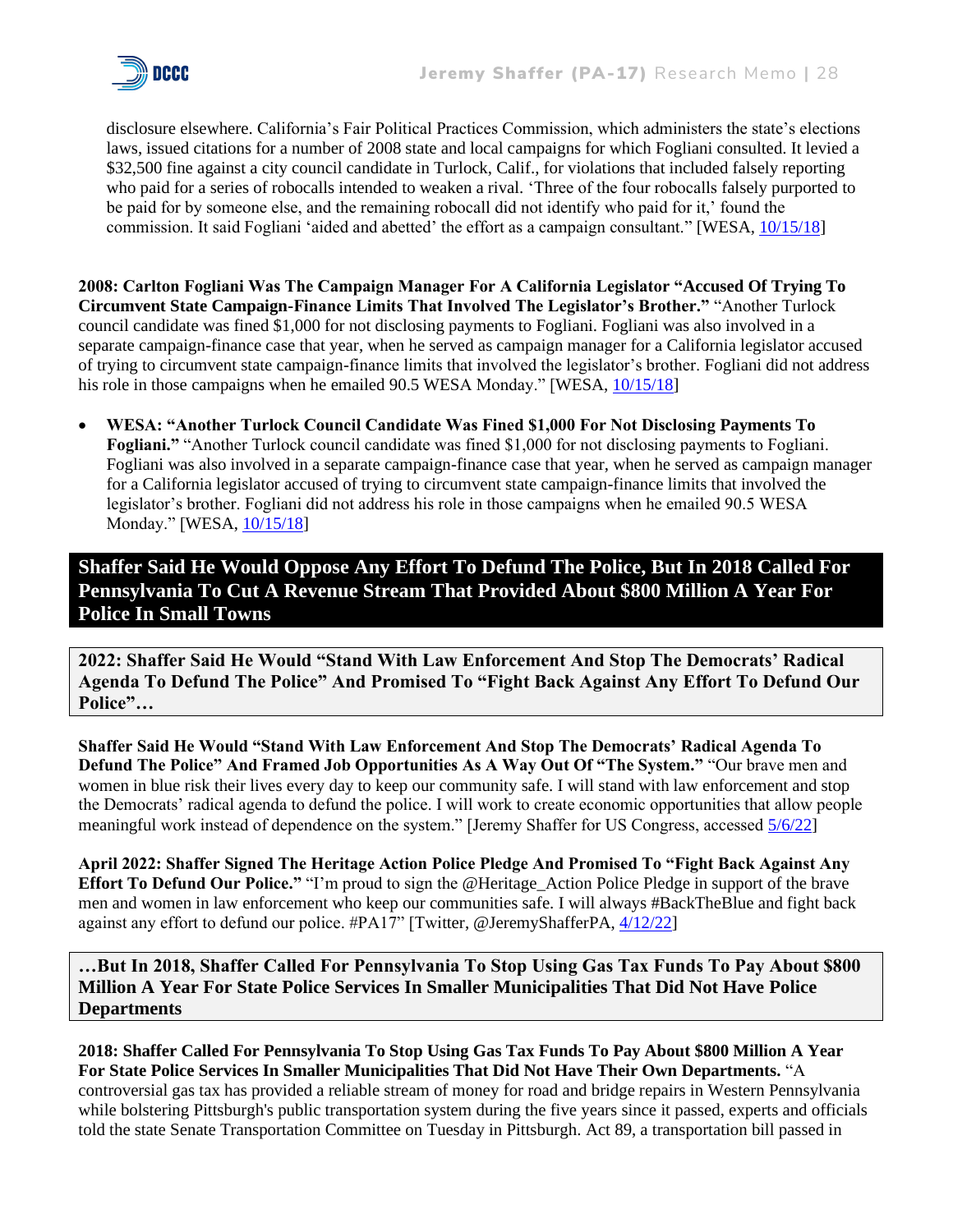

2013, generates about \$2.3 billion per year for infrastructure improvements, drawing on the nation's highest gas tax along with other fees and fines that the act increased. […] Jeremy Shaffer, a Ross Republican who defeated incumbent Sen. Randy Vulakovich in the party's primary race in May, criticized how high Act 89 has made the state's gasoline tax. On Tuesday, Shaffer called for Pennsylvania to stop using the fund to pay about \$800 million a year for state police services in smaller municipalities around the state that don't have their own departments. He said the state should find money for the police from other funds and reduce the tax. 'Every state has a gasoline tax. We need to have a reasonable and competitive gasoline tax,' he said." [Pittsburgh Tribune Review,  $\frac{7}{17/18}$ ]

**Shaffer Said He Would Stand Up For Election Integrity, But His Backers Worked To Overturn His 2018 State Senate Election Results**

**2022: Shaffer Said He Would "Stand Against Democrat Power Grabs That Would Undermine Election Integrity And Voting Rights"**

**2022: Shaffer Said He Would "Stand Against Democrat Power Grabs That Would Undermine Election Integrity And Voting Rights" Because Americans "Deserve To Feel Fully Confident In The Outcome Of Our Elections."** "The American people deserve to feel fully confident in the outcome of our elections. In Congress, I will stand against Democrat power grabs that would undermine election integrity and voting rights. Free and fair elections are at the core of any functional democracy." [Jeremy Shaffer for US Congress, accessed [5/6/22\]](https://jeremyshaffer.com/issues/)

**2018: Before And After Shaffer's Election Loss, State Republicans Tried To Overturn The Result By Challenging His Opponent's Residency**

**Before The Election, Shaffer's Supporters Unsuccessfully Filed Suit To Remove Williams From The Ballot, Questioning Whether She Had Spent The Required Four Years In State Before Election To The Senate**

**October 2018: Two District Residents Who Were Not Democrats Sought To Have Williams Removed From The Ballot Over Alleged Residency Issues And Claimed She Committed Fraud By Submitting An Eligibility Affidavit.** "Two residents of the district, James Barr and Nathaniel Locklin, sought to have Williams removed from the ballot because, they claimed, she would not have lived in the district for at least four years as of the Nov. 6 general election, which the state's Constitution requires for state Senate candidates. They further claimed she committed fraud by submitting a candidate's affidavit that indicated she was eligible to serve as a Pennsylvania state senator when she did not meet the residency requirement. Their complaint said Williams was a Maryland resident and was registered to vote in that state as of Nov. 6, 2014, and was not registered to vote in Pennsylvania until Dec. 25, 2014. […] Attorneys for Williams argued that their objection came too late. It should have been made by March 13, within seven days of her filing nominating petitions for the primary. Because Barr and Locklin aren't Democrats, they would not have had standing to bring the objection at that time. Only members of a candidate's party are able to object to a candidate's nomination petitions." [Pittsburgh Tribune Review,  $\frac{10}{24}{18}$ ]

**Pittsburgh Post-Gazette: "Supporters" Of Shaffer "Unsuccessfully Filed Suit Trying To Remove [Williams] From The Ballot, Claiming She Did Not Meet Residency Requirements To Run In The District."** "After she unsuccessfully sought endorsement in the primary election from the Democratic Socialists of America, Mr. Shaffer and his supporters tagged Ms. Williams as a socialist. His supporters also unsuccessfully filed suit trying to remove her from the ballot, claiming she did not meet residency requirements to run in the district." [Pittsburgh Post-Gazette, 11/7/18]

**October 2018: A Commonwealth Court Judge Found "Absolutely No Allegation Or Proof With Respect To The Candidate's Fraud In The Concealment Of Any Of The Purportedly Disqualifying Information Upon**  Which Objectors Rely." "A Commonwealth Court judge on Wednesday threw out a lawsuit that sought to have Democratic state Senate candidate Lindsey Williams removed from the November ballot because, it claimed, she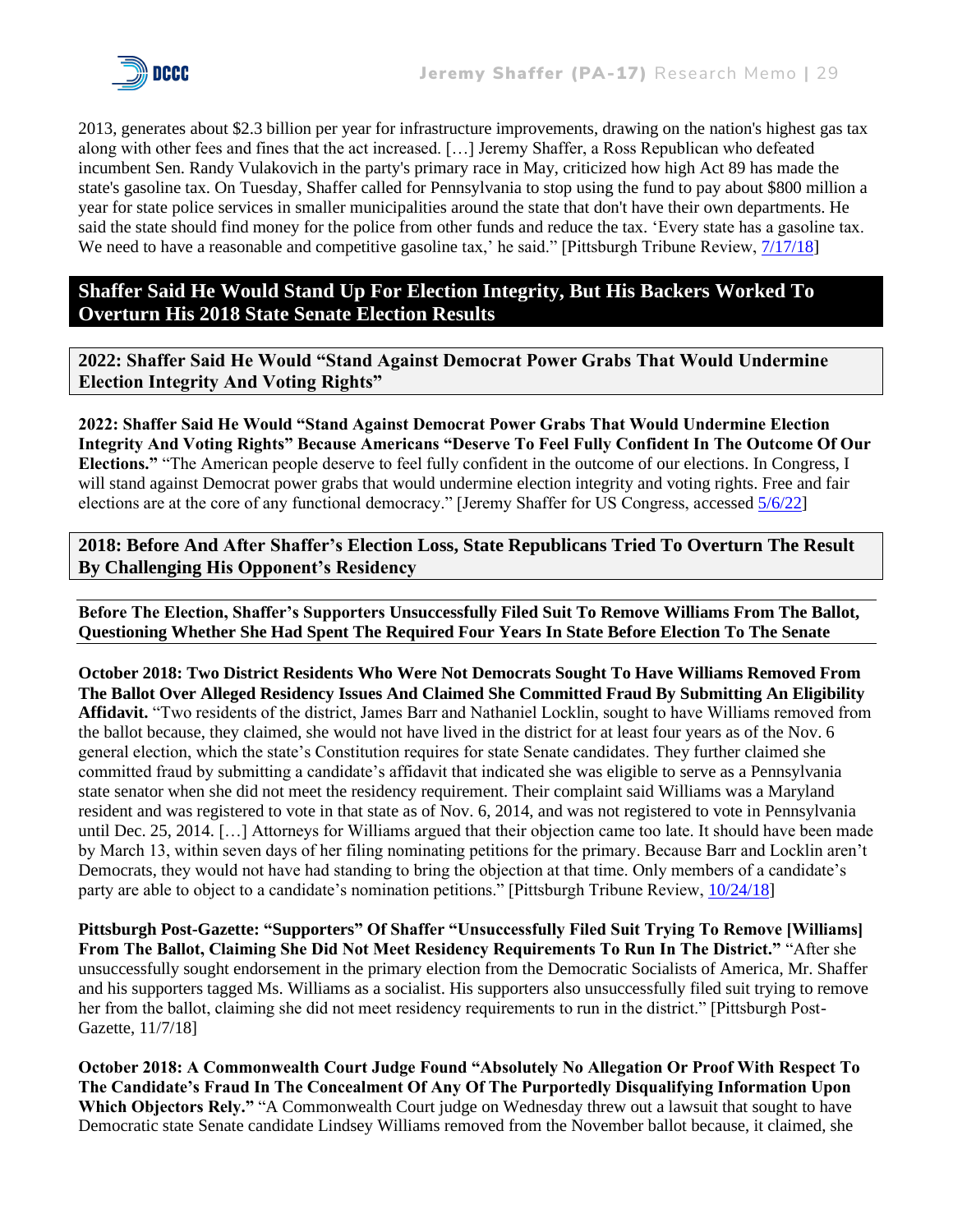

hasn't lived in the state long enough. [...] In his order finding the objection untimely, Judge Michael Wojcik said 'there is absolutely no allegation or proof with respect to the candidate's fraud in the concealment of any of the purportedly disqualifying information upon which objectors rely.' 'In the absence of any such allegation or proof, the seven-day limitation (spelled out in the state's election code) applies, and the (objection to her candidacy) is untimely,' Wojcik wrote." [Pittsburgh Tribune Review, [10/24/18\]](https://archive.triblive.com/local/valley-news-dispatch/lawsuit-seeking-to-remove-pennsylvania-senate-candidate-from-ballot-tossed/)

• **November 2018: Commonwealth Court Threw Out An Effort To Have Williams Removed From The Ballot Over Alleged Residency Issues.** "Williams, 35, is mounting her first campaign for elected office. An effort in Commonwealth Court to have her removed from the ballot claiming she hasn't lived in the district for the constitutionally required four years was thrown out Wednesday." [Valley News-Dispatch, 11/5/18]

**Williams Moved To The State Of Pennsylvania Exactly Four Years Before Her Election, The Minimum Required For State Senators In Pennsylvania.** "In October 2014, she accepted a job at the Pittsburgh Federation of Teachers. On Nov. 6, 2014, she said in a sworn affidavit, she moved in with friends in the 38th district until she could find her own apartment. She also came home to visit her parents, Jack and Nancy Williams, a weekend earlier, signaling her intent to move to the state, she said. That was critical because Nov. 6, 2014, is exactly four years before her election. The state constitution requires a state senator to live in the district he or she represents for at least four years before being elected. […] While the results became official earlier this month, it wasn't clear until Friday that Senate Republican leaders would allow Williams' swearing in. They questioned whether she lived in the district the minimum four years. She convinced them by providing the sworn affidavit about moving in with friends and more than 100 documents, including tax returns and bank and credit card statements, she said." [Associated Press, [12/31/18\]](https://apnews.com/article/de1168be16fd47b98a99b52ca583970e)

**December 2018: Senate Republican Leaders Questioned Williams' Eligibility, Asking For Documentation Proving Her Dates Of Residency In Pennsylvania**

**December 2018: Senate Republicans Asked Williams For Documents Proving Her Eligibility And Residency, Scrutinizing Dates On Her Driver's License, Lease, And Voter Registration Dates.** "The constitution requires members of the General Assembly to be 'citizens and inhabitants' of Pennsylvania for four years before they are elected. Williams, 35, lived the first 25 years of her life in Pennsylvania, earning her bachelor's degree at Dickinson College in Carlisle and law degree from Duquesne in 2008. She moved to Maryland and was living there until accepting a job in Pittsburgh and moving back to Pennsylvania on Nov. 6, 2014, exactly four years prior to the day of her election. Senate Republicans have asked her for documents to prove she meets the residency requirement, pointing out her Pennsylvania driver's license, apartment lease, and voter registration obtained after that date, cast doubt on that. Williams' attorney say case law suggests those transactions are not expected to be completed on the same day a person moves into the state. Williams provided Senate GOP leaders with bank statements and credit card bills. She gave them tax documents and affidavits signed by friends. And because she never deletes emails, she was able to track down some emails from four years ago that she thought would convince Senate Republicans she has a right to be seated." [Penn Live,  $12/17/18$ ]

• **Williams' Attorney Said Case Law Suggested Such Legal Transactions Are Not Expected To Be Completed On The First Day Of An Interstate Move.** "The constitution requires members of the General Assembly to be 'citizens and inhabitants' of Pennsylvania for four years before they are elected. Williams, 35, lived the first 25 years of her life in Pennsylvania, earning her bachelor's degree at Dickinson College in Carlisle and law degree from Duquesne in 2008. She moved to Maryland and was living there until accepting a job in Pittsburgh and moving back to Pennsylvania on Nov. 6, 2014, exactly four years prior to the day of her election. Senate Republicans have asked her for documents to prove she meets the residency requirement, pointing out her Pennsylvania driver's license, apartment lease, and voter registration obtained after that date, cast doubt on that. Williams' attorney say case law suggests those transactions are not expected to be completed on the same day a person moves into the state. Williams provided Senate GOP leaders with bank statements and credit card bills. She gave them tax documents and affidavits signed by friends. And because she never deletes emails, she was able to track down some emails from four years ago that she thought would convince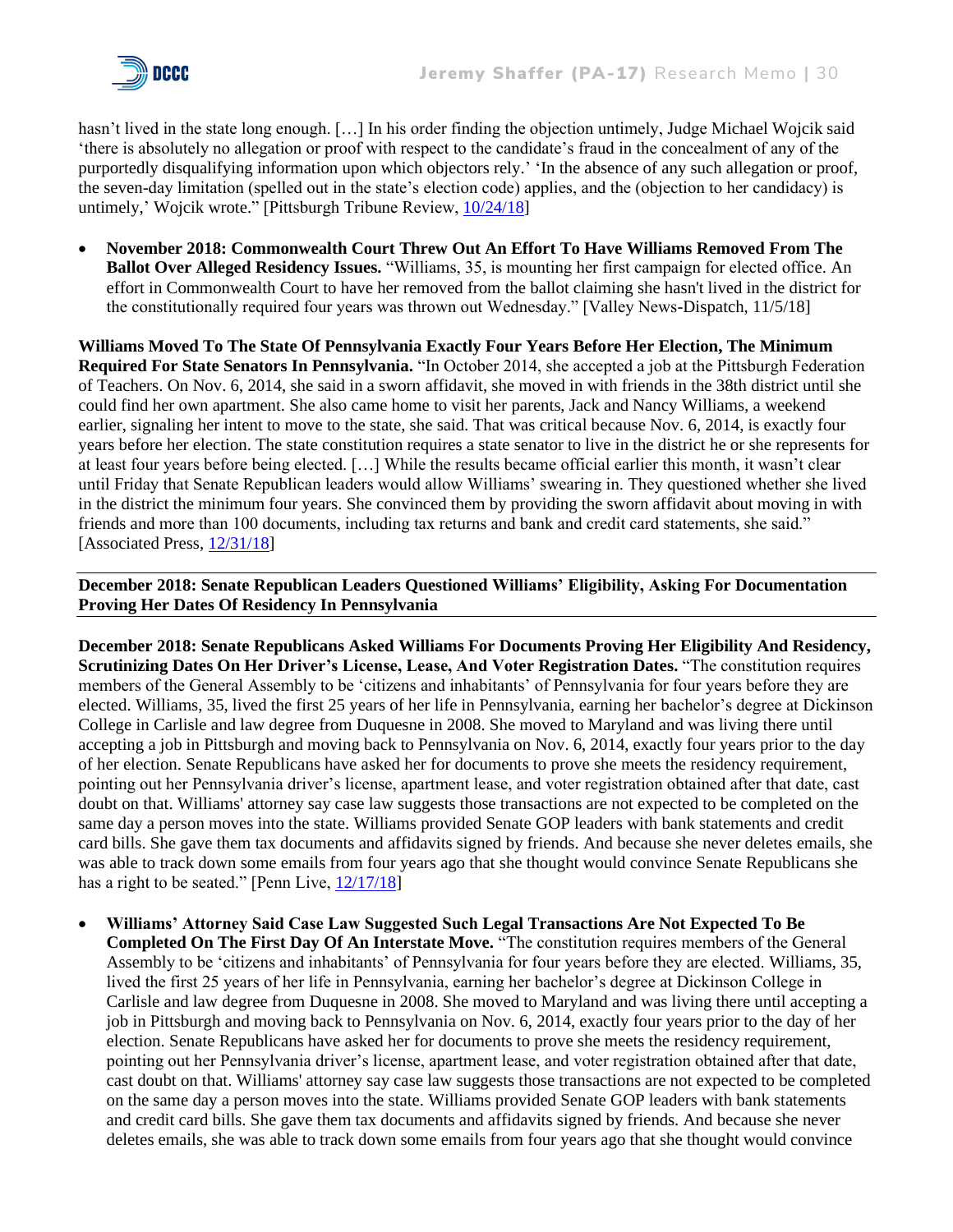

Senate Republicans she has a right to be seated." [Penn Live, [12/17/18\]](https://www.pennlive.com/news/2018/12/swearing-in-day-for-the-general-assembly.html)

#### **After Providing A Sworn Affidavit Proving Her Residency, Williams Was Sworn Into Office Alongside All Other New Elected Officials**

**December 2018: After Questions From Republican Officials, Williams Provided A Sworn Affidavit Confirming Her Move To The District Alongside More Than 100 Documents Including Tax Returns And Credit Card Statements.** "In October 2014, she accepted a job at the Pittsburgh Federation of Teachers. On Nov. 6, 2014, she said in a sworn affidavit, she moved in with friends in the 38th district until she could find her own apartment. She also came home to visit her parents, Jack and Nancy Williams, a weekend earlier, signaling her intent to move to the state, she said. That was critical because Nov. 6, 2014, is exactly four years before her election. The state constitution requires a state senator to live in the district he or she represents for at least four years before being elected. […] While the results became official earlier this month, it wasn't clear until Friday that Senate Republican leaders would allow Williams' swearing in. They questioned whether she lived in the district the minimum four years. She convinced them by providing the sworn affidavit about moving in with friends and more than 100 documents, including tax returns and bank and credit card statements, she said." [Associated Press, [12/31/18\]](https://apnews.com/article/de1168be16fd47b98a99b52ca583970e)

**January 2019: Williams Was Sworn Into Office Alongside All Other New Electeds After Senate President Pro Tem Joe Scarnati Said He Presumed The Residency Materials Williams Submitted Were "Truthful."**  "One of those seats picked up in the Senate was the subject of some controversy as Republicans questioned whether Democrat Lindsey Williams had met the Constitutional requirement that senators must live in the state four years before their election. Williams beat Republican Jeremy Shaffer in November. Shaffer defeated incumbent Sen. Randy Vulakovich in the Republican primary. After Williams turned in packets of documents to demonstrate she'd met the residency requirement, Senate President Pro Tem Joe Scarnati announced he wouldn't seek to prevent her from being sworn-in, saying he presumed that the materials she'd submitted were 'truthful.' Tuesday, Williams took the oath of office with the rest of her new colleagues." [Sharon Herald, [1/7/19\]](https://www.sharonherald.com/news/local_news/pennsylvania-legislative-session-opens-with-a-call-to-work-together/article_22f5c604-d748-55f4-aba3-6864ec91e086.html)

• **Senate President Pro Tem Joe Scarnati Said Questions About Williams' Residency "Could Be Revisited On The Senate Floor If Other Documents Are Obtained That Show Conflicting Information."** "The top Senate Republican leader announced on Friday that he will recommend to his colleagues to allow a newly elected senator from Allegheny County to take the oath of office on Swearing-in Day on Tuesday. However in a statement [see below], Senate President Pro Tempore Joe Scarnati, R-Jefferson County, indicated the matter over whether Sen.-elect Lindsey Williams, a Democrat, meets the state constitution's four-year state residency requirement to be eligible to hold a legislative office still may not be settled. In a letter he sent to Williams on Friday, he stated that the residency requirement 'has not been fully vetted by the courts and that no precise constitutional definition of residency exists.' He said if documents are obtained that conflict with the information she provided regarding her residency, it could become an issue during the swearing-in ceremony. [...] Today, in a letter to the Senator-elect Williams, Senator Scarnati noted that the residency provision of the Pennsylvania Constitution (Article II, section 5) has not been fully vetted by the courts and that no precise constitutional definition of residency exists. Scarnati explained that during the analysis of the information Ms. Williams submitted, he presumed the materials to be truthful. Scarnati said he will recommend Senator-elect Williams be seated, however he also noted that the issue could be revisited on the Senate floor if other documents are obtained that show conflicting information from the documents Senator-elect Williams provided." [Penn Live, [12/28/18\]](https://www.pennlive.com/news/2018/12/sen-elect-lindsey-williams-will-take-office-on-tuesday-at-least-it-looks-that-way-for-now.html)

**Shaffer Was A Puppet For A Conservative Billionaire Hedge Fund Manager Accused Of Buying The 2022 Pennsylvania Gubernatorial Primary**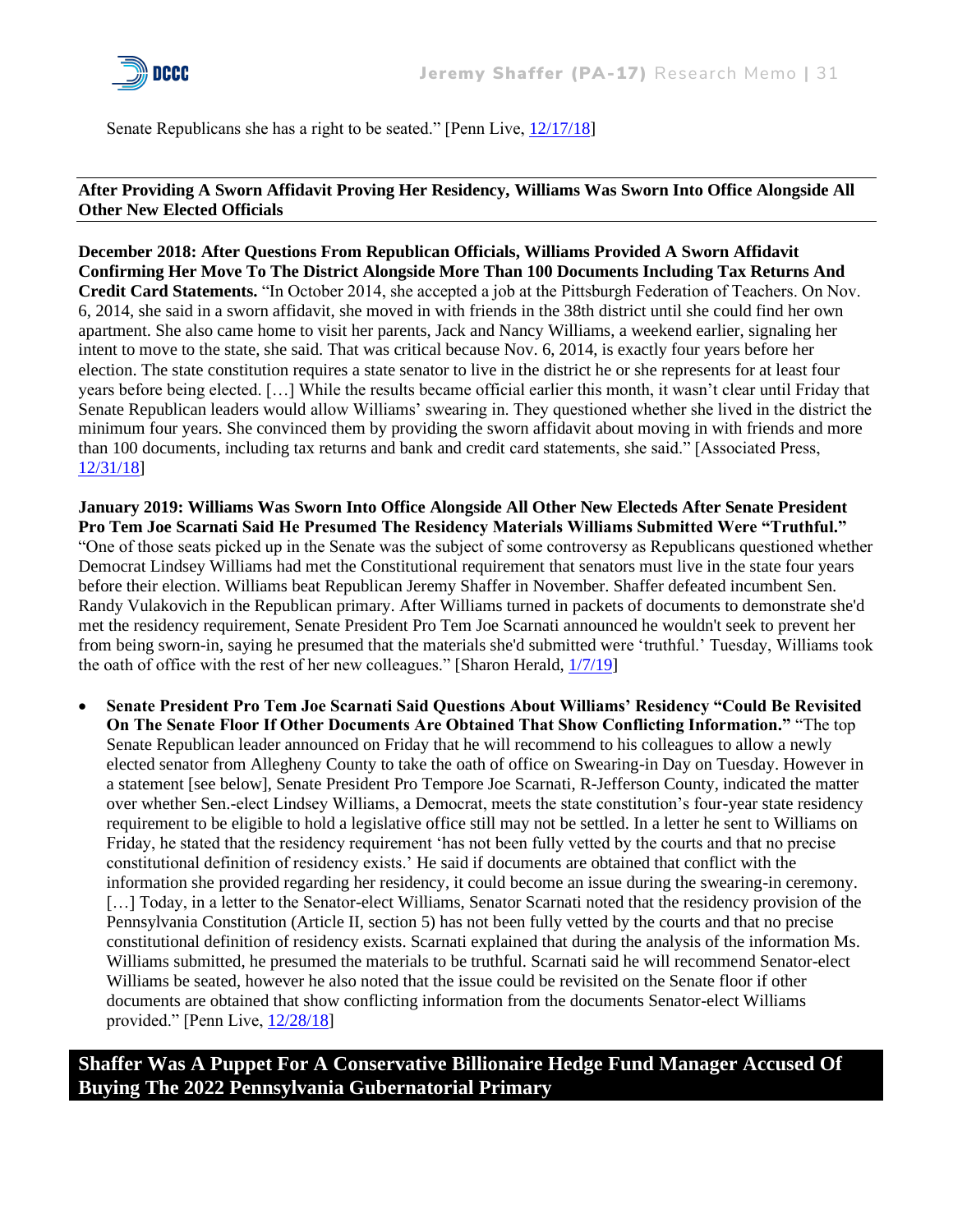

## **2018: Shaffer's State Senate Campaign Received \$550,000 From Commonwealth Leaders Fund PAC**

**2018: Matt Brouillette's Commonwealth Leaders Fund PAC Sent \$550,000 To Shaffer's State Senate Campaign.** "'Pennsylvania is on every left-wing political PAC list for engagement, so people recognize that, while we have a presidential election, the down-ballot impact on our state Legislature has the potential of reshaping Pennsylvania for the next decade,' said Matt Brouillette, a Harrisburg lobbyist and consultant who has helped raise more than \$4.5 million to defend the Republican majorities. […] Brouillette, the consultant and lobbyist who serves as CEO at Commonwealth Partners, said the two political action committees he runs have more than \$4.5 million in the bank for state races, and he hopes to double that amount when it's all said and done. […] His one PAC, Commonwealth Leaders Fund, spent \$2.2 million in 2018 in the form of contributions to Republican legislative candidates. Campaigns such as now-freshmen Republican Reps. Andrew Lewis in Harrisburg and Stephanie Borowicz in Clinton County each got \$20,000. Others got a significant sum but nonetheless came up short. The PAC sent \$550,000 to Jeremy Shaffer's losing state Senate race against now-freshman Democratic Sen. Lindsey Williams in Allegheny County." [Lancaster Online[, 2/4/20\]](https://lancasteronline.com/news/politics/whos-safe-whos-not-breaking-down-the-2020-pennsylvania-house-and-senate-contests/article_3f928aa4-43b1-11ea-87f7-4b7f7b149fca.html)

**Commonwealth Partners-Affiliated Groups, Which Frequently Move Money To Each Other, Received Most Of Their Millions In Funding From Billionaire Hedge Fund Manager And Conservative Mega-Donor Jeff Yass**

**Commonwealth Partners-Affiliated Groups Received Most Of Their Funding – Which Totaled More Than \$20 Million – From Billionaire Hedge Fund Manager And Conservative Mega-Donor Jeff Yass.** "McSwain, a former federal prosecutor, has done poorly in early polling. But last month, he secured a key and deep-pocketed endorsement from Commonwealth Partners Chamber of Entrepreneurs, a free-market advocacy group mostly funded by one donor. Political groups associated with Commonwealth Partners already have at least \$20 million in the bank. And the first round of spending — nearly \$7 million on pro-McSwain TV ads — went out the door this week through an associated group, the Commonwealth Leaders Fund. The multi-million dollar buy will run through at least April, veteran conservative activist Matt Brouillette, who plays a role in both groups, told the Capital-Star. That spending will be buttressed by additional mail and digital ads, though Brouillette declined to elaborate on the planned totals for other mediums. Still, 'we've got more if necessary,' Brouillette added. Commonwealth Partners receives most of its money from suburban Philadelphia billionaire hedge fund manager Jeff Yass, who is among the biggest political spenders in the country. He was a top donor to the Club for Growth, a national group that has backed conservative U.S. Senators such as Ted Cruz, of Texas, and Josh Hawley of Missouri, though Yass has tried to distance himself from their attempts to overturn the 2020 election results." [Pennsylvania Capital-Star, [2/1/22\]](https://www.penncapital-star.com/government-politics/the-2022-candidates-for-pa-governor-are-raising-big-money-for-a-big-race/)

**Commonwealth Leaders Fund Was The Biggest Recipient Of Transfers From Commonwealth Children's Choice Fund, Which Itself Received About 80% Of Its Funding From Students First PAC.** "There is a catch to Students First spending, however. The PAC does not always make direct contributions to Republicans. Instead, it funnels the money through one or more passthrough PACs before the dollars end up in conservative lawmakers' coffers. […] But the single biggest beneficiary of Students First's cash since 2019 is Commonwealth Children's Choice Fund, a PAC managed by conservative operative Matt Brouillette. Students First has given \$6 million to Children's Choice since 2019, or about four of every five dollars raised by Children's Choice. Children's Choice then donated directly to such Republicans as former House Speaker Mike Turzai, R-Allegheny, Rep. Andrew Lewis, R-Dauphin, and state Sen. Doug Mastriano, R-Franklin, and made its own donations to Education Opportunity PAC. But the biggest recipient of Children's Choice dollars is Commonwealth Leaders Fund, which is also managed by Brouillette. Commonwealth Leaders has received \$3.9 million from Children's Choice. Once the money reaches Commonwealth Leaders Fund, it is used to attack Democrats and puff up Republican candidates. Since June 30, the fund has targeted at least 15 separate races in both the House and Senate, attempting to tarnish both western Pennsylvania Democratic incumbents and Democratic challengers in south central Pennsylvania." [Pennsylvania Capital-Star, [10/14/20\]](https://www.penncapital-star.com/election-2020/as-democrats-aim-to-flip-the-house-a-top-lawmaker-took-600k-from-school-choice-donor-spending-to-stop-them/)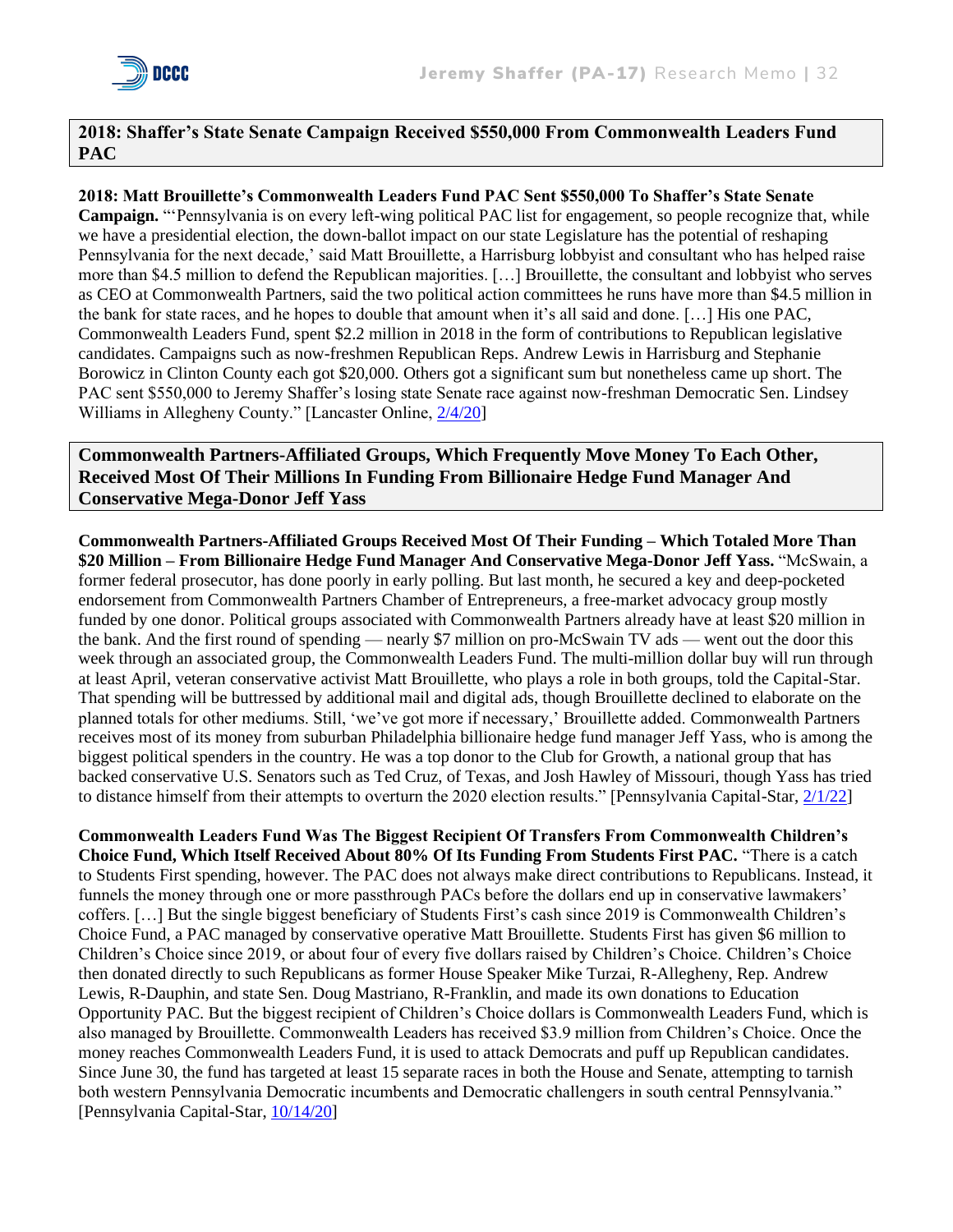

#### **2022: A Republican Operative Accused Commonwealth Partners Of Buying The Republican Pennsylvania Gubernatorial Primary With Nearly \$7 Million In TV Ad Expenditures**

**2022: Commonwealth Partners, Mostly Funded By One Donor, Was Accused By A Republican Operative Of Buying The Republican Pennsylvania Gubernatorial Primary With Nearly \$7 Million In Pro-Bill McSwain Television Ads.** "In the wide-open GOP primary to face Shapiro, primary voters are about to be bombarded with millions of dollars in ads backing GOP hopeful Bill McSwain. McSwain, a former federal prosecutor, has done poorly in early polling. But last month, he secured a key and deep-pocketed endorsement from Commonwealth Partners Chamber of Entrepreneurs, a free-market advocacy group mostly funded by one donor. Political groups associated with Commonwealth Partners already have at least \$20 million in the bank. And the first round of spending — nearly \$7 million on pro-McSwain TV ads — went out the door this week through an associated group, the Commonwealth Leaders Fund. The multi-million dollar buy will run through at least April, veteran conservative activist Matt Brouillette, who plays a role in both groups, told the Capital-Star. That spending will be buttressed by additional mail and digital ads, though Brouillette declined to elaborate on the planned totals for other mediums. Still, 'we've got more if necessary,' Brouillette added. […] Other candidates, most of whom also interviewed for Commonwealth Partner's endorsement, could have trouble surmounting the pro-McSwain advertising blitz. And for some, the heavy spending will create tension about if McSwain and his backers are trying to buy the primary. 'You have to wonder now who's running for governor — Bill McSwain or Commonwealth Partners,' one GOP political operative involved in the governor's campaign told the Capital-Star." [Pennsylvania Capital-Star, [2/1/22\]](https://www.penncapital-star.com/government-politics/the-2022-candidates-for-pa-governor-are-raising-big-money-for-a-big-race/)

**McSwain Said Commonwealth Partners Offered To Spend \$20 Million Supporting Him.** "Other candidates, most of whom also interviewed for Commonwealth Partner's endorsement, could have trouble surmounting the pro-McSwain advertising blitz. And for some, the heavy spending will create tension about if McSwain and his backers are trying to buy the primary. 'You have to wonder now who's running for governor — Bill McSwain or Commonwealth Partners,' one GOP political operative involved in the governor's campaign told the Capital-Star." [Pennsylvania Capital-Star. In an email, [McSwain's spokesperson Rachel] Tripp said that McSwain has 'a lifelong reputation for integrity and honesty,' and that, 'unlike many career politicians, he will never allow outside influences to interfere with his protection and defense of law-abiding citizens.' Asked about fundraising at a gubernatorial candidate forum held by the Blair County GOP last weekend, McSwain said that Commonwealth Partners was willing to spend \$20 million on his behalf after the endorsement. 'If you have the best message, you're going to have the most money,' McSwain said. 'And I believe that I have the best message, and I definitely have the most money in this campaign.' To be sure, some candidates individually out-raised his roughly \$1.5 million, spread between two campaign accounts. Some \$800,000 is left in the bank after subtracting spending over the past year of campaigning." [Pennsylvania Capital-Star, [2/1/22\]](https://www.penncapital-star.com/government-politics/the-2022-candidates-for-pa-governor-are-raising-big-money-for-a-big-race/)

#### **2020: Shaffer Wrote An Op-Ed In Support Of One Of The Commonwealth Foundation's Pet Policies That Would Limit Legislative Control Of The State Budget**

**2020: Shaffer Wrote An Op-Ed In Support Of The Taxpayer Protection Act In Pennsylvania, Which He Said Would "Limit State Spending Increases To A Level That Matches Inflation And Population Growth."**  "Our state government has tripled spending in the last 50 years when adjusted for inflation, leading to one of the heaviest tax burdens in the nation. As a result, the latest Census data shows that we've joined New York, New Jersey and Illinois as states where far more people are leaving than moving in. In fact, we've lost more than 250,000 citizens to other states since 2010. They're choosing states like Florida and Texas with lower taxes and more job opportunities. We need to make Pennsylvania more competitive. Thankfully, there's a bill on the table that can do something about it. The Taxpayer Protection Act would limit state spending increases to a level that matches inflation and population growth. Tax hikes and risky borrowing could be a thing of the past. It's just the prescription needed to end the lesser-known gluttony in our state government. Pennsylvanians whose neighbors, kids and friends are considering moving should be encouraged that Pennsylvania Speaker of the House Mike Turzai, R-Marshall, and past representatives like Hal English and Eli Evankovich supported the Taxpayer Protection Act. I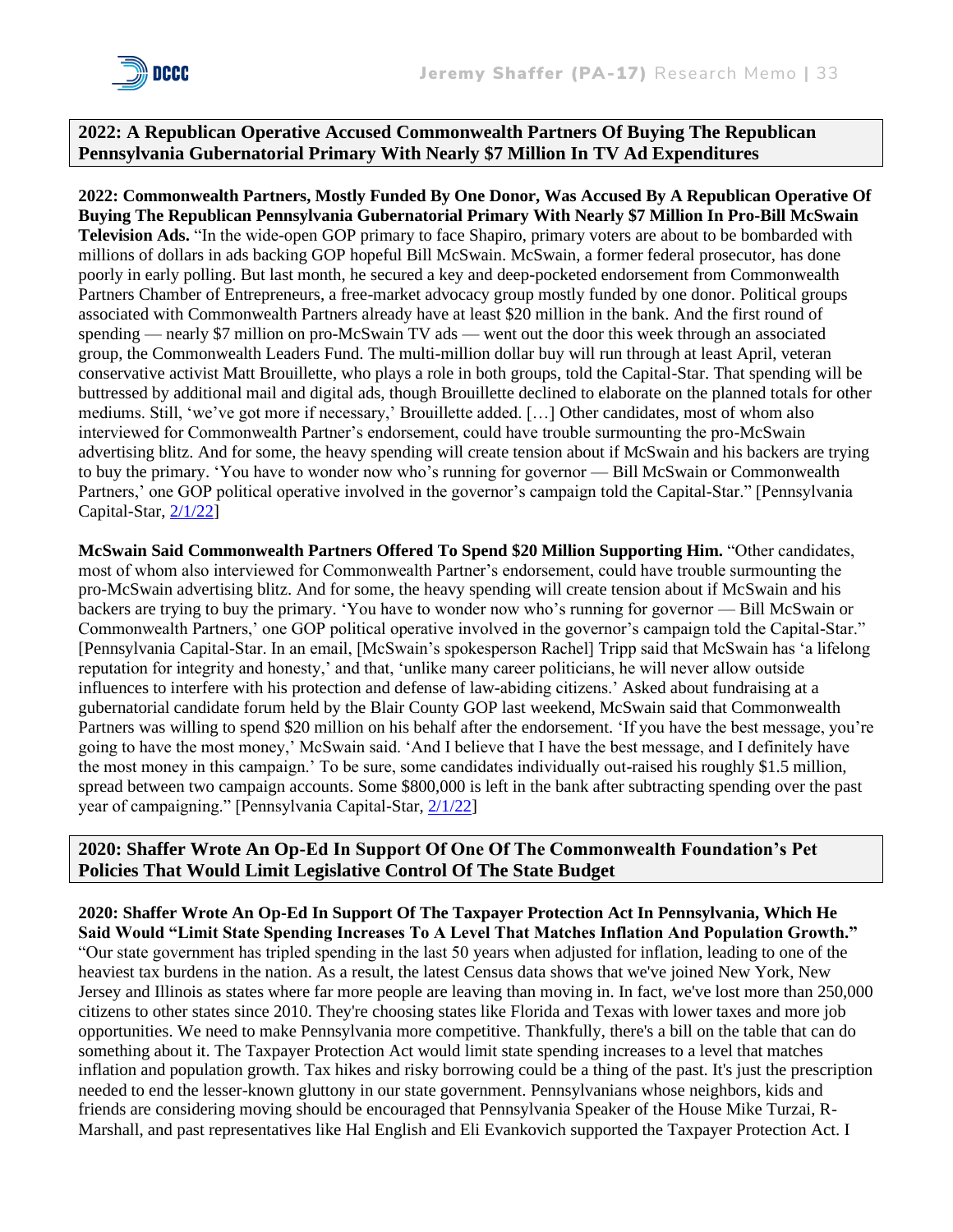

hope that our new representatives will all join in supporting it as well." [Pittsburgh Post-Gazette, Jeremy Shaffer Op-Ed, [2/4/20\]](https://www.post-gazette.com/opinion/letters/2020/02/04/Control-overspending-in-Harrisburg/stories/202002040015)

**2022: The Taxpayer Protection Act Was Backed By The Commonwealth Foundation In Its List Of Policy Recommendations, "Twenty-Three Policies That Will Make Pennsylvanians Prosper."** "Twenty-three policies that will make Pennsylvanians prosper: America's story began in Pennsylvania, but our state has fallen behind. Families are leaving for better jobs, educational opportunities, and quality of life in other states. But in 2023, policymakers can usher in a new era of prosperity for Pennsylvania. Building on the fiscal responsibility of recent years, here are 23 policy ideas that provide educational opportunities for our children, protect families' paychecks, help Pennsylvania businesses compete, and respect our workers. By championing these policies on day one of a new administration, lawmakers can unleash Pennsylvania's potential to lead the nation and usher in a new era of prosperity for future generations. […] 5 – Taxpayer Protection Act (TPA) Pennsylvania state government has historically overspent in good economic times, requiring tax hikes following recessions. The TPA is a constitutional amendment, based on successful reform in Colorado, that will provide a long-term solution by controlling spending. The TPA limits spending growth to an index based on inflation and population growth to keep government spending in line with taxpayers' ability to pay." [Commonwealth Foundation, accessed [5/8/22\]](https://www.commonwealthfoundation.org/better-pennsylvania-2023/)

**The Taxpayer Protection Act "Does Not Mandate Cuts To Government Spending" But Requires Approval By A Super-Majority Of The General Assembly To Exceed Its Spending Limits In Times Of Emergency.**  "HARRISBURG – Legislation that would ensure the state budget aligns with the economy and what taxpayers can afford has been introduced. Senate Bill 286, known as the Taxpayer Protection Act, is a constitutional amendment that ties the growth of state spending to a combined rate of inflation and population growth. The measure does not mandate cuts to government spending. Its spending limits may be exceeded in cases of emergency if approved by a super-majority of the General Assembly. The Taxpayer Protection Act is a proposed constitutional amendment that must be passed in two consecutive legislative sessions and does not require the governor's signature. Upon its second consecutive passage, it will then be voted on by Pennsylvanians as a ballot referendum." [WDAC, [3/1/21\]](https://wdac.com/pa-taxpayer-protection-act-proposed/)

## **Shaffer Backed "School Choice" Policy Positions And Accepted \$550,000 In 2018 From Groups Who Backed "School Choice"**

**Shaffer Said He Would "Empower Families To Have The Freedom To Do What Is Best For Their Children" By Choosing Private Or Parochial School, Or Homeschooling**

**Shaffer Said He Would "Empower Families To Have The Freedom To Do What Is Best For Their Children" Because A "One-Size Fits All" Approach To School Did Not Work For His Own Family.** "As a father of five school-aged children, I understand that parents and local schools make the best choices for children and communities - not the federal government. My wife and I have seen firsthand that a 'one-size fits all' approach doesn't work. My kids are now thriving since we have found what works best for each of our unique kids from public schools to home school. I will work hard to empower families to have the freedom to do what is best for their children." [Jeremy Shaffer for US Congress, accessed [5/6/22\]](https://jeremyshaffer.com/issues/)

• **Shaffer Said At Least One Of His Five Children Was Homeschooled And At Least One Attended Public School.** "As a father of five school-aged children, I understand that parents and local schools make the best choices for children and communities - not the federal government. My wife and I have seen firsthand that a 'one-size fits all' approach doesn't work. My kids are now thriving since we have found what works best for each of our unique kids from public schools to home school. I will work hard to empower families to have the freedom to do what is best for their children." [Jeremy Shaffer for US Congress, accessed [5/6/22\]](https://jeremyshaffer.com/issues/)

**September 2018: Shaffer's Campaign Website Said He "Boosts Different Educational Avenues Including Parochial Schools, Private Schools, And Homeschooling."** "Now, an internal poll shows Democratic state senate candidate Lindsey Williams with a nine-point advantage, forecasting the possibility of the district flipping from red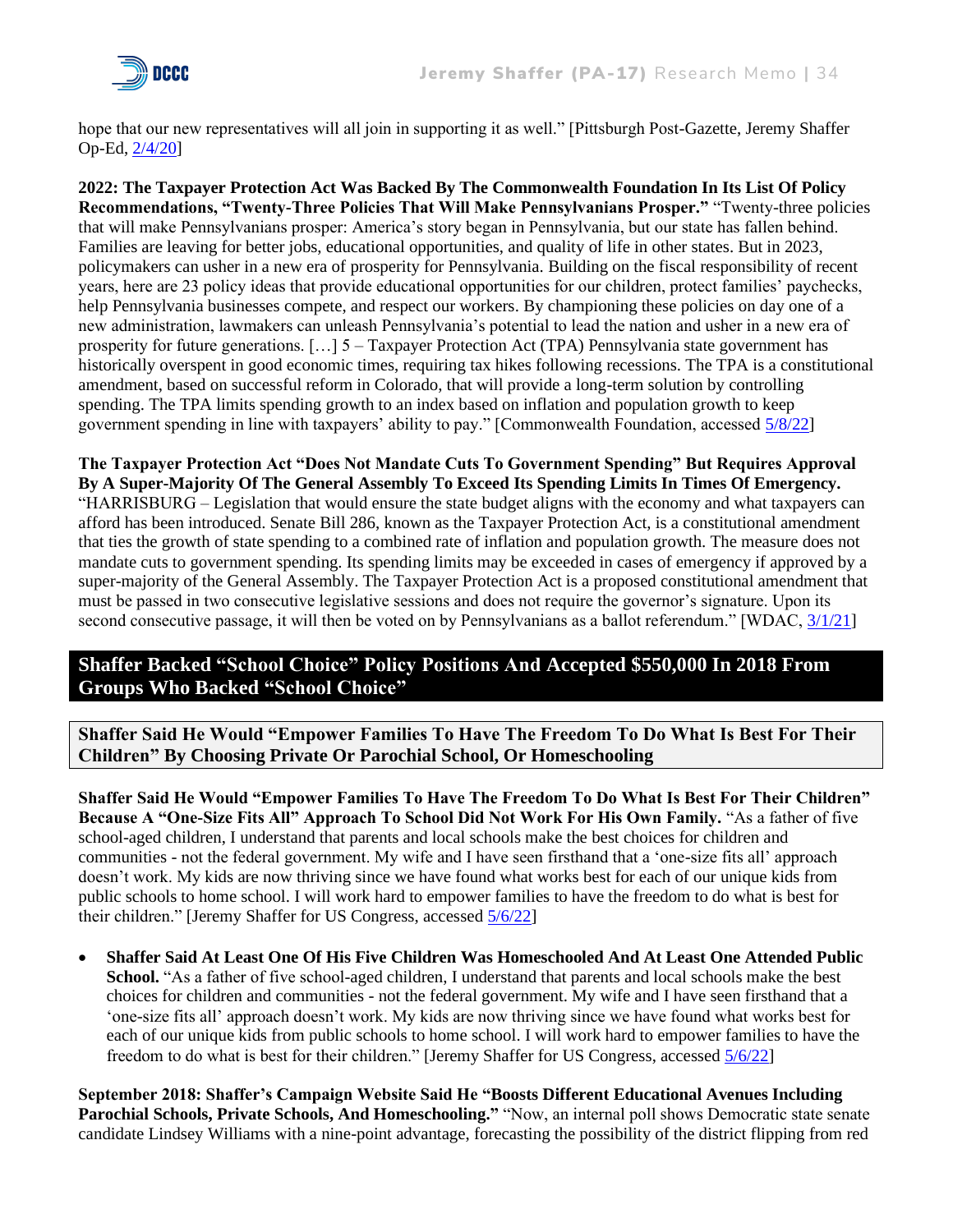

to blue. The 38th District encompasses most of Northern Allegheny County from Franklin Park eastward, and also includes Highland Park and sections of East Liberty in Pittsburgh. […] Carl Fogliani of the Shaffer campaign disregarded the poll numbers. 'We don't need to talk about our numbers,' says Fogliani. '[Williams] can roll out polls, but Shaffer is going to roll out leadership for the district.' Shaffer, a Ross Township supervisor, defeated incumbent state Sen. Randy Vulakovich (R-Shaler) handily in the May primary. Fogliani is confident voters will support Shaffer for his commitment to education and free-market principles. Shaffer's campaign website says he is a product of public schools and boosts different educational avenues including parochial schools, private schools, and homeschooling. 'Voters are looking for people committed on district-level issues,' says Fogliani. 'And Jeremy understands that.'" [Pittsburgh City Paper, [9/5/18\]](file:///C:/Users/jacobson22/Desktop/Jeremy%20Shaffer/pghcitypaper.com/pittsburgh/internal-poll-shows-democrat-state-senate-nominee-lindsey-williams-with-9-point-lead-over-republican-jeremy-shaffer/Content%3foid=10458165)

## **2018: Shaffer's State Senate Campaign Received \$550,000 From Commonwealth Leaders Fund PAC**

## **2018: Matt Brouillette's Commonwealth Leaders Fund PAC Sent \$550,000 To Shaffer's State Senate**

**Campaign.** "'Pennsylvania is on every left-wing political PAC list for engagement, so people recognize that, while we have a presidential election, the down-ballot impact on our state Legislature has the potential of reshaping Pennsylvania for the next decade,' said Matt Brouillette, a Harrisburg lobbyist and consultant who has helped raise more than \$4.5 million to defend the Republican majorities. […] Brouillette, the consultant and lobbyist who serves as CEO at Commonwealth Partners, said the two political action committees he runs have more than \$4.5 million in the bank for state races, and he hopes to double that amount when it's all said and done. […] His one PAC, Commonwealth Leaders Fund, spent \$2.2 million in 2018 in the form of contributions to Republican legislative candidates. Campaigns such as now-freshmen Republican Reps. Andrew Lewis in Harrisburg and Stephanie Borowicz in Clinton County each got \$20,000. Others got a significant sum but nonetheless came up short. The PAC sent \$550,000 to Jeremy Shaffer's losing state Senate race against now-freshman Democratic Sen. Lindsey Williams in Allegheny County." [Lancaster Online[, 2/4/20\]](https://lancasteronline.com/news/politics/whos-safe-whos-not-breaking-down-the-2020-pennsylvania-house-and-senate-contests/article_3f928aa4-43b1-11ea-87f7-4b7f7b149fca.html)

## **Students First PAC, Which Funded Commonwealth Leaders Fund, Spent At Least \$7.1 Million In The 2020 Cycle On Ads And Mailers For Candidates In Pennsylvania Who Backed School Choice**

**Commonwealth Leaders Fund Was The Biggest Recipient Of Transfers From Commonwealth Children's Choice Fund, Which Itself Received About 80% Of Its Funding From Students First PAC.** "There is a catch to Students First spending, however. The PAC does not always make direct contributions to Republicans. Instead, it funnels the money through one or more passthrough PACs before the dollars end up in conservative lawmakers' coffers. […] But the single biggest beneficiary of Students First's cash since 2019 is Commonwealth Children's Choice Fund, a PAC managed by conservative operative Matt Brouillette. Students First has given \$6 million to Children's Choice since 2019, or about four of every five dollars raised by Children's Choice. Children's Choice then donated directly to such Republicans as former House Speaker Mike Turzai, R-Allegheny, Rep. Andrew Lewis, R-Dauphin, and state Sen. Doug Mastriano, R-Franklin, and made its own donations to Education Opportunity PAC. But the biggest recipient of Children's Choice dollars is Commonwealth Leaders Fund, which is also managed by Brouillette. Commonwealth Leaders has received \$3.9 million from Children's Choice. Once the money reaches Commonwealth Leaders Fund, it is used to attack Democrats and puff up Republican candidates. Since June 30, the fund has targeted at least 15 separate races in both the House and Senate, attempting to tarnish both western Pennsylvania Democratic incumbents and Democratic challengers in south central Pennsylvania." [Pennsylvania Capital-Star, [10/14/20\]](https://www.penncapital-star.com/election-2020/as-democrats-aim-to-flip-the-house-a-top-lawmaker-took-600k-from-school-choice-donor-spending-to-stop-them/)

**Students First PAC Spent At Least \$7.1 Million In The 2020 Cycle On Ads And Mailers For Candidates In Pennsylvania Who Backed School Choice.** "House Minority Whip Jordan Harris, D-Philadelphia, raked in \$600,000 over the past two years from Students First, a political action committee that supports candidates for office who back school choice. Those donations are an anomaly this cycle, as Students First, which has backed Democrats in the past, has instead given more than 90 percent of its dollars to conservative groups to protect Republican incumbents and attack Democrats in red-tinged districts. […] But complicating the road to a majority is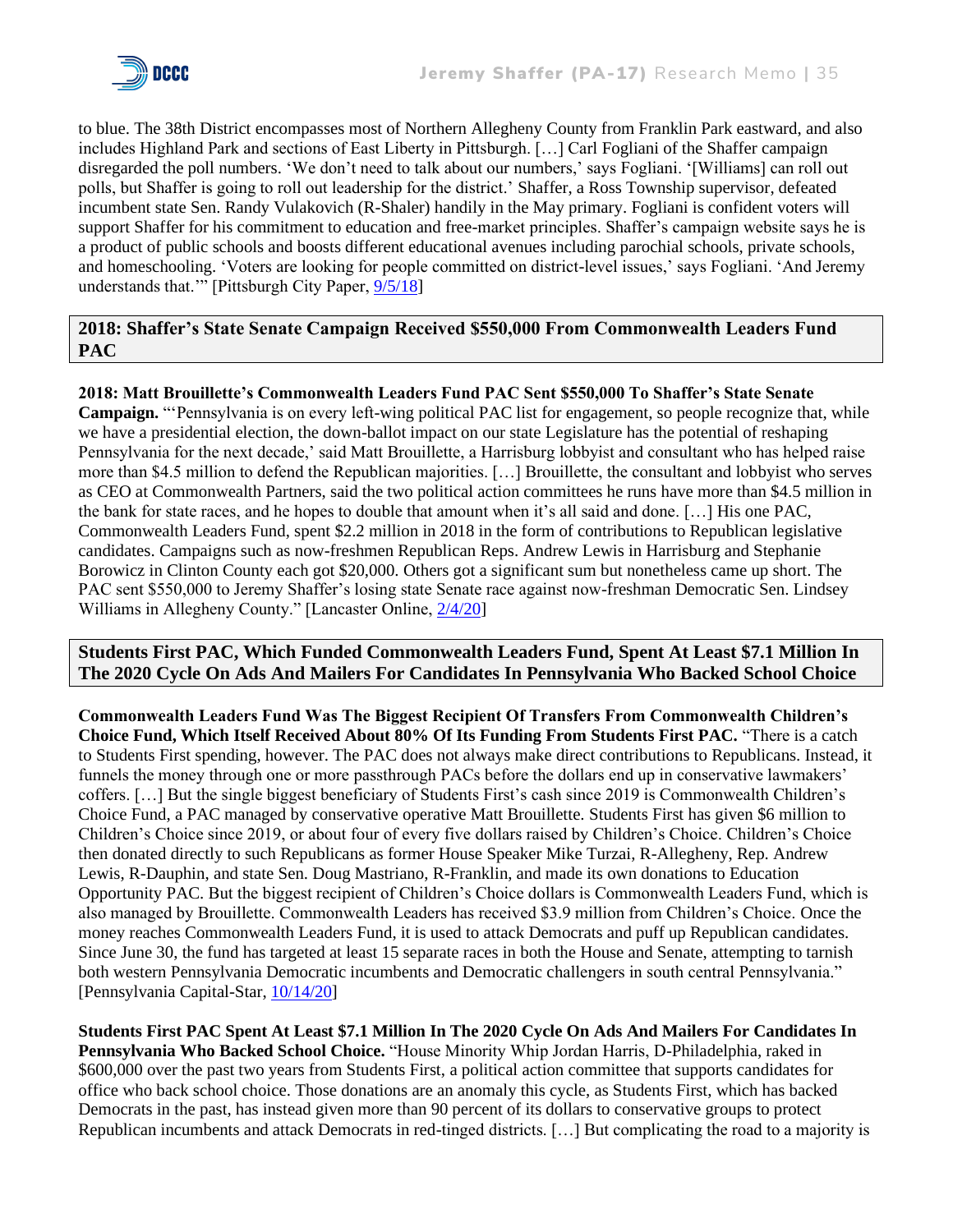

the fact that about a dozen Democrats are in seats that President Donald Trump won in 2016, and could lose reelection, likely dooming any chance to turn the House blue. Those lawmakers are among those who face a wave of ads and mailers financed, after at least one pit stop, by Students First. […] In the past, Students First has backed both Democrats and Republicans. But as party lines in the debate over school choice have hardened in recent years, Students First donations have increasingly gone to Republican-aligned groups. All told, the PAC has spent \$7.1 million from 2019 until Sept. 14, according to campaign finance filings with the Pennsylvania Department of State. Democrats have received just a fraction of the campaign cash: about \$9 out of every \$100 that Students First has spent in the 2020 election cycle, a Capital-Star analysis concluded." [Pennsylvania Capital-Star, [10/14/20\]](https://www.penncapital-star.com/election-2020/as-democrats-aim-to-flip-the-house-a-top-lawmaker-took-600k-from-school-choice-donor-spending-to-stop-them/)

## **2018: Shaffer Denied He Would Support Public School Funding Cuts In Response To Williams Saying Shaffer's Budget Positions Would Lead To Cuts In Education Funding**

**Shaffer: "I Am Not In Favor Of Cuts In Education Spending, I Fully Support Maintaining Funding On Public Schools."** "Shaffer said claims that he would cut education funding are lies. 'I highly value education. I am not in favor of cuts in education spending,' he said. 'I fully support maintaining funding on public schools.'" [Valley News-Dispatch, 11/5/18]

**2018: Shaffer Denied He Would Support School Cuts In Response To Williams Saying Shaffer's Budget Positions Would Lead To Cuts In Education Funding.** "Mr. Shaffer campaigned as a pro-business, anti-tax candidate wanting a more frugal government - including a smaller state Legislature - while backing a more modest hike in Pennsylvania's minimum wage to \$10 an hour. Ms. Williams maintained his budget positions would lead to cuts in education funding, among other steps backward, but Mr. Shaffer denied he would support school cuts. He considers himself a 'pro-life' candidate favoring restrictions on abortion rights." [Pittsburgh Post-Gazette, 11/7/18]

## **Shaffer Denounced Big Monopolies And Corporate Consolidation Even Though It Made Him Rich**

**Shaffer Called "The Trend Toward Big Company Monopolies" A Major Threat To America's Prosperity…**

**Shaffer Called "The Trend Toward Big Company Monopolies" A Major Threat To America's Prosperity.**  "Politicians don't create jobs, businesses do. As a small business owner, I know that firsthand. A competitive freemarket economy is the best way to drive down prices and provide opportunities. The federal government needs to get out of the way and enable businesses to thrive by cutting red tape and streamlining our burdensome and complex tax system. Socialism and the trend toward big company monopolies are major threats to America's prosperity." [Jeremy Shaffer for US Congress, accessed [5/6/22\]](https://jeremyshaffer.com/issues/)

## **…But Worked For A Billion-Dollar Software Development Company**

**2012-Present: Shaffer Worked For Bentley Systems.** [Linkedin, Jeremy Shaffer, accesse[d 5/9/22\]](https://www.linkedin.com/in/jeremy-shaffer-0115397/)

• **2018-Present: Shaffer Was "Vice President – Mobility" At Bentley Systems.** [Linkedin, Jeremy Shaffer, accesse[d 5/9/22\]](https://www.linkedin.com/in/jeremy-shaffer-0115397/)

**Bentley Systems Was A Software Development Company Specializing In Infrastructure Management, Generating Annual Revenues Around \$1 Billion Worldwide.** "At its core, Bentley Systems is a software development company that supports the professional needs of those responsible for creating and managing the world's infrastructure, including roadways, bridges, airports, skyscrapers, and industrial and power plants, as well as utility networks. Bentley delivers solutions for the entire lifecycle of the infrastructure asset, tailored to the needs of the various professions — the engineers, architects, geospatial professionals, planners, contractors, fabricators,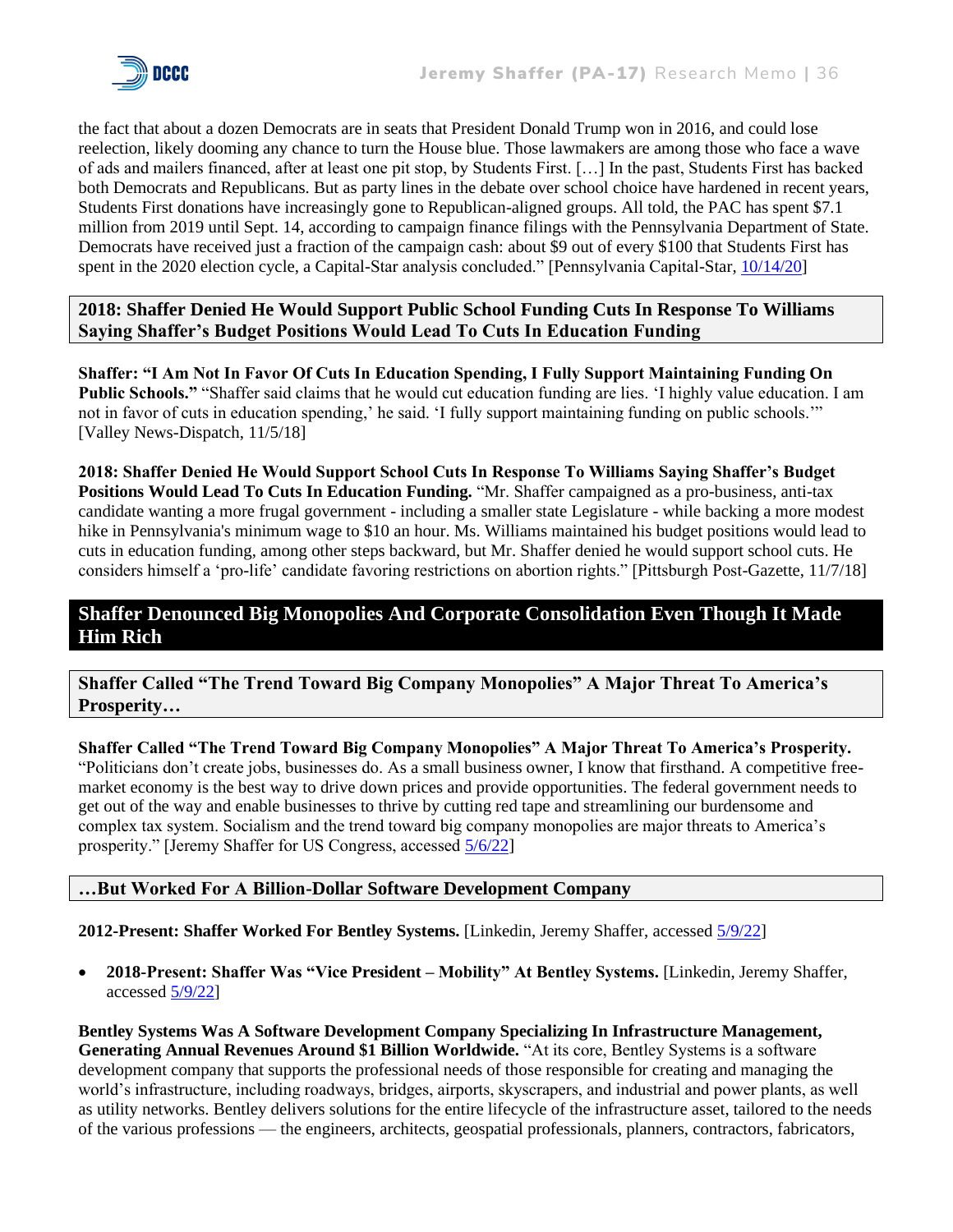

IT managers, operators and maintenance engineers — who will work on and work with that asset over its lifetime. Comprised of integrated applications and services built on an open platform, each solution is designed to ensure that information flows between workflow processes and project team members to enable interoperability and collaboration. […] Bentley Systems employs more than 4,500 colleagues and generates annual revenues of approximately \$1 billion in 186 countries." [Bentley Systems, accessed [5/9/22\]](https://www.bentley.com/en/about-us)

**2021: Shaffer Reported Over \$1 Million In Bentley Systems-Related Assets Alone And Made Over \$500,000 In Combined Earned Income And Stock Options From Bentley**

**April 2022: Shaffer Reported \$210,734.91 In "Value Of Exercised Stock Options In 2021" As Compensation In Excess Of \$5,000 Paid By One Source.** [U.S. House Of Representatives Financial Disclosure Statement, Jeremy Shaffer, [4/17/22\]](https://disclosures-clerk.house.gov/public_disc/financial-pdfs/2022/10046273.pdf)

**April 2022: Shaffer Reported \$71,971.85 In Earned Income From Bentley Systems For Current Year To**  Filing. [U.S. House Of Representatives Financial Disclosure Statement, Jeremy Shaffer, [4/17/22\]](https://disclosures-clerk.house.gov/public_disc/financial-pdfs/2022/10046273.pdf)

**2021: Shaffer Reported Earning \$296,928.13 In Earned Income From Bentley Systems.** [U.S. House Of Representatives Financial Disclosure Statement, Jeremy Shaffer, [4/17/22\]](https://disclosures-clerk.house.gov/public_disc/financial-pdfs/2022/10046273.pdf)

**April 2022: Shaffer Reported Assets Related To Bentley Systems Worth Between \$1,200,004 And \$5,450,000.** [U.S. House Of Representatives Financial Disclosure Statement, Jeremy Shaffer, [4/17/22\]](https://disclosures-clerk.house.gov/public_disc/financial-pdfs/2022/10046273.pdf)

## **Shaffer Called For An "America First" Immigration Policy And To Finish The Border Wall**

**2022: Shaffer Called For A "Return To An America First Immigration Policy That Secures Our Border And Finishes The Wall" And Blamed Border Policy For The Opioid Epidemic And Human Trafficking.** "The crisis at our southern border is not only a threat to our national & economic security, but it also contributes to Pennsylvania's opioid epidemic and human trafficking. We need to return to an America First immigration policy that secures our border and finishes the wall. We also need to welcome people who legally enter the country and help to make America even better." [Jeremy Shaffer for US Congress, accessed [5/6/22\]](https://jeremyshaffer.com/issues/)

## **Shaffer Said He Would "Never Waver" In His Support For The 2nd Amendment**

**Shaffer: "I Will Never Waver In My Support Of Our 2nd Amendment Rights. Law-Abiding Pennsylvanians Have The Inherent Right To Protect Themselves And Their Families."** "I am a strong believer in our Constitution. One of the reasons that America is the greatest country in the world is because we recognize and protect the individual freedoms of individuals. These liberties are under a relentless attack - from "cancel-culture" that seeks to stifle free speech to big government mandates that seek to trample religious freedoms. I will never waver in my support of our 2nd Amendment rights. Law-abiding Pennsylvanians have the inherent right to protect themselves and their families." [Jeremy Shaffer for US Congress, accesse[d 5/6/22\]](https://jeremyshaffer.com/issues/)

**Shaffer Positioned Himself As A Culture Warrior Against Critical Race Theory, Cancel Culture, And "Big Government Mandates That Seek To Trample Religious Freedoms"**

**Shaffer Said He Would "Work Hard To Remove Divisive Policies That Are Based On Race Or Ethnic Group" Such As Critical Race Theory**

**Shaffer Said He Would "Work Hard To Remove Divisive Policies That Are Based On Race Or Ethnic Group" And That "Policies Such As Critical Race Theory (CRT) Seek To Divide Us As A Country."** "I believe strongly that each person is made in the image of God and has equal worth and value regardless of our skin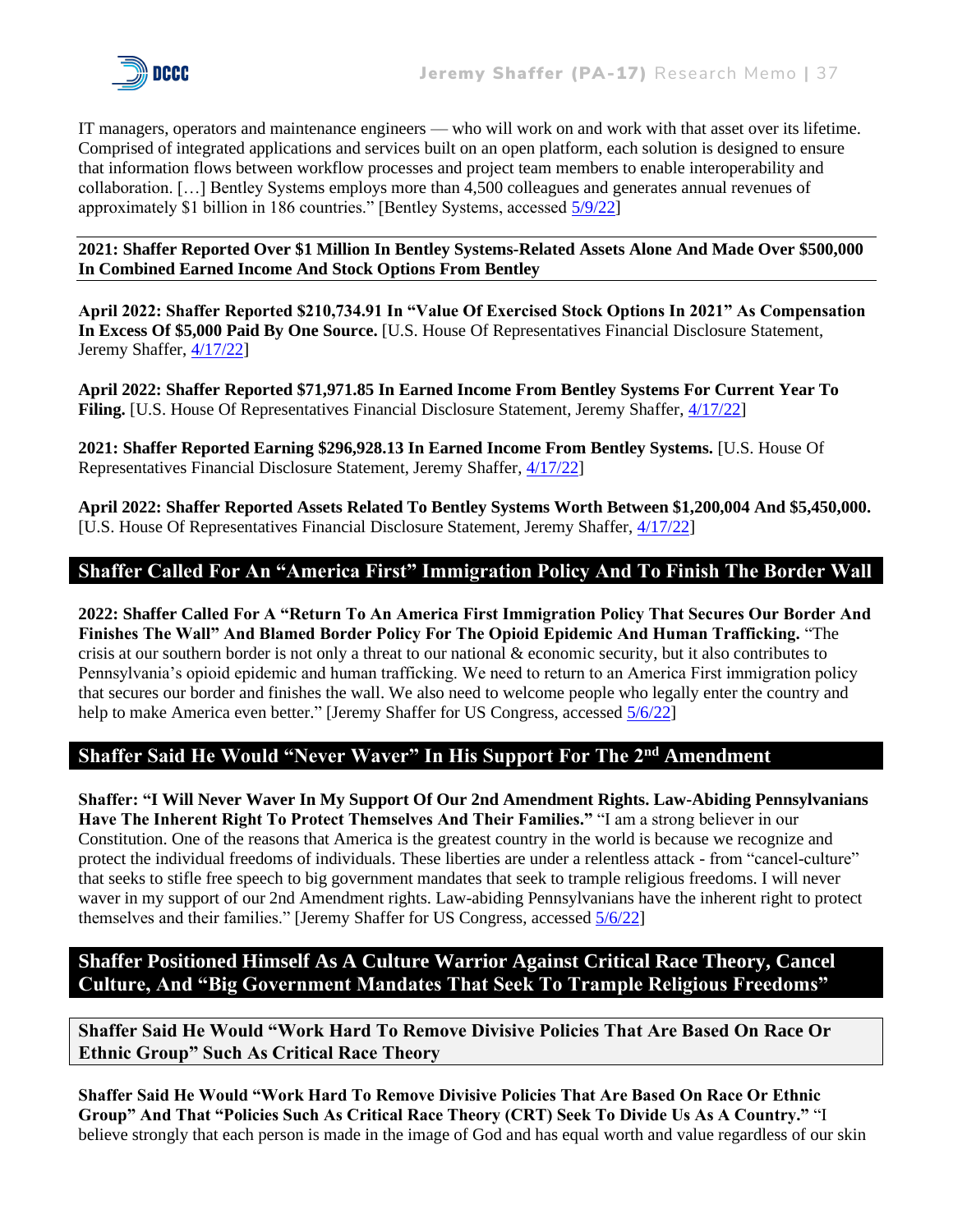

color or size of our bank account. Policies such as Critical Race Theory (CRT) seek to divide us as a country. We should first consider ourselves Americans. I will work hard to remove divisive policies that are based on race or ethnic group. Everyone should have equal opportunity, and success should be based on merit and not skin color." [Jeremy Shaffer for US Congress, accessed [5/6/22\]](https://jeremyshaffer.com/issues/)

**Shaffer Claimed "The Individual Freedoms Of Individuals" Were "Under A Relentless Attack" From Cancel Culture And "Big Government Mandates That Seek To Trample Religious Freedoms"**

**Shaffer Claimed "The Individual Freedoms Of Individuals" Were "Under A Relentless Attack - From 'Cancel-Culture' That Seeks To Stifle Free Speech To Big Government Mandates That Seek To Trample Religious Freedoms."** "I am a strong believer in our Constitution. One of the reasons that America is the greatest country in the world is because we recognize and protect the individual freedoms of individuals. These liberties are under a relentless attack - from "cancel-culture" that seeks to stifle free speech to big government mandates that seek to trample religious freedoms. I will never waver in my support of our 2nd Amendment rights. Law-abiding Pennsylvanians have the inherent right to protect themselves and their families." [Jeremy Shaffer for US Congress, accessed [5/6/22\]](https://jeremyshaffer.com/issues/)

**Williams Said Shaffer's Primary Campaign Strategy Had Been "Smearing A Well-Liked Incumbent."**  "During a campaign rally on Saturday with Gov. Wolf and Lt. Gov. candidate John Fetterman, Williams said the signs weren't surprising to her. 'You've see the negative ads, you've seen the negative mailers and today you saw negative yard signs,' Williams said, to a chorus of boos. 'We're not surprised, because this is what my opponent has done in the primaries, smearing a well-liked incumbent, and he's trying to do it now. The best response to that is this room, because power concedes nothing without demand and we all are going to demand it.'" [Pittsburgh Current, 10/15/18, archive[d 3/27/19\]](https://web.archive.org/web/20190327204634/https:/www.pittsburghcurrent.com/williams-yard-signs/)

## **Shaffer Called For Increased American Independence In Manufacturing And Energy Supply**

**Shaffer Said China "Is Still The Greatest Foreign Threat Facing America" And That The United States Needed To End Its "Dependence On China" In Manufacturing**

**Shaffer Said China "Is Still The Greatest Foreign Threat Facing America" And That The United States Needed To End Its "Dependence On China" And Move Back Manufacturing Of Essential Products.** "While Russia is wreaking havoc, China is still the greatest foreign threat facing America. We need leaders willing to stand up to the Chinese Communist Party, end our dependence on China, and bring home the manufacturing of essential products. We need to stop taking a short-term view of China and develop a long-term strategy." [Jeremy Shaffer for US Congress, accessed [5/6/22\]](https://jeremyshaffer.com/issues/)

**Shaffer Called For "Energy Independence And Security" To Reduce Dependence On "Hostile Countries" And Avoid "Directly Funding Foreign Regimes That Work Against Our National Interests"**

**Shaffer Called For "Energy Independence And Security" To Reduce Dependence On "Hostile Countries" And Avoid "Directly Funding Foreign Regimes That Work Against Our National Interests."** "Energy Independence And Security: America needs to safely develop our immense natural energy resources and reduce our own and the world's dependence on hostile countries. By purchasing foreign oil we are often directly funding foreign regimes that work against our national interests." [Jeremy Shaffer for US Congress, accessed [5/6/22\]](https://jeremyshaffer.com/issues/)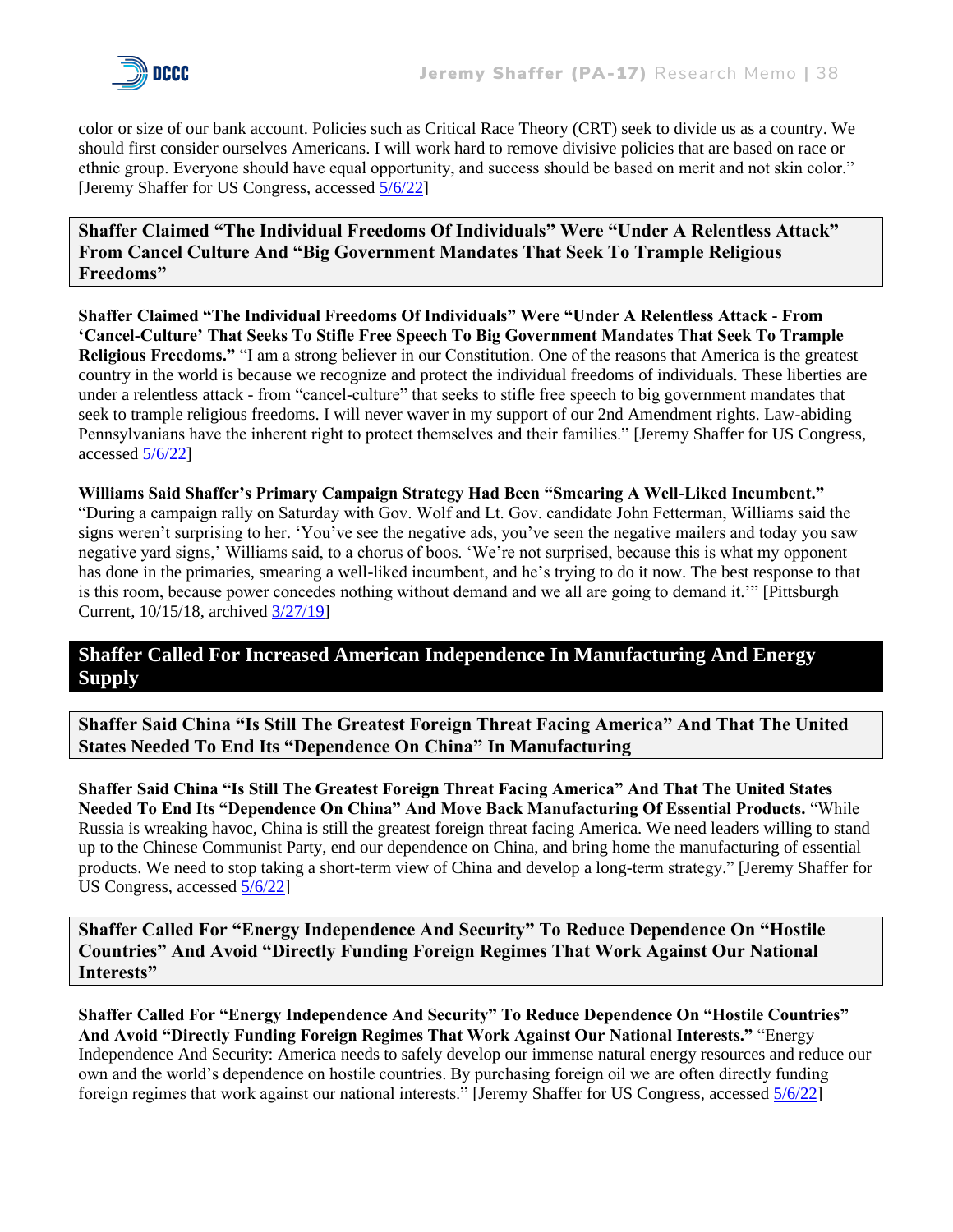

#### **Government Reform**

#### **2018: Shaffer Campaigned On Downsizing The Pennsylvania Legislature**

**October 2018: Shaffer Said "I Will Passionately Work To Pass A Constitutional Amendment To Downsize The Legislature To Both Save The Taxpayers Money And Make Our Government More Efficient."**  "Pennsylvania has the largest and most expensive full-time state legislature in the country. I will passionately work to pass a constitutional amendment to downsize the legislature to both save the taxpayers money and make our government more efficient and workable." [Twitter, @JeremyShafferPA, [10/8/18\]](https://twitter.com/JeremyShafferPA/status/1049431256197402626)

**Shaffer Said He "Would Have No Problem Downsizing The Legislature And Losing My Job," Would Not Accept A Free State Car For Use While In Office, And Supported Term Limits.** "Shaffer describes himself as an entrepreneur and business executive, and said the Legislature needs to be downsized. He said he would not accept perks such as a free state car and he supports term limits. 'We need to modernize our state government. We need to hold our government accountable,' he said. 'I would have no problem downsizing the Legislature and losing my job.'" [Valley News-Dispatch, 11/5/18]

**2018: Shaffer Campaigned On Reducing The Size Of The State Legislature As Part Of Wanting A More Frugal Government.** "Mr. Shaffer campaigned as a pro-business, anti-tax candidate wanting a more frugal government - including a smaller state Legislature - while backing a more modest hike in Pennsylvania's minimum wage to \$10 an hour. Ms. Williams maintained his budget positions would lead to cuts in education funding, among other steps backward, but Mr. Shaffer denied he would support school cuts. He considers himself a 'pro-life' candidate favoring restrictions on abortion rights." [Pittsburgh Post-Gazette, 11/7/18]

#### **Shaffer Said He Would Introduce Term Limits As His First Act In Congress**

**2022: Shaffer Said Introducing A Constitutional Amendment For Term Limits Would Be His "First Action" In Congress And Criticized Stock Trading By Members Of Congress.** "Congress is broken and controlled by career politicians and special interests. My first action will be to introduce a Constitutional amendment for Term Limits. I will tirelessly work with like-minded people from both parties to advance real reforms in Congress. It is completely unacceptable that powerful members of Congress such as Nancy Pelosi can make millions trading individual stocks when they have inside knowledge and direct influence over key policies." [Jeremy Shaffer for US Congress, accessed [5/6/22\]](https://jeremyshaffer.com/issues/)

## **Local Issues**

#### **2020: Shaffer Supported Hiring A Third Party Tax Collector For Local Business Taxes**

**2020: Shaffer Supported Hiring A Third Party To Collect Business Privilege And Mercantile Taxes In North Hills School District.** "The North Hills School District will use a third party to collect business privilege and mercantile taxes. The school board Feb. 20 approved negotiating with turnKey Taxes Inc. to collect the taxes. 'Our way of building a taxpayer listing is pretty primitive, to be quite honest,' Jerry Muth, district business manager, said during the Feb. 6 work session. 'Historically, we have relied pretty much on word of mouth.' Mark Schuster, chief executive officer of turnKey Taxes, told board members at the work session that the company finds new businesses by working with property, utility and post office records. […] Mr. Schuster added that his clients have seen increases between 26% and 500% after one year. The estimated annual cost for turnKey Taxes' services is \$6,000. The company also keeps 25% of the revenues that it uncovers. Several Ross commissioners attended the Feb. 6 meeting to voice their support for turnKey Taxes. Commissioner Jeremy Shaffer said Ross officials talked to Mr. Schuster three times but had no authority to hire him because the school district collects the taxes for both entities. He said many Ross properties are owned by out-of-state landlords, who do not report their tenants, and some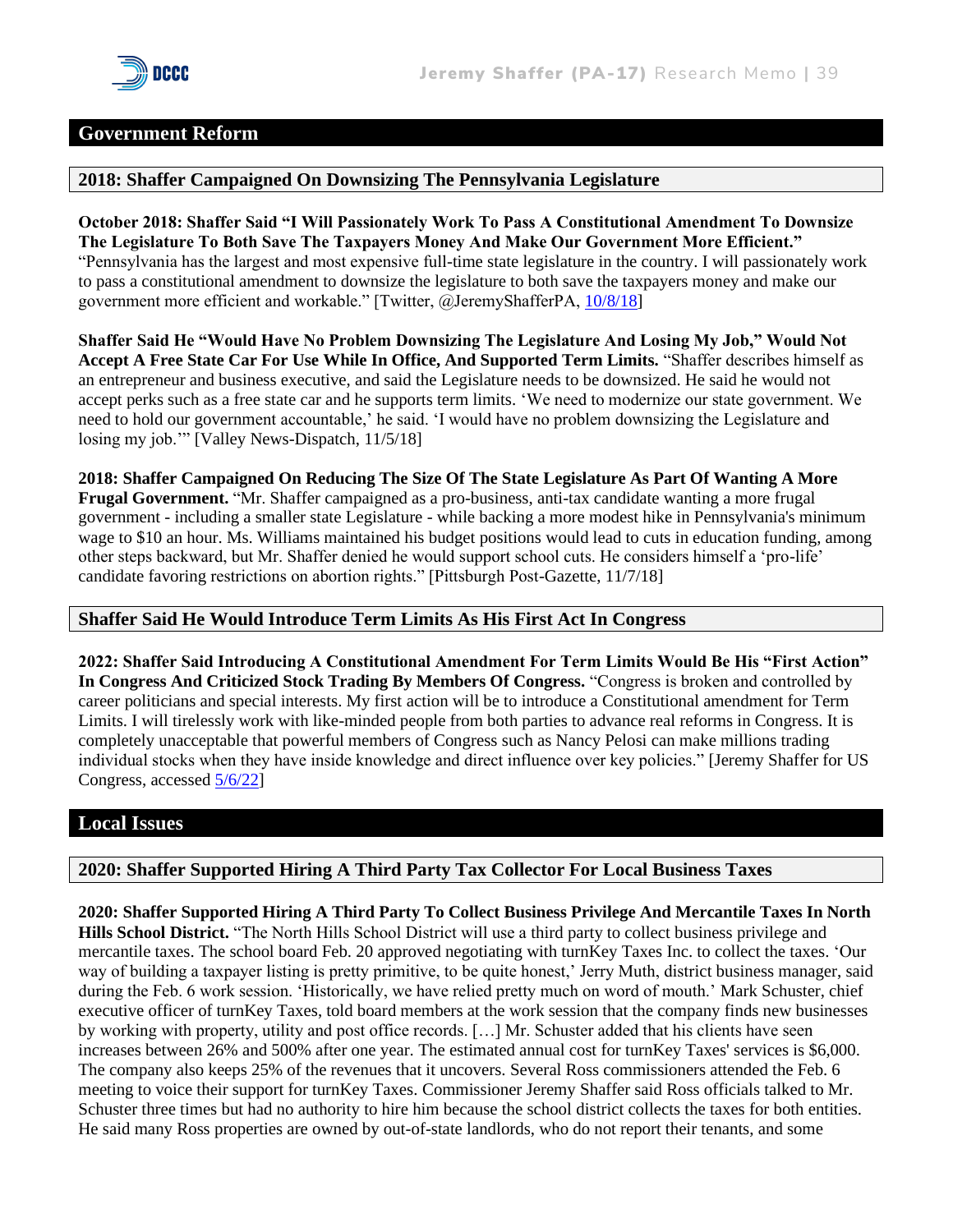

businesses are home-based." [Pittsburgh Post-Gazette[, 2/27/20\]](https://www.post-gazette.com/local/north/2020/02/27/North-Hills-to-hire-firm-to-collect-school-tax/stories/202002280019)

## **2019: Shaffer Suggested The Fill Being Brought Into A Cemetery Construction Site From A Demolished Hospital Building May Contain Lead Paint Or Asbestos**

**2019: Shaffer Suggested The Fill Being Brought Into A Cemetery Construction Site From A Demolished Hospital Building May Contain Lead Paint Or Asbestos.** "Ross commissioners on Monday unanimously approved a subdivision and lot consolidation plan for North Side Catholic Cemetery on Cemetery Lane. The owners of the cemetery want to purchase 16 adjacent acres from Shamrock Broadcasting for more burial plots and a possible mausoleum. Residents and some commissioners questioned whether the fill that is being brought in to level the property is hazardous since it is coming from a construction project at UPMC Mercy. 'This is a demolished hospital building that could have asbestos [or] lead paint,' Commissioner Jeremy Shaffer said. But contractor Tony Mele and engineer Tyson Miller said the fill being brought in is mostly dirt and qualifies as 'clean fill' under state guidelines. 'Clean fill' either does not contain, or contains a small amount of, hazardous materials. The first phase consisted of 130,000 cubic yards of fill, mostly from The Block Northway. The next phase will be 300,000 cubic yards of fill, mostly from UPMC. Some residents questioned whether the testing, which is being done by firms hired by UPMC, can be trusted. 'There is not an engineering firm in the world that is going to put their neck on the line for UPMC,' Commissioner Rick Avon said. Commissioners President Steve Korbel said the fill falls under state Department of Environmental Protection regulations, and commissioners have no jurisdiction in the matter." [Pittsburgh Post-Gazette, [4/18/19\]](https://www.post-gazette.com/local/north/2019/04/18/Ross-commissioners-OK-cemetery-subdivision-plan/stories/201904180013)

**2015: Ross Commissioners Approved A New Public Employee Retirement Plan That Would Move New Non-Unionized Employees To A 401(K) Style System To Stabilize The Town's Retirement Costs**

**2015: Ross Commissioners Approved A New Public Employee Retirement Plan That Would Move New Non-Unionized Employees To A 401(K) Style System To Stabilize The Town's Retirement Costs.** "Ross commissioners Monday night approved changes to the township's employee retirement plan, shifting new, nonunionized employees to a  $401(k)$ -style retirement system. The approval, which the commissioners said will help stabilize the town's retirement costs, came unanimously with no discussion. Under the changes, the township will guarantee contributions to an employee's retirement fund, but not the fund's benefits, as in a traditional pension plan. The changes affect new hires. The township also will offer the plan to public works employees when it renegotiates their union contracts this year. The township also is also allowing any current employees to opt into the new system if they wish. 'I think it would be particularly beneficial for the township in the long run,' said Commissioner Jeremy Shaffer." [Pittsburgh Tribune Review, [10/19/15\]](https://archive.triblive.com/local/pittsburgh-allegheny/ross-approves-401k-style-system-for-new-township-employees/)

## **Energy & Environment Issues**

**Shaffer Said He Was An Advocate For Clean Air And Clean Water And That "Vibrant Industry" And "Clean Environment" Could Co-Exist**

**2022: Shaffer Said He Has "Always Been A Strong Advocate For Clean Air And Clean Water" And That "We Can Have Vibrant Industry And A Clean Environment – It's Not An Either/Or Choice."** "Q: What measures, regulations, or acts, if any, would you support to mitigate climate change? Jeremy Shaffer: It's important to protect our environment, preserve green space, and allow everyone to breathe clean air. We have done much to make our Pittsburgh area cleaner and greener; however, there is still more to do. As a volunteer for the National Park Service and a longtime member of Western Pennsylvania Conservancy and Friends of the Riverfront, I have always been a strong advocate for clean air and clean water, and you can expect nothing less from me as your Congressman. I do believe we can have vibrant industry and a clean environment -- it's not an either/or choice." [Vote411, League of Women Voters Education Fund, accessed [5/7/22\]](https://onyourballot.vote411.org/race-detail.do?id=24268739&party=Rep)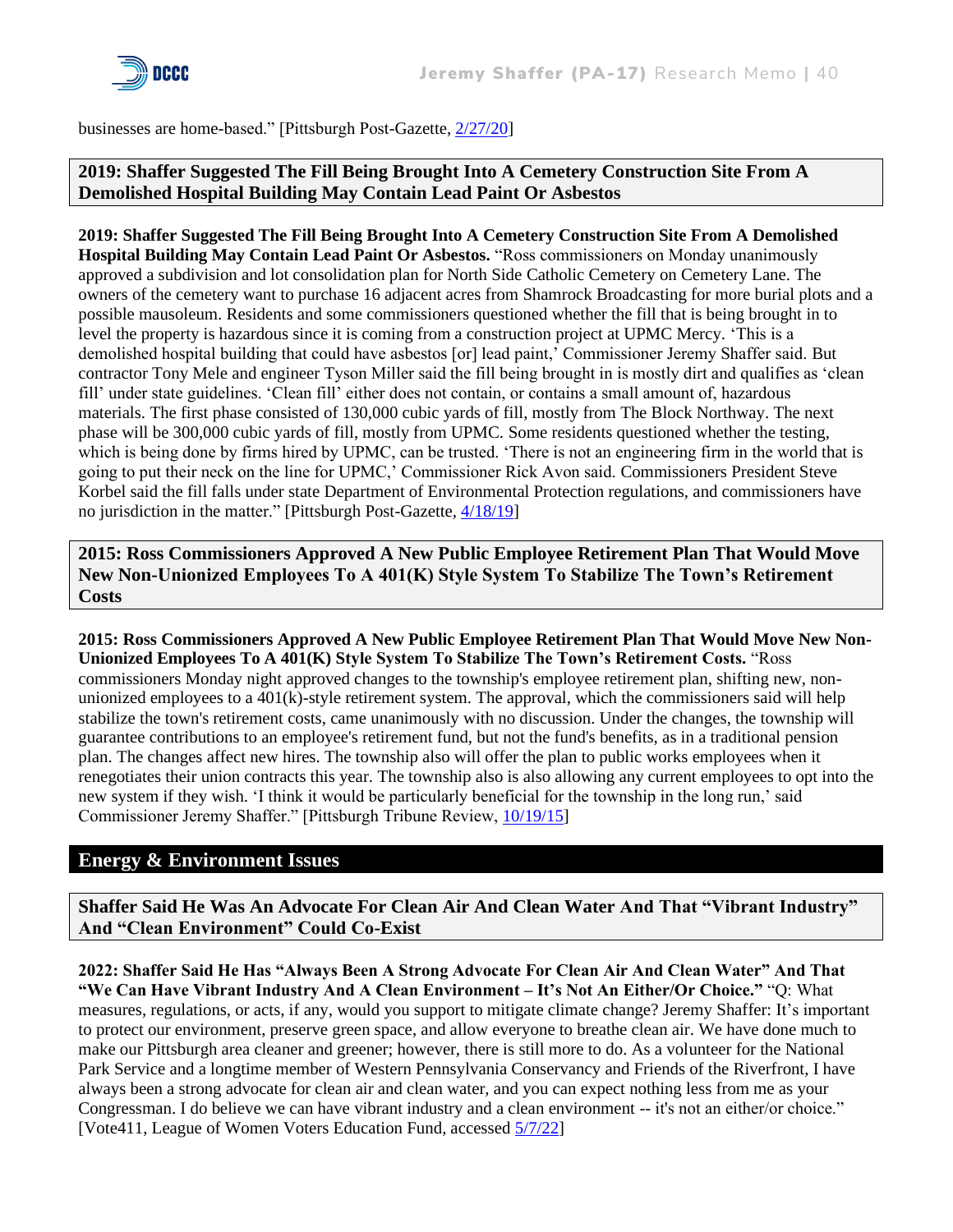## **Shaffer Was An Extraordinarily Wealthy Software Executive With A PhD In Electrical And Computer Engineering**

**2014-Present: Shaffer Was A High-Ranking Executive At Bentley Systems, An Infrastructure Software Development Business That Made \$1 Billion Annually**

**2018-Present: Shaffer Was "Vice President – Mobility" At Bentley Systems.** [Linkedin, Jeremy Shaffer, accessed [5/9/22\]](https://www.linkedin.com/in/jeremy-shaffer-0115397/)

**2017-2018: Shaffer Was "Vice President – OpenRail And AssetWise Transportation" At Bentley Systems.**  [Linkedin, Jeremy Shaffer, accessed [5/9/22\]](https://www.linkedin.com/in/jeremy-shaffer-0115397/)

**2014-2017: Shaffer Was "Senior Director Of Transportation Operations/Asset Management" At Bentley Systems.** [Linkedin, Jeremy Shaffer, accessed [5/9/22\]](https://www.linkedin.com/in/jeremy-shaffer-0115397/)

**2012-2014: Shaffer Was "Director Of Product Management" At Bentley Systems.** [Linkedin, Jeremy Shaffer, accessed [5/9/22\]](https://www.linkedin.com/in/jeremy-shaffer-0115397/)

**Bentley Systems Was A Software Development Company Specializing In Infrastructure Management, Generating Annual Revenues Around \$1 Billion Worldwide.** "At its core, Bentley Systems is a software development company that supports the professional needs of those responsible for creating and managing the world's infrastructure, including roadways, bridges, airports, skyscrapers, and industrial and power plants, as well as utility networks. Bentley delivers solutions for the entire lifecycle of the infrastructure asset, tailored to the needs of the various professions — the engineers, architects, geospatial professionals, planners, contractors, fabricators, IT managers, operators and maintenance engineers — who will work on and work with that asset over its lifetime. Comprised of integrated applications and services built on an open platform, each solution is designed to ensure that information flows between workflow processes and project team members to enable interoperability and collaboration. […] Bentley Systems employs more than 4,500 colleagues and generates annual revenues of approximately \$1 billion in 186 countries." [Bentley Systems, accessed [5/9/22\]](https://www.bentley.com/en/about-us)

**2021: Shaffer Reported Over \$1 Million In Bentley Systems-Related Assets Alone And Made Over \$500,000 In Combined Earned Income And Stock Options From Bentley**

**April 2022: Shaffer Reported \$210,734.91 In "Value Of Exercised Stock Options In 2021" As Compensation In Excess Of \$5,000 Paid By One Source.** [U.S. House Of Representatives Financial Disclosure Statement, Jeremy Shaffer, [4/17/22\]](https://disclosures-clerk.house.gov/public_disc/financial-pdfs/2022/10046273.pdf)

**April 2022: Shaffer Reported \$71,971.85 In Earned Income From Bentley Systems For Current Year To Filing.** [U.S. House Of Representatives Financial Disclosure Statement, Jeremy Shaffer, [4/17/22\]](https://disclosures-clerk.house.gov/public_disc/financial-pdfs/2022/10046273.pdf)

**2021: Shaffer Reported Earning \$296,928.13 In Earned Income From Bentley Systems.** [U.S. House Of Representatives Financial Disclosure Statement, Jeremy Shaffer, [4/17/22\]](https://disclosures-clerk.house.gov/public_disc/financial-pdfs/2022/10046273.pdf)

**April 2022: Shaffer Reported Assets Related To Bentley Systems Worth Between \$1,200,004 And \$5,450,000.** [U.S. House Of Representatives Financial Disclosure Statement, Jeremy Shaffer, [4/17/22\]](https://disclosures-clerk.house.gov/public_disc/financial-pdfs/2022/10046273.pdf)

#### **2012: InspectTech Was Bought From Shaffer And Mike Schellhase By Bentley Systems Inc.**

**2012: InspectTech Was Acquired By Bentley Systems Inc.** "Bentley Systems, Incorporated, the leading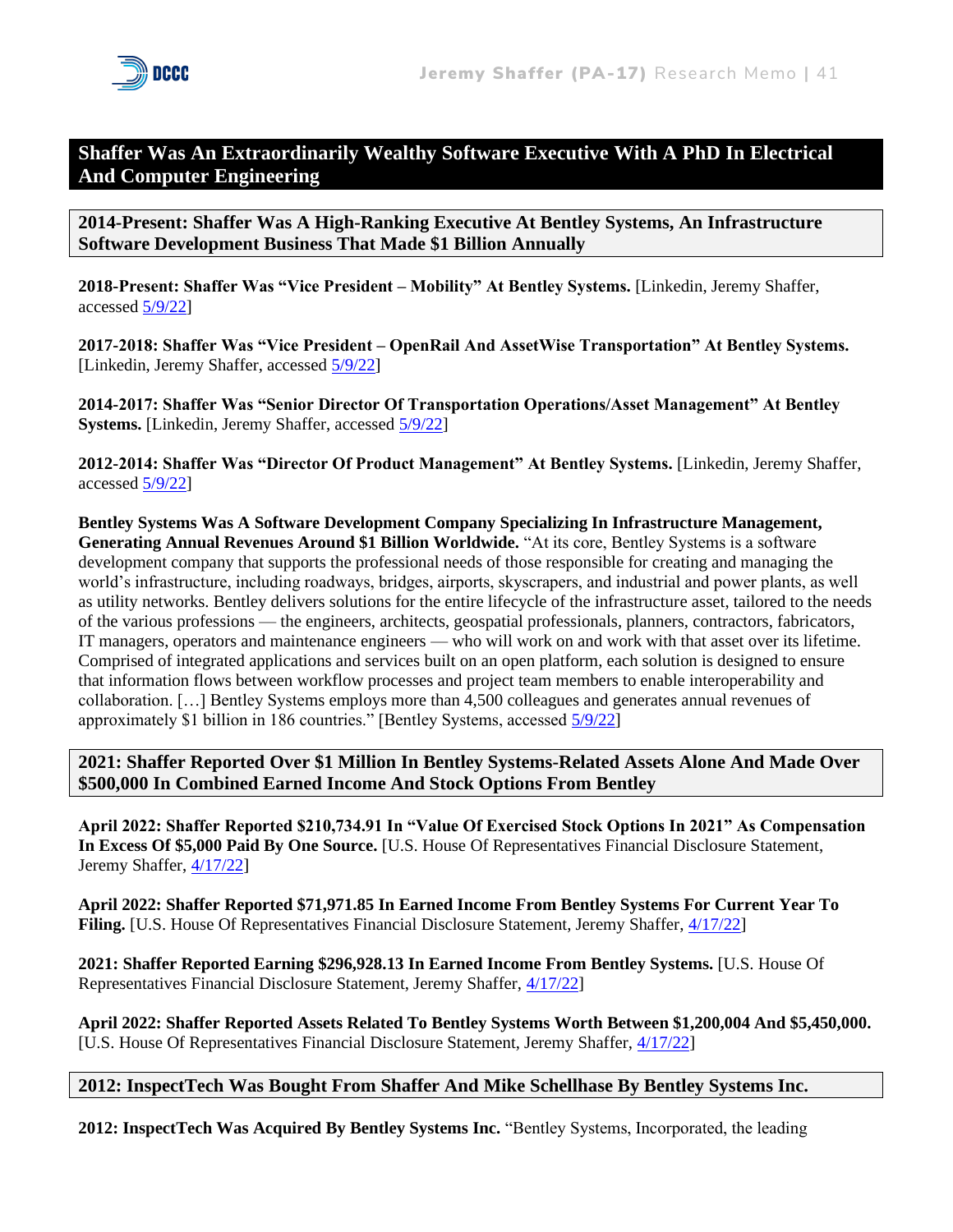

company dedicated to providing comprehensive software solutions for sustaining infrastructure, today announced at this gathering of infrastructure professionals from around the world that it has acquired InspectTech Systems, Inc., a Pittsburgh, Pennsylvania-based provider of field inspection applications and asset management services for bridges and other transportation assets. Among current InspectTech users are federal and state departments of transportation, major transit agencies, toll authorities, counties, cities, and national and local consultants across the United States, as well as a major roadway authority in Australia. The InspectTech software-as-a-service (SaaS) solution helps asset owners streamline the process of planning inspections, collecting and managing inspection data, and complying with government reporting requirements. Benefits include a disciplined and systematic process, automated compliance reporting, reduced cost of inspections, and the ability to make better, moreinformed decisions, leading to increased transportation safety. Bentley's goal is to exploit the full potential of new capabilities for information mobility to enhance asset management by integrating information modeling with inspection processes. Bentley Systems CEO Greg Bentley said, 'On behalf of my colleagues at Bentley, I welcome these young and energetic entrepreneurs from InspectTech to our company. Mike Schellhase and Jeremy Shaffer, talented computer engineering graduates of Carnegie Mellon, had the vision ten years ago, right out of school, to apply a scalable server-based IT solution to address one of the world's most pressing problems – infrastructure operational safety in general, and bridge safety in particular.'" [Business Wire, [5/15/12\]](https://www.businesswire.com/news/home/20120515006611/en/Bentley-Acquires-InspectTech-Leading-Provider-of-Software-as-a-Service-for-Bridge-Safety)

#### **2003: Shaffer Founded InspectTech, A Bridge Maintenance Software**

**2003-2012: Shaffer Was "President / Vice President / Co-Founder" At InspectTech.** [Linkedin, Jeremy Shaffer, accessed [5/9/22\]](https://www.linkedin.com/in/jeremy-shaffer-0115397/)

**InspectTech Was A "Provider Of Field Inspection Applications And Asset Management Services For Bridges And Other Transportation Assets" Started By Mike Schellhase And Jeremy Shaffer After They Graduated Carnegie Mellon.** "Bentley Systems, Incorporated, the leading company dedicated to providing comprehensive software solutions for sustaining infrastructure, today announced at this gathering of infrastructure professionals from around the world that it has acquired InspectTech Systems, Inc., a Pittsburgh, Pennsylvaniabased provider of field inspection applications and asset management services for bridges and other transportation assets. Among current InspectTech users are federal and state departments of transportation, major transit agencies, toll authorities, counties, cities, and national and local consultants across the United States, as well as a major roadway authority in Australia. The InspectTech software-as-a-service (SaaS) solution helps asset owners streamline the process of planning inspections, collecting and managing inspection data, and complying with government reporting requirements. Benefits include a disciplined and systematic process, automated compliance reporting, reduced cost of inspections, and the ability to make better, more-informed decisions, leading to increased transportation safety. Bentley's goal is to exploit the full potential of new capabilities for information mobility to enhance asset management by integrating information modeling with inspection processes. Bentley Systems CEO Greg Bentley said, 'On behalf of my colleagues at Bentley, I welcome these young and energetic entrepreneurs from InspectTech to our company. Mike Schellhase and Jeremy Shaffer, talented computer engineering graduates of Carnegie Mellon, had the vision ten years ago, right out of school, to apply a scalable server-based IT solution to address one of the world's most pressing problems – infrastructure operational safety in general, and bridge safety in particular.'" [Business Wire, [5/15/12\]](https://www.businesswire.com/news/home/20120515006611/en/Bentley-Acquires-InspectTech-Leading-Provider-of-Software-as-a-Service-for-Bridge-Safety)

**Shaffer Co-Founded A Company That Made Bridge And Infrastructure Maintenance Software.** "Mr. Shaffer resigned from his post as Ross commissioner in mid-2020, bookending a seven-year tenure that he said was fueled by a desire to fight for taxpayers and small government. In the private sector, he co-founded a company that made bridge and infrastructure maintenance software." [Pittsburgh Post-Gazette, [2/8/22\]](https://www.post-gazette.com/news/politics-local/2022/02/08/Former-Ross-commissioner-says-he-ll-run-for-GOP-spot-in-17th-District-congressional-race/stories/202202080100?cid=search)

**Shaffer Had Experience Owning And Operating InspectTech, A Software Company Focused On** 

**Management Of Transportation Infrastructure.** "This cycle, Shaffer is again staking out conservative ground on promises like fiscal responsibility and establishing term limits, but he said he also has crossover appeal that would help him in a swing district like the 17th District. 'Solving problems and improving quality of life should not be a partisan issue,' said Shaffer. 'As a congressman, I will use my skills as a problem-solver and entrepreneur to work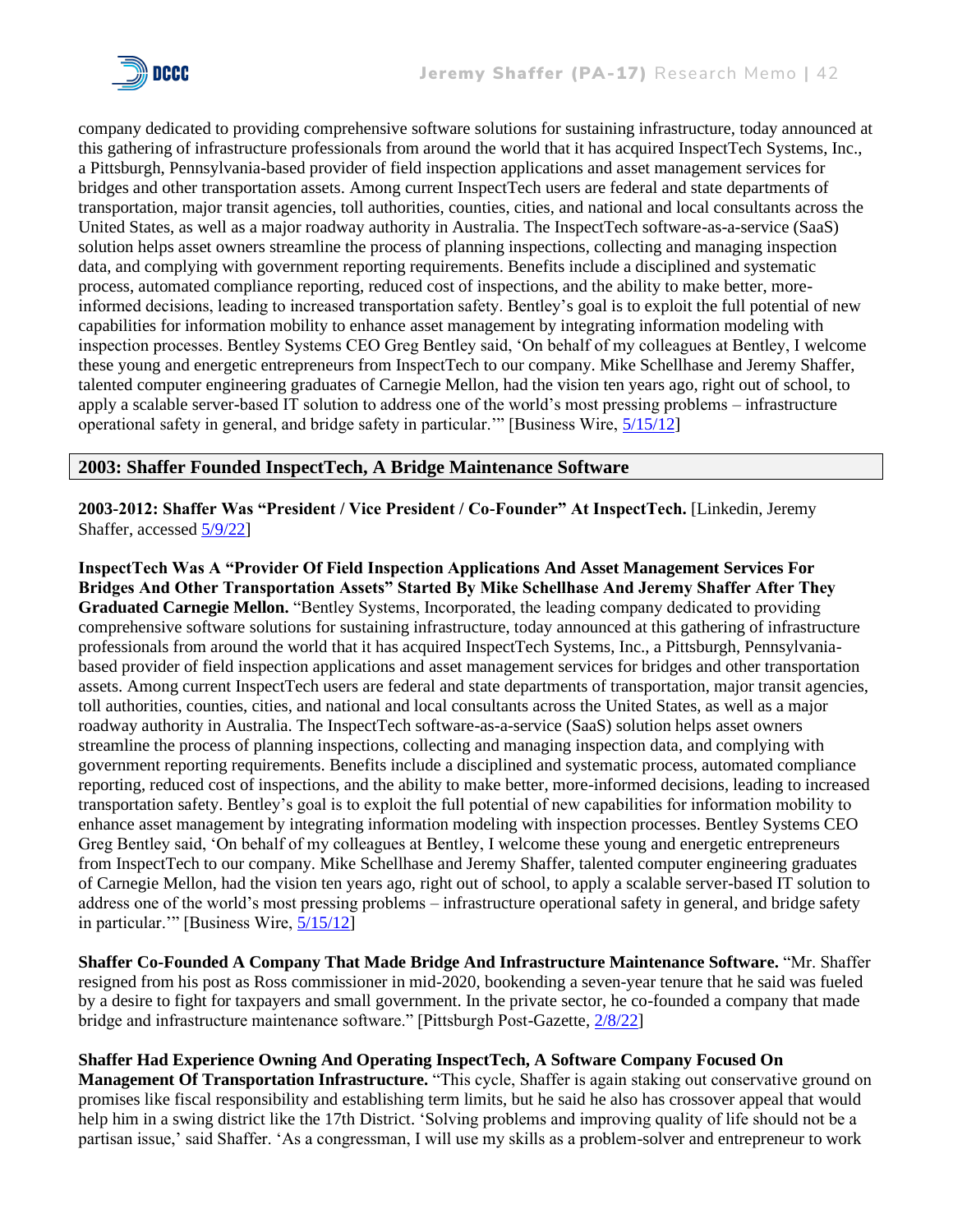

with anyone to solve the issues that matter most to Western Pennsylvanians.' He said he wants to advance economic reforms and empower parents and local schools. Shaffer touts his experience owning and operating InspectTech, a software company focused on management of transportation infrastructure." [Pittsburgh Tribune Review, [2/27/22\]](https://triblive.com/local/regional/jeremy-shaffer-former-ross-commissioner-to-run-for-congress/)

**Shaffer Said His Experience Co-Founding A Small Business Gave Him An Understanding Of "The Importance And Challenges Of Dealing With Government Regulations And Taxes While Growing Revenue And Managing Personnel."** "A problem-solver and entrepreneur at heart, while at Carnegie Mellon, Jeremy cofounded a company committed to improving our crumbling roads and bridges. As a small business owner, Jeremy understands the importance and challenges of dealing with government regulations and taxes while growing revenue and managing personnel." [Jeremy Shaffer for US Congress, accessed [5/6/22\]](https://jeremyshaffer.com/about/)

## **Shaffer Had A PhD And Master's In Electrical And Computer Engineering From Carnegie Mellon University And An MBA From UNC Chapel Hill**

**2000-2006: Shaffer Received "MS And PhD, Electrical And Computer Engineering" From Carnegie Mellon University.** [Linkedin, Jeremy Shaffer, accessed [5/9/22\]](https://www.linkedin.com/in/jeremy-shaffer-0115397/)

**Shaffer Received A Phd And Master's In Electrical And Computer Engineering From Carnegie Mellon University, Earned With A National Science And Defense Fellowship From The US Navy.** "Jeremy is passionate about working to make our community and country even better. Jeremy earned a Ph.D. in Electrical and Computer Engineering from Carnegie Mellon while his wife, Stacey, completed her Medical Residency and Fellowship at the University of Pittsburgh. […] Education: Carnegie Mellon University: Ph.D. and Master's Degrees in Electrical and Computer Engineering – National Science and Defense Fellowship (U.S. Navy) and Angel Jordan Award for Community Service; Tulane University: Bachelor's Degrees in Computer Science and Computer Engineering – Valedictorian of Engineering School; University of North Carolina at Chapel Hill: Master's of Business Administration – Beta Gamma Sigma" [Jeremy Shaffer for US Congress, accessed [5/6/22\]](https://jeremyshaffer.com/about/)

**2014-2017: Shaffer Received "Master Of Business Administration (MBA)" From UNC Kenan-Flagler Business School.** [Linkedin, Jeremy Shaffer, accessed  $\frac{5}{9/22}$ ]

**Shaffer Received A Master's Of Business Administration From UNC Chapel Hill And A Bachelor's In Computer Science And Computer Engineering From Tulane University, Where He Was Valedictorian Of The Engineering School.** "Education: Carnegie Mellon University: Ph.D. and Master's Degrees in Electrical and Computer Engineering – National Science and Defense Fellowship (U.S. Navy) and Angel Jordan Award for Community Service; Tulane University: Bachelor's Degrees in Computer Science and Computer Engineering – Valedictorian of Engineering School; University of North Carolina at Chapel Hill: Master's of Business Administration – Beta Gamma Sigma" [Jeremy Shaffer for US Congress, accesse[d 5/6/22\]](https://jeremyshaffer.com/about/)

**1995-1999: Shaffer Received "BS, Computer Science And Computer Engineering" From Tulane University.** [Linkedin, Jeremy Shaffer, accessed  $\frac{5}{9/22}$ ]

## **Shaffer Was Married To Stacey, A Physician, And Had Five Children**

#### **Shaffer Married His High School Prom Date Stacey, Who Became A Doctor, And Had Five Children.**

"Jeremy is a proven leader in business and our community. He stands for small, efficient government that defends our freedoms and provides opportunities for all. Jeremy married his high school classmate and prom date Stacey. They have been blessed with five children born and raised here in Western Pennsylvania. Jeremy is passionate about working to make our community and country even better. Jeremy earned a Ph.D. in Electrical and Computer Engineering from Carnegie Mellon while his wife, Stacey, completed her Medical Residency and Fellowship at the University of Pittsburgh." [Jeremy Shaffer for US Congress, accessed [5/6/22\]](https://jeremyshaffer.com/about/)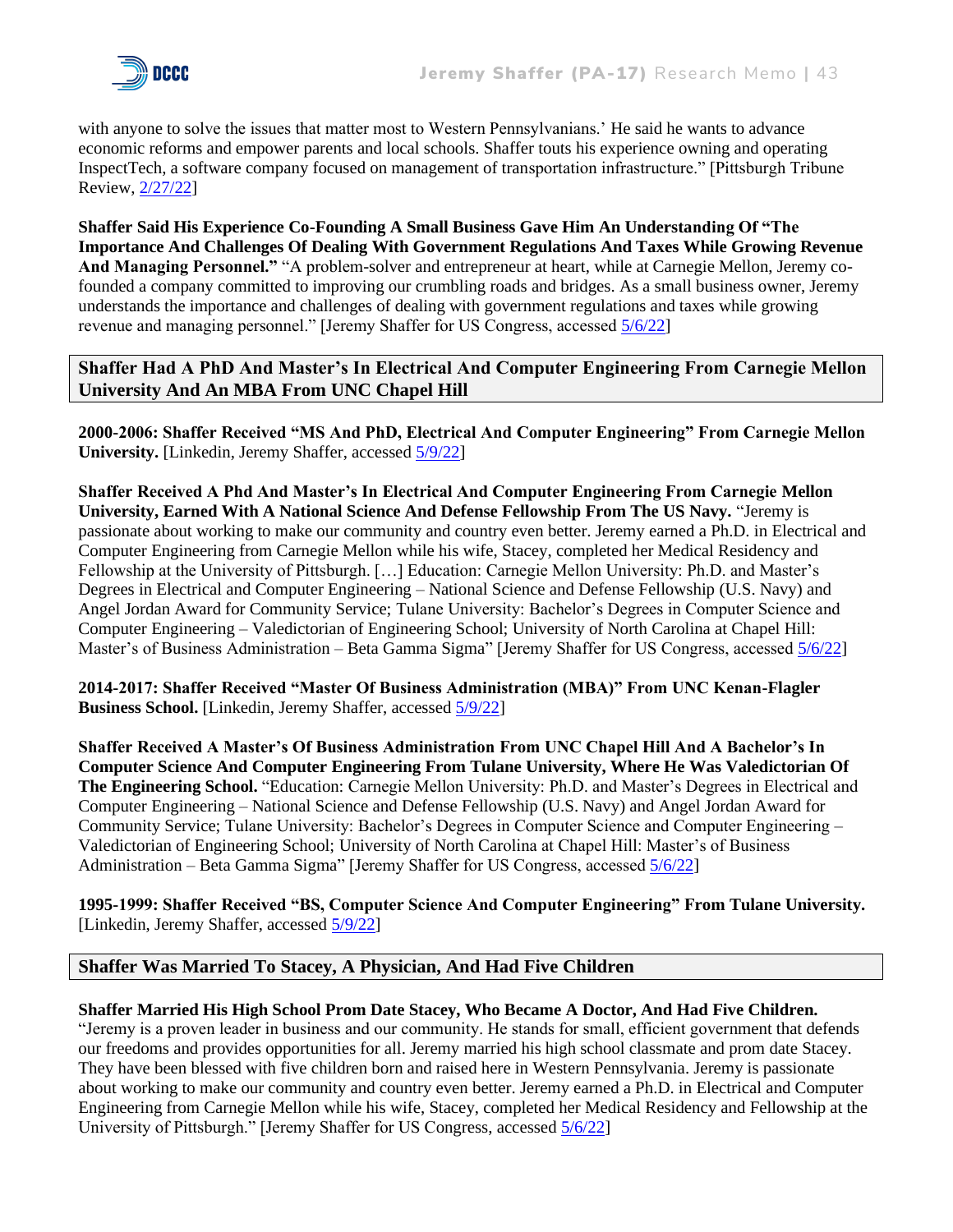

**Shaffer Was Active In His Local Church, Where He Has Served As Both An Elder And Deacon.** "Jeremy also served his community as a Northland Library Foundation Board member, Northern Tier Library Board Member, founder of Walk/Bike Ross, and coach on numerous youth sports teams. Jeremy is also a man of faith and is active in his local church having served as both an elder and a deacon previously. Above all, Jeremy wants to ensure that our great country continues to provide an abundance of opportunities for future generations. In his free time, Jeremy enjoys the wonderful Western Pennsylvania outdoors with biking, running, and hiking." [Jeremy Shaffer for US Congress, accessed [5/6/22\]](https://jeremyshaffer.com/about/)

## **Political Career**

**2022: Shaffer Was Running For Congress In Pennsylvania's 17th District As A "Common-Sense Conservative Voice" And Positioned Himself As A Fiscally Conservative Problem Solver**

**2022: Shaffer Said He Was A "Common-Sense Conservative Voice" On The Ross Township Commission, Where He "Fought For Taxpayers, Led The Fight For Reforms, And Opposed Big-Government Policies."**  "As a Ross Township Commissioner and Board President, Jeremy was a common-sense conservative voice that fought for taxpayers, led the fight for reforms, and opposed big-government policies." [Jeremy Shaffer for US Congress, accessed [5/6/22\]](https://jeremyshaffer.com/about/)

**2022: Shaffer Said He Was Running For Congress Because The American Dream Was "Under Extreme Threat" From Economic Problems And "Cancel Culture."** "Mr. Shaffer, now a resident of Pine, said Tuesday he's running for Congress in the 17th District, which — as it's currently drawn — stretches from the northern and western suburbs of Allegheny County to encompass all of Beaver County and the southwestern corner of Butler County. In an email blast, Mr. Shaffer said he's running because 'America is in trouble,' the American dream is 'under extreme threat' and cancel culture is thriving. 'Everyone that I talk to agrees that the radical left is out-ofcontrol: from ballooning the national debt to tax-and-spend policies that are crushing the middle class,' Mr. Shaffer wrote. 'I am going to Congress to defend our freedoms, advance economic reforms, empower parents & local schools, and challenge the political establishment to work for you, the people." [Pittsburgh Post-Gazette,  $\frac{2}{8/22}$ ]

**2022: Shaffer Said "Solving Problems And Improving Quality Of Life Should Not Be A Partisan Issue" And Claimed He Had Crossover Appeal In Pennsylvania's 17th Congressional District.** "This cycle, Shaffer is again staking out conservative ground on promises like fiscal responsibility and establishing term limits, but he said he also has crossover appeal that would help him in a swing district like the 17th District. 'Solving problems and improving quality of life should not be a partisan issue,' said Shaffer. 'As a congressman, I will use my skills as a problem-solver and entrepreneur to work with anyone to solve the issues that matter most to Western Pennsylvanians.' He said he wants to advance economic reforms and empower parents and local schools. Shaffer touts his experience owning and operating InspectTech, a software company focused on management of transportation infrastructure." [Pittsburgh Tribune Review, [2/27/22\]](https://triblive.com/local/regional/jeremy-shaffer-former-ross-commissioner-to-run-for-congress/)

**2022: Shaffer Ran On Promises Of Fiscal Responsibility, Term Limits, Economic Reforms, And Parental And Local Control Of Schools.** "This cycle, Shaffer is again staking out conservative ground on promises like fiscal responsibility and establishing term limits, but he said he also has crossover appeal that would help him in a swing district like the 17th District. 'Solving problems and improving quality of life should not be a partisan issue,' said Shaffer. 'As a congressman, I will use my skills as a problem-solver and entrepreneur to work with anyone to solve the issues that matter most to Western Pennsylvanians.' He said he wants to advance economic reforms and empower parents and local schools. Shaffer touts his experience owning and operating InspectTech, a software company focused on management of transportation infrastructure." [Pittsburgh Tribune Review, [2/27/22\]](https://triblive.com/local/regional/jeremy-shaffer-former-ross-commissioner-to-run-for-congress/)

**April 2022: Shaffer's First Television Ad Focused On His Engineering Background And Bringing A Problem Solving Outlook To Gas Prices, Taxes, And Making Neighborhoods Safer.** "Today we launch our first TV of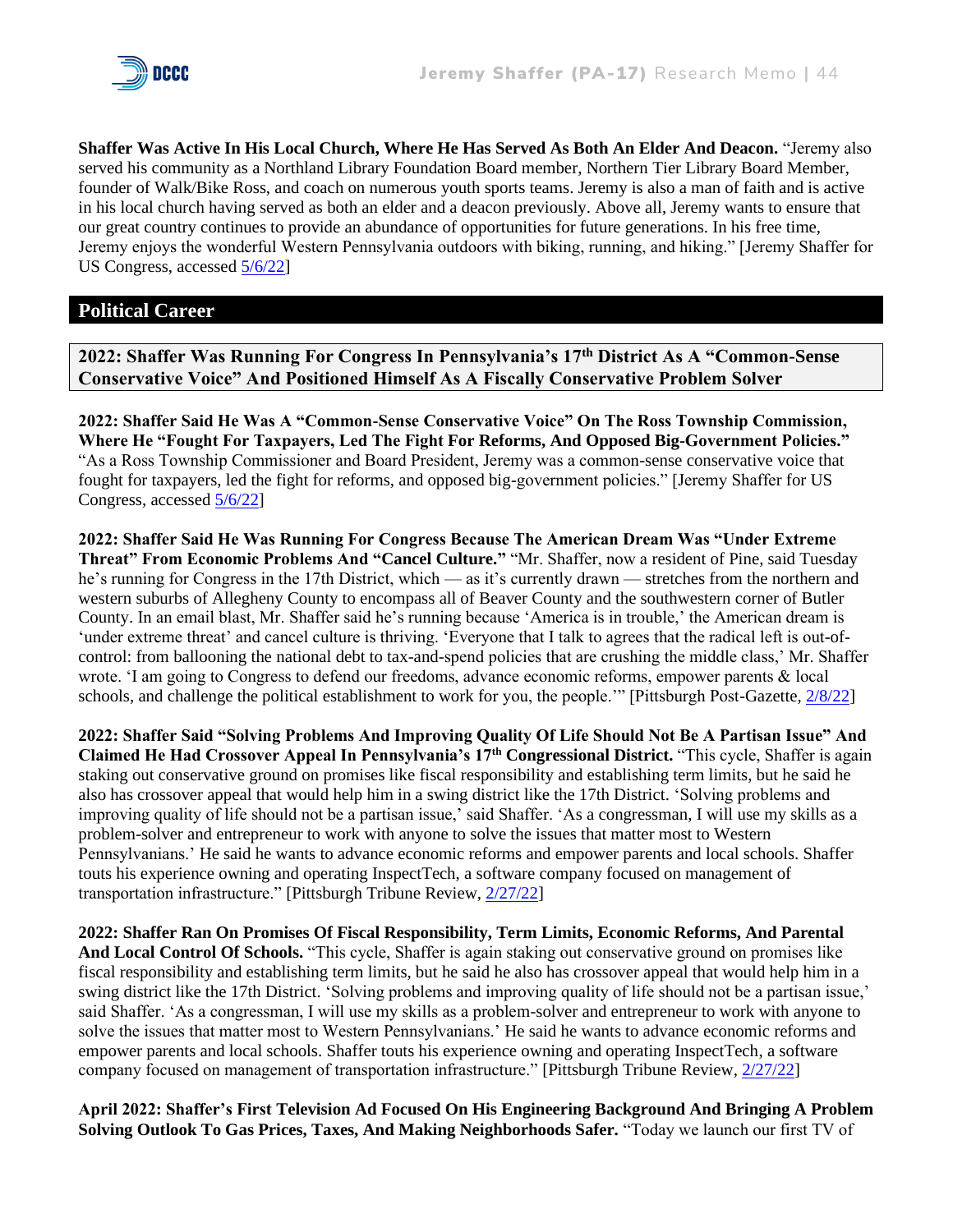the Primary Election! It's called 'Engineer' — engineering requires solutions, and America desperately needs those right now. I'll work to lower the costs of gas and groceries, cut taxes on working families, and make our neighborhoods safer. #PA17" [Twitter, @JeremyShafferPA, [4/27/22\]](https://twitter.com/JeremyShafferPA/status/1519321437424820224) (VIDEO)

#### **Shaffer Was An NRCC On The Radar Candidate Endorsed By Elise Stefanik And Former Rep. Keith Rothfus**

**April 2022: Shaffer Was Added To The NRCC's On The Radar Program.** "The National Republican Congressional Committee today announced an additional slate of 30 'On the Radar' candidates as part of the Young Guns program. The program, spearheaded by Leader McCarthy, helps equip Republican candidates across the country with the tools they need to run winning campaigns. 'Quality candidates from all across the country are stepping up to help Republicans make history and take back the House,' said Republican Leader Kevin McCarthy. 'With their help, we are going to fire Nancy Pelosi and hold the Biden Administration accountable for its record of failure and incompetence.' […] The list of newly added 'On the Radar' candidates is as follows: […] PA-17 Jeremy Shaffer" [NRCC, accesse[d 5/5/22\]](https://www.nrcc.org/2022/04/28/nrcc-announces-30-additional-on-the-radar-candidates-in-young-guns-program/)

**April 2022: Shaffer Was Endorsed By Elise Stefanik.** "I am honored to earn the strong endorsement of House GOP Conference Chair @EliseStefanik . I look forward to working with her on halting out-of-control inflation, making America more safe, getting our country back on the right track, & recapturing the majority in November. #PA17" [Twitter, @JeremyShafferPA, [4/20/22\]](https://twitter.com/JeremyShafferPA/status/1516776755452911616)

**Shaffer Was Endorsed By Former Representative Keith Rothfus.** "Endorsements: CURRENT & FORMER ELECTED OFFICIALS: Rep. Glenn 'GT' Thompson (PA-CD-15), Dean of Pennsylvania's Republican Delegation to Congress\* Rep. Rob Mercuri (PA-HD-28), State Representative\* Rep. Aaron Bernstine (PA-HD-10), State Representative\* Keith Rothfus, former Congressman\*" [Jeremy Shaffer for US Congress, accessed [5/6/22\]](https://jeremyshaffer.com/endorsements/)

**2022: Shaffer Was Endorsed By Allegheny County Councilwoman Cindy Kirk And Former Allegheny County Executive Jim Roddey.** "Shaffer, who announced his candidacy this month, has already garnered some support from local Republican officials, including endorsements from Allegheny County Councilwoman Cindy Kirk and former Allegheny County Executive Jim Roddey." [Pittsburgh Tribune Review, [2/27/22\]](https://triblive.com/local/regional/jeremy-shaffer-former-ross-commissioner-to-run-for-congress/)

**2018: Shaffer Ran For Senate District 38, Ousting The Incumbent Republican In The Primary And Narrowly Losing To Democrat Lindsey Williams In The General Election**

**2018: Shaffer Ousted Incumbent State Senator Randy Vulakovich In The Republican Primary For Pennsylvania's 38th State Senate District And Then Lost In The General Election.** "Jeremy Shaffer, the former Ross commissioner who ousted Randy Vulakovich from the state Senate before losing the general election in 2018, will try his hand at a federal office. [...] This isn't the first time Mr. Shaffer has labeled the Democratic Party a radical vessel. In 2018, when he ran for the 38th state Senate District, he branded Democrat Lindsey Williams a 'socialist' out of step with the values of Pennsylvania. He lost the election, but did beat Mr. Vulakovich — the incumbent Republican — in the primary." [Pittsburgh Post-Gazette,  $\frac{2}{8/22}$ ]

**AP: Williams' Victory Over Shaffer By 793 Votes "Represented The Only Republican-Held District In**  Western Pennsylvania That Democrats Flipped To Their Side In The 2018 Election. "After a brutal campaign, Williams defeated Republican Jeremy Shaffer by 793 votes — 62, 361 to 61,568 — or 0.64 percentage points, out of almost 124,000 votes cast. Her win helped Democrats trim the Republican advantage in the Senate to 29-21 from 34-16 and represented the only Republican-held district in western Pennsylvania that Democrats flipped to their side in the 2018 election." [Associated Press[, 12/31/18\]](https://apnews.com/article/de1168be16fd47b98a99b52ca583970e)

**Shaffer Ran To The Right Of Moderate State Senator Randy Vulakovich And Called His Democratic General Election Opponent A "Socialist" In Ads And On Yard Signs.** "Shaffer ran for state Senate in 2018,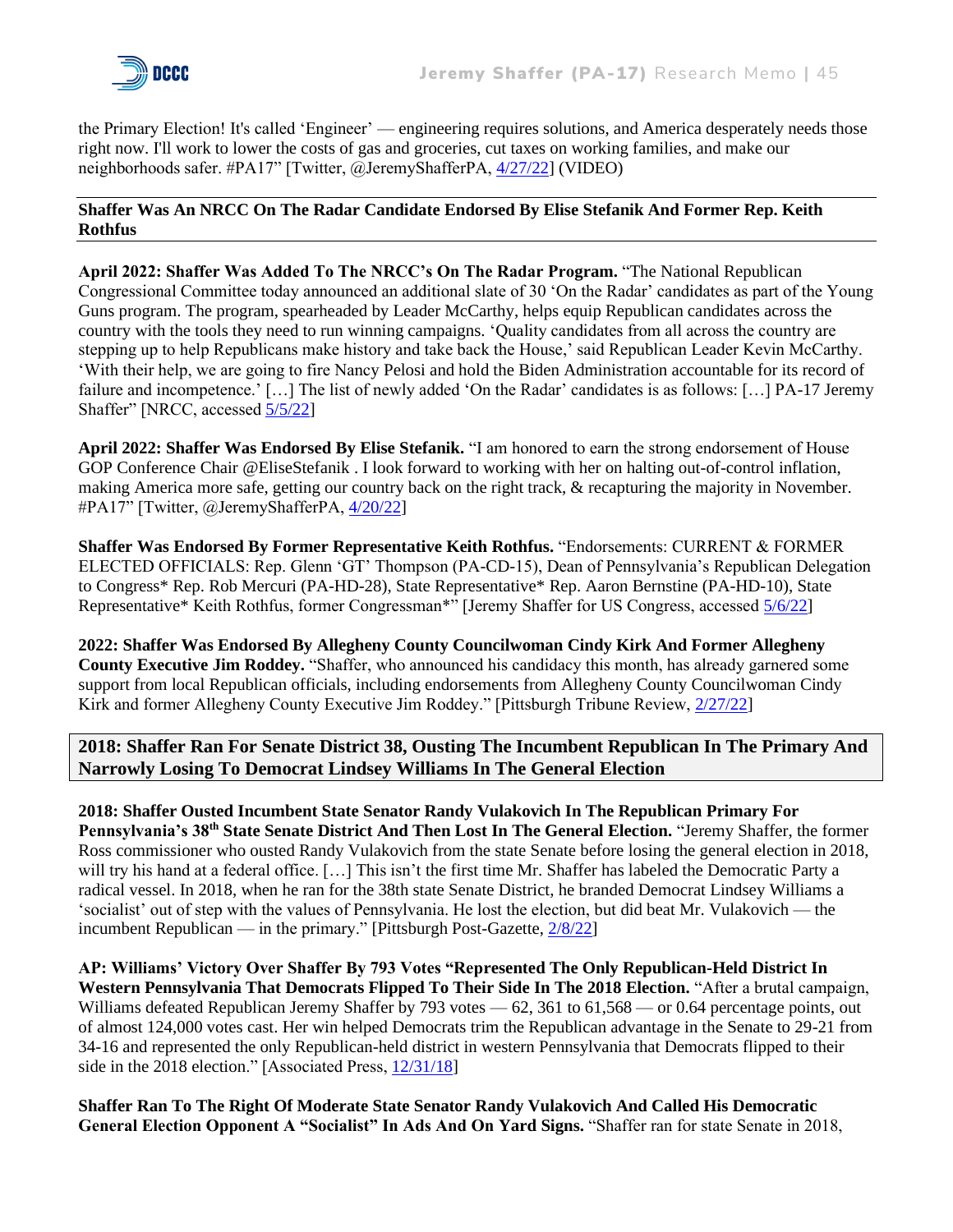

where he was narrowly defeated by state Sen. Lindsey Williams, D-West View, after defeating then-state Sen. Randy Vulakovich in the Republican primary. That year, he ran to the right of the moderate Vulakovich and then, in the general election, attempted to brand his Democratic opponent Williams as a 'socialist' with attack ads and yard signs." [Pittsburgh Tribune Review, [2/27/22\]](https://triblive.com/local/regional/jeremy-shaffer-former-ross-commissioner-to-run-for-congress/)

#### **2018: Matt Brouillette's Commonwealth Leaders Fund PAC Sent \$550,000 To Shaffer's State Senate**

**Campaign.** "'Pennsylvania is on every left-wing political PAC list for engagement, so people recognize that, while we have a presidential election, the down-ballot impact on our state Legislature has the potential of reshaping Pennsylvania for the next decade,' said Matt Brouillette, a Harrisburg lobbyist and consultant who has helped raise more than \$4.5 million to defend the Republican majorities. […] Brouillette, the consultant and lobbyist who serves as CEO at Commonwealth Partners, said the two political action committees he runs have more than \$4.5 million in the bank for state races, and he hopes to double that amount when it's all said and done. […] His one PAC, Commonwealth Leaders Fund, spent \$2.2 million in 2018 in the form of contributions to Republican legislative candidates. Campaigns such as now-freshmen Republican Reps. Andrew Lewis in Harrisburg and Stephanie Borowicz in Clinton County each got \$20,000. Others got a significant sum but nonetheless came up short. The PAC sent \$550,000 to Jeremy Shaffer's losing state Senate race against now-freshman Democratic Sen. Lindsey Williams in Allegheny County." [Lancaster Online,  $\frac{2}{4/20}$ ]

**2018: Shaffer Contributed \$801,515.50 To His State Senate Campaign.** [Pennsylvania Department of State, accessed [5/9/22\]](https://www.campaignfinanceonline.pa.gov/Pages/CFReportSearchResults.aspx)

**2013-2017: Shaffer Was A Ross Township Commissioner, Serving As Board President For Two Years And Stepping Down When He Relocated To Pine**

**2020: Shaffer Resigned As Ross Commissioner After Seven Years In Office.** "Mr. Shaffer resigned from his post as Ross commissioner in mid-2020, bookending a seven-year tenure that he said was fueled by a desire to fight for taxpayers and small government. In the private sector, he co-founded a company that made bridge and infrastructure maintenance software." [Pittsburgh Post-Gazette, [2/8/22\]](https://www.post-gazette.com/news/politics-local/2022/02/08/Former-Ross-commissioner-says-he-ll-run-for-GOP-spot-in-17th-District-congressional-race/stories/202202080100?cid=search)

**May 2020: Shaffer Resigned From His Role As Ross Commissioner Because He Was Moving Out Of The Township And To Pine, Saying His Family Had Outgrown Their Home In Ross.** "Ross Commissioner Jeremy Shaffer is resigning because he is moving out of the township. Mr. Shaffer, who represents the 8th Ward and is the only Republican on the board, said he is moving to Pine because his family has outgrown its home. 'Ross is a great place to live, and I hope that in my service I have helped do my small part to leave it a little better than I found it,' he said. 'Looking back over the time I have served there is so much that has been done by all of the members of the various boards, past and present. I am particularly proud of those efforts we have done for preserving green space, rebuilding our infrastructure, encouraging smart development like The Block at Northway and utilizing technology to make our government more efficient and accessible.' Mr. Shaffer said he and his wife, Stacey, moved to Ross in 2009 from Pittsburgh. He was first elected to the commission in 2013 and ran unsuccessfully for state Senate in 2017." [Pittsburgh Post-Gazette, [5/28/20\]](https://www.post-gazette.com/local/north/2020/05/28/Ross-Township-commissioner-resigns-before-moving-to-Pine/stories/202005290011)

• **July 2020: After Shaffer Stepped Down From His Role As Ross Commissioner Because He Moved To Pine, The Chair Of The Ross Democratic Committee Replaced Shaffer With A Democrat.** "The chair of the Ross Democratic Committee will replace the only Republican on the township's board of commissioners. Frances Salachup was appointed by an 8-0 vote Monday to replace Jeremy Shaffer, who resigned because he moved to Pine. Four residents had applied for the position and were interviewed last month, but two dropped out, leaving Mrs. Salachup and Republican Matt Drozd. Approximately 30 members of the North Hills Republican Committee held a peaceful demonstration in front of the Ross municipal building before the commission meeting, asking commissioners to instead appoint Mr. Drozd. […] Mr. Barkovich said the Allegheny County Council and many municipalities, such as neighboring McCandless, fill vacancies with someone from the same party as the person who resigned. Mr. Shaffer was originally elected in 2013 and was re-elected in 2017. 'The ward voted. They wanted a Republican candidate,' Pamela Horne said during the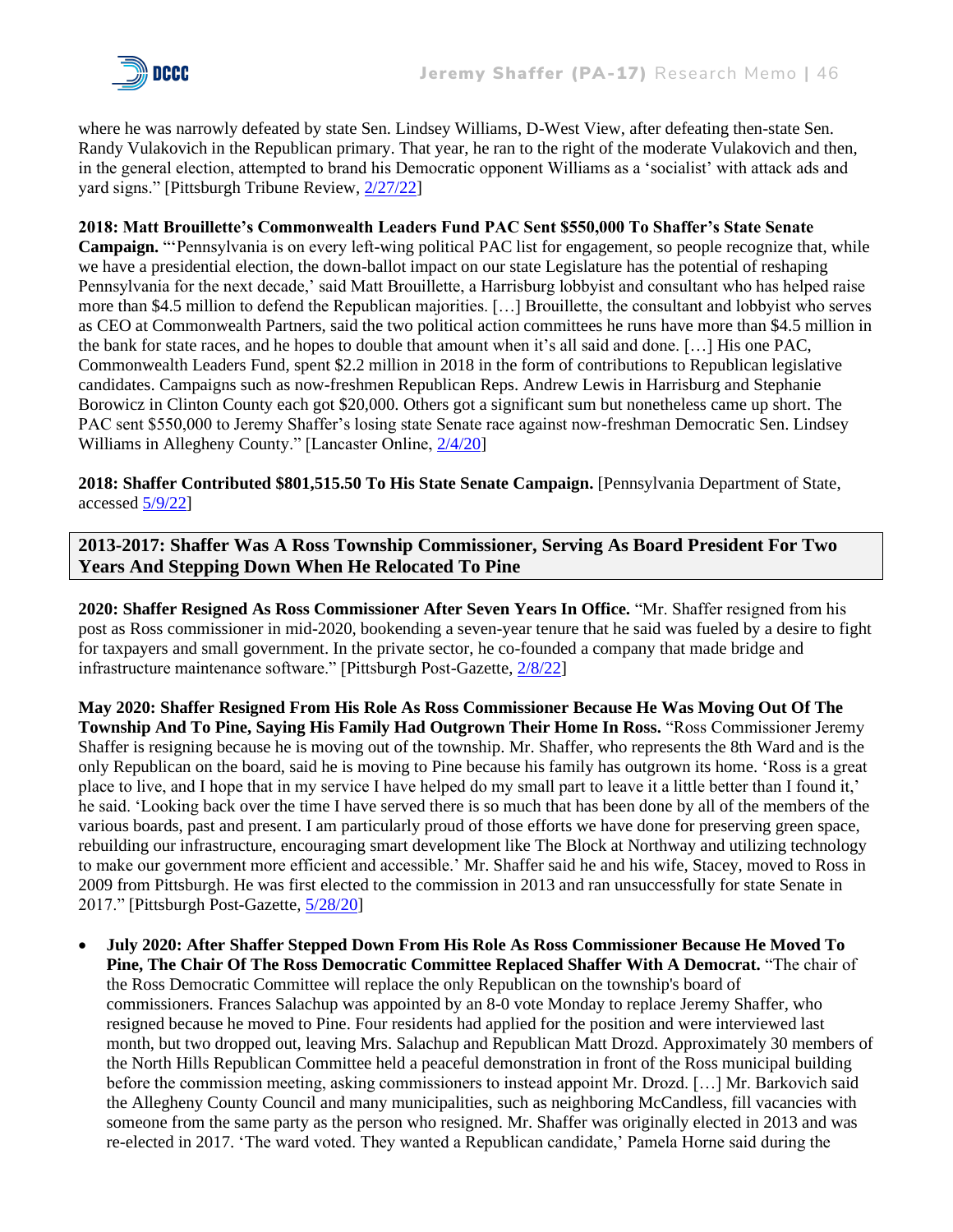

meeting. 'It's what the people wanted. And I think it is fair to represent both sides.' Patrick Hodge noted Mr. Drozd previously represented Ross on the Allegheny County Council. 'He understands every aspect. I wish to have more diversity with the candidates, and I wish to add more experience with a candidate that has years and years of service in Ross Township.' But commission President Steve Korbel said Ross residents vote for the person, not the party." [Pittsburgh Post-Gazette, [7/23/20\]](https://www.post-gazette.com/local/north/2020/07/23/Ross-board-of-commissioners-appoints-Democrat-to-take-the-seat-of-Republican/stories/202007240008)

**As Ross Commissioner, Shaffer Served As Board President For Two Years Of His Six In Office.** "He served as a Ross commissioner for six years, including two as board president. Shaffer ran for state Senate in 2018, where he was narrowly defeated by state Sen. Lindsey Williams, D-West View, after defeating then-state Sen. Randy Vulakovich in the Republican primary. That year, he ran to the right of the moderate Vulakovich and then, in the general election, attempted to brand his Democratic opponent Williams as a "socialist" with attack ads and yard signs. [Pittsburgh Tribune Review, [2/27/22\]](https://triblive.com/local/regional/jeremy-shaffer-former-ross-commissioner-to-run-for-congress/)

**Ross Township Was Located 8 Miles From Downtown Pittsburgh And Had A Population Of About 31,000 And Median Household Income Of \$73,000.** "Ross township, located eight miles from downtown Pittsburgh, is a great choice for families looking for an affordable neighborhood with safe streets and good schools. While the home values in neighboring towns like McCandless and Ben Avon are typically \$250,000 or more, the median property price in Ross is still under \$200,000. Ross sits on a hilly area, about 350 feet above the Ohio River, with many spots in town enjoying views of the water and the oak forests that surround it. The town is also part of a great school district. North Hills High is among the best schools in the Pittsburgh metro area, with a 95% graduation rate, and students test higher than the state average on the Pennsylvania Keystone exams. […] Population: 31,000; Median household income: \$73,000; Median home price: \$196,000; Unemployment rate: 12.6%" [Money.com Best Places to Live 2020, accessed [5/7/22\]](https://money.com/collection/best-places-to-live-2020/5699650/ross-pennsylvania/)

#### **Election Results**

| 2018 Pennsylvania State Senate District 38 General Election Results |        |                            |  |  |  |
|---------------------------------------------------------------------|--------|----------------------------|--|--|--|
| Candidate<br><b>Vote Total</b><br>Vote Percentage                   |        |                            |  |  |  |
| Lindsey Williams (D)                                                | 62,361 | 50.20%                     |  |  |  |
| Jeremy Shaffer (R)                                                  | 61,568 | 49.56%                     |  |  |  |
| Write-in                                                            | 294    | 0.24%                      |  |  |  |
| <b>FA11</b> 1                                                       |        | $\alpha$ $\alpha$ $\alpha$ |  |  |  |

[Allegheny County, Election Results,  $\frac{11}{6}/18$ ]

| 2018 Pennsylvania State Senate District 38 Primary Election Results |        |        |  |  |
|---------------------------------------------------------------------|--------|--------|--|--|
| <b>Candidate</b><br><b>Vote Total</b><br><b>Vote Percentage</b>     |        |        |  |  |
| Randy Vulakovich (R-Incumbent)                                      | 7,356  | 41.23% |  |  |
| Jeremy Shaffer (R)                                                  | 10.442 | 58.52% |  |  |
| Write-in                                                            | 45     | 0.25%  |  |  |

[Allegheny County, Election Results, [5/15/18\]](https://results.enr.clarityelections.com/PA/Allegheny/75018/Web02.207763/#/cid/2207)

|                                                                                                                     | 2017 Ross Township Commissioner Ward 8 General Election Results |     |        |  |  |
|---------------------------------------------------------------------------------------------------------------------|-----------------------------------------------------------------|-----|--------|--|--|
| <b>Candidate</b>                                                                                                    | <b>Vote Total</b><br>Vote Percentage                            |     |        |  |  |
| Jeremy Shaffer                                                                                                      |                                                                 | 590 | 99.49% |  |  |
| Write-in                                                                                                            |                                                                 |     | 0.51%  |  |  |
| $\lceil \Lambda \rceil$ depends $\Gamma$ ounty Election Results $\lceil \Lambda \rceil \rceil \lceil \sigma \rceil$ |                                                                 |     |        |  |  |

[Allegheny County, Election Results, [11/7/17\]](https://results.enr.clarityelections.com/PA/Allegheny/71801/Web02.193333/#/cid/0510)

| 2013 Ross Township Commissioner Ward 8 General Election Results |     |           |  |  |
|-----------------------------------------------------------------|-----|-----------|--|--|
| <b>Candidate</b><br><b>Vote Total</b><br>  Vote Percentage      |     |           |  |  |
| Jeremy Shaffer (R)                                              | 553 | 68.87%    |  |  |
| Walter Salachup (D)                                             | 249 | $31.01\%$ |  |  |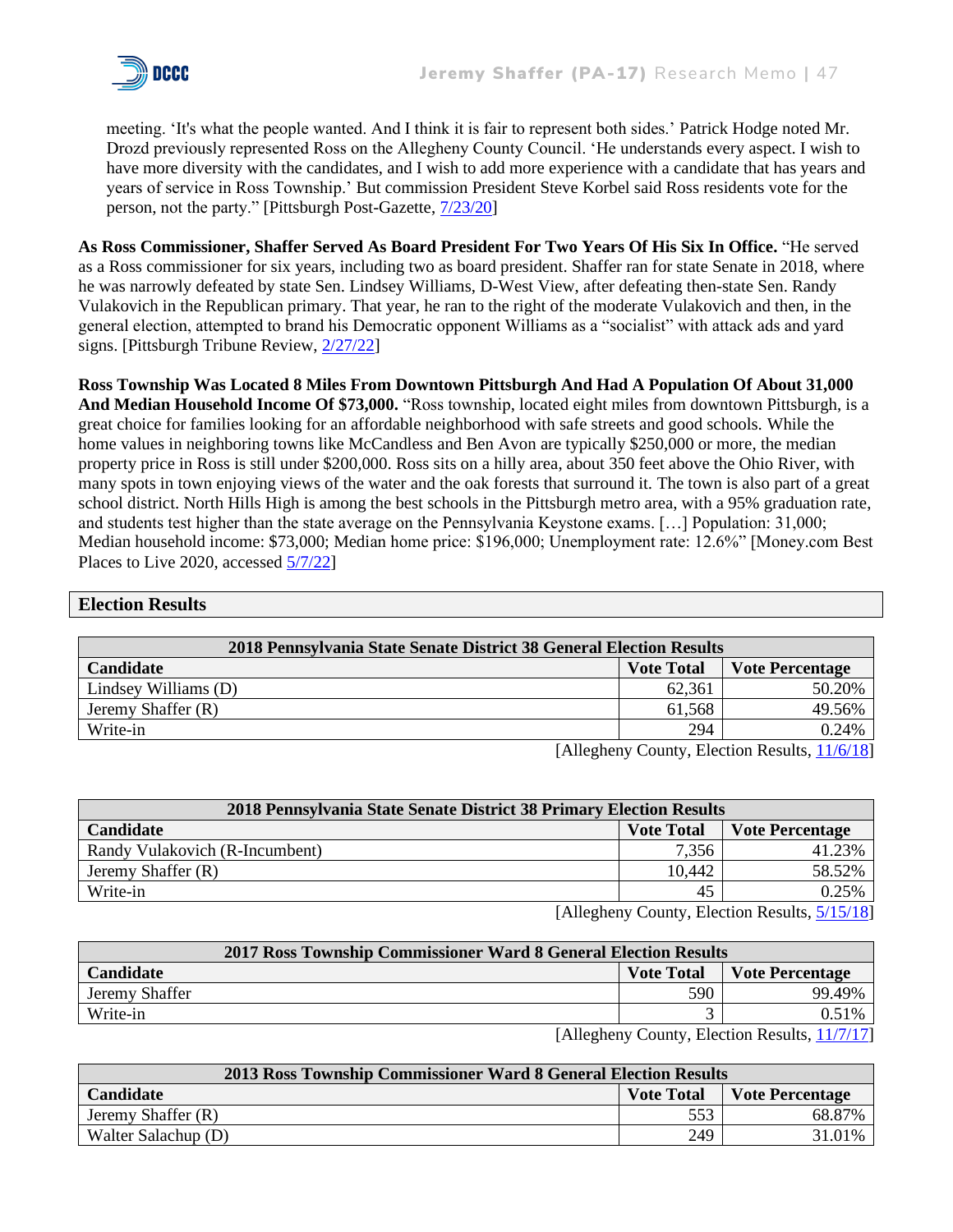

Write-in  $0.12\%$ 

[Allegheny County, Election Results, [11/5/13\]](https://www.alleghenycounty.us/uploadedFiles/Allegheny_Home/Dept-Content/Elections/Results/Archive/2013%20General%20Summary.pdf)

#### **Campaign Finance**

#### **Shaffer Raised \$1,568,023.00 And Spent \$1,535,791.61 In His Run For State Office**

According to the Pennsylvania Department of State, Shaffer raised \$1,568,023.00 and spent \$1,535,791.61 in his run for State Senate District 38:

| <b>Shaffer State Campaign Finance History</b> |                                                                |                |                |  |  |
|-----------------------------------------------|----------------------------------------------------------------|----------------|----------------|--|--|
| Year                                          | <b>Candidate or Committee</b><br><b>Raised</b><br><b>Spent</b> |                |                |  |  |
| 2018                                          | Friends of Jeremy Shaffer (SD-38)                              | \$1,568,023.00 | \$1,535,791.61 |  |  |
|                                               | <b>Total:</b>                                                  | \$1,568,023.00 | \$1,535,791.61 |  |  |
|                                               | r <sub>n</sub>                                                 |                | 1.70022        |  |  |

[Pennsylvania Department of State, accessed [5/9/22\]](https://www.campaignfinanceonline.pa.gov/Pages/CFAnnualTotals.aspx?Filer=20170368)

#### **2018: Shaffer Contributed \$801,515.50 To His State Senate Campaign**

| <b>Shaffer Contributions To His Own Campaign</b> |                                       |               |  |
|--------------------------------------------------|---------------------------------------|---------------|--|
| <b>Date</b>                                      | <b>Candidate or Committee</b>         | <b>Amount</b> |  |
| 3/5/18                                           | Friends of Jeremy Shaffer (PA Senate) | \$50,000.00   |  |
| 4/1/18                                           | Friends of Jeremy Shaffer (PA Senate) | \$15,000.00   |  |
| 4/4/18                                           | Friends of Jeremy Shaffer (PA Senate) | \$60,000.00   |  |
| 4/22/18                                          | Friends of Jeremy Shaffer (PA Senate) | \$45,000.00   |  |
| 5/8/18                                           | Friends of Jeremy Shaffer (PA Senate) | \$15,000.00   |  |
| 6/2/18                                           | Friends of Jeremy Shaffer (PA Senate) | \$250,000.00  |  |
| 5/8/18                                           | Friends of Jeremy Shaffer (PA Senate) | \$15,000.00   |  |
| 10/11/18                                         | Friends of Jeremy Shaffer (PA Senate) | \$100,000.00  |  |
| 10/25/18                                         | Friends of Jeremy Shaffer (PA Senate) | \$60,000.00   |  |
| 11/3/18                                          | Friends of Jeremy Shaffer (PA Senate) | \$45,000.00   |  |
| 11/3/18                                          | Friends of Jeremy Shaffer (PA Senate) | \$45,000.00   |  |
| 10/25/18                                         | Friends of Jeremy Shaffer (PA Senate) | \$60,000.00   |  |
| 6/7/18                                           | Friends of Jeremy Shaffer (PA Senate) | \$515.50      |  |
| 8/11/18                                          | Friends of Jeremy Shaffer (PA Senate) | \$16,000.00   |  |
| 10/6/18                                          | Jeremy Kevin Shaffer (PA Senate)      | \$15,000.00   |  |
| 12/10/17                                         | Friends of Jeremy Shaffer (PA Senate) | \$10,000.00   |  |
|                                                  | <b>Total:</b>                         | \$801,515.50  |  |

[Pennsylvania Department of State, accessed [5/9/22\]](https://www.campaignfinanceonline.pa.gov/Pages/CFReportSearchResults.aspx)

#### **May 2022: Shaffer Raised A Total Of \$729,063.19 And Spent A Total Of \$202,518.04 In His Run For Federal Office**

According the Federal Election Commission, Shaffer raised \$729,063.19 and spent \$202,518.04 in his run for federal elected office:

| <b>Shaffer Federal Campaign Finance History</b> |                                   |               |              |
|-------------------------------------------------|-----------------------------------|---------------|--------------|
| Year                                            | <b>Candidate or Committee</b>     | <b>Raised</b> | <b>Spent</b> |
| 2022                                            | Friends of Jeremy Shaffer (PA-17) | \$729,063.19  | \$202,518.04 |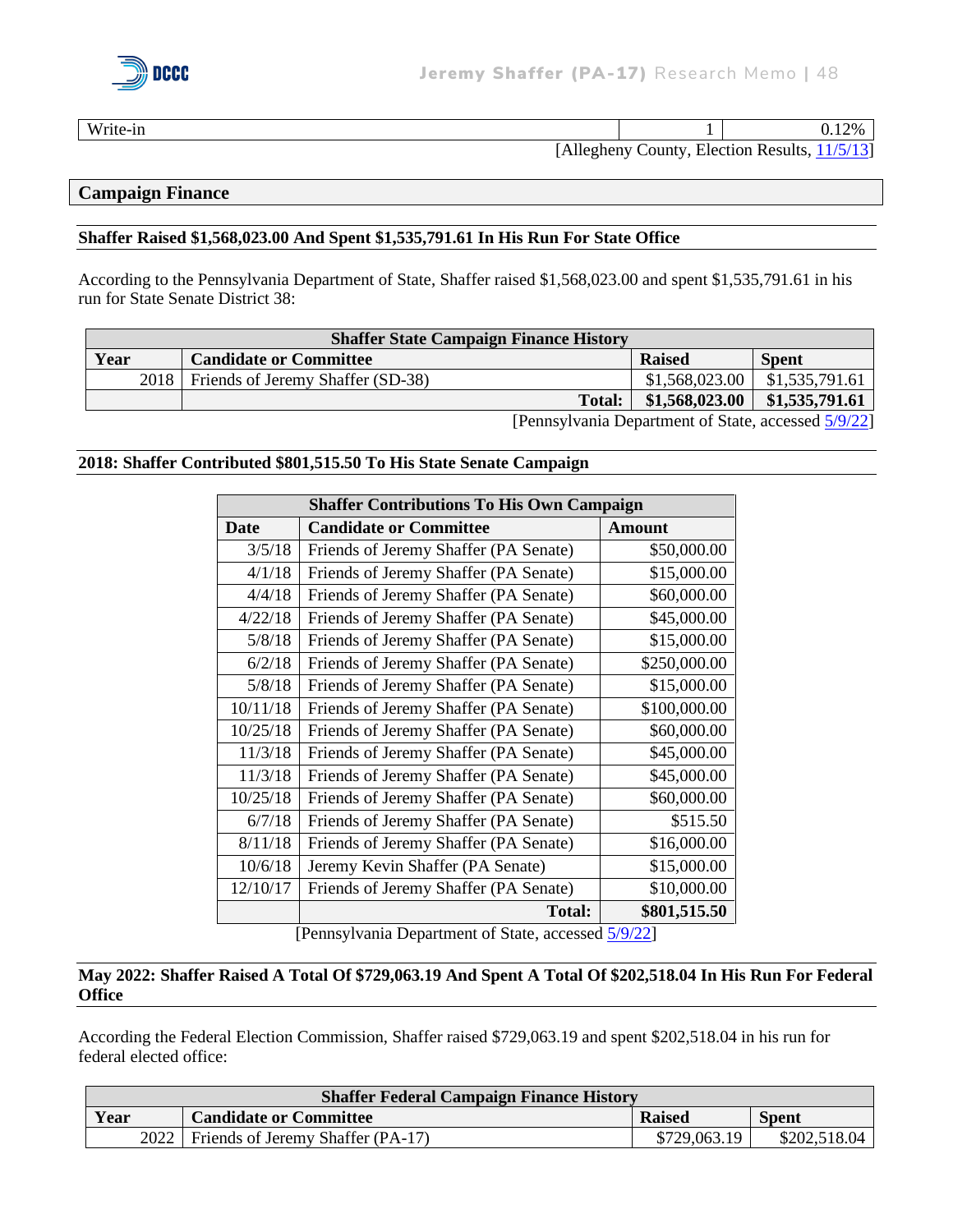

| <b>Total:</b> | \$729,063.19 | \$202,518.04               |
|---------------|--------------|----------------------------|
|               |              | [FEC.gov, accessed 5/9/22] |

#### **2022: Shaffer Loaned \$500,000 To His Congressional Campaign**

**May 2022: Shaffer Had Loaned \$500,000 To His Congressional Campaign.** [FEC.gov, accessed [5/9/22\]](https://www.fec.gov/data/candidate/H2PA17160/?cycle=2022&election_full=true)

#### **Personal Political History**

#### **Personal Political Donations**

#### **Shaffer Has Given \$4,874 To Federal Political Candidates**

According to the Federal Election Commission, Shaffer has given \$4,874 to federal political candidates.

| <b>Shaffer Political Giving History - Federal</b> |                                                  |                                                        |               |                     |
|---------------------------------------------------|--------------------------------------------------|--------------------------------------------------------|---------------|---------------------|
| Year                                              | <b>Candidate or Committee</b>                    | # Donations                                            | Party         | <b>Total Amount</b> |
| 2020                                              | Americans for Parnell Committee (US Senate – PA) | $\overline{c}$                                         | R             | \$359               |
| 2020                                              | Perdue for Senate (US Senate $-GA$ )             | $\overline{2}$                                         | R             | \$500               |
| 2020                                              | Winred                                           | 2                                                      | R             | \$350               |
| 2018                                              | Friends of Pat Toomey (US Senate – PA)           |                                                        | R             | \$250               |
| 2017                                              | Republican Federal Committee of Pennsylvania     | 9                                                      | R             | \$765               |
| 2017                                              | Rothfus for Congress (US House $- PA-12$ )       |                                                        | R             | \$500               |
| 2016                                              | Republican Federal Committee of Pennsylvania     |                                                        | R             | \$300               |
| 2016                                              | Friends of Pat Toomey (US Senate – PA)           |                                                        | R             | \$250               |
| 2016                                              | Toomey Pennsylvania Victory Fund                 |                                                        | R             | \$250               |
| 2014                                              | Bentley Systems, Incorporated Federal PAC        |                                                        |               | \$250               |
| 2012                                              | Bentley Systems, Incorporated Federal PAC        |                                                        |               | \$400               |
| 2012                                              | Rothfus for Congress (US House – PA-12)          |                                                        | R             | \$400               |
| 2010                                              | Citizens for Rothfus Inc.                        |                                                        | R             | \$300               |
|                                                   |                                                  |                                                        | <b>Total:</b> | \$4,874             |
|                                                   |                                                  | [FEC, Individual Contribution Search, accessed 5/9/22] |               |                     |

#### **Shaffer Has Given \$19,815 To State-Level Political Candidates**

According to Pennsylvania Department of State, Shaffer has given \$19,815 to state-level candidates in Pennsylvania.

| <b>Shaffer Political Giving History</b><br>- State (PA Only) |               |                |  |
|--------------------------------------------------------------|---------------|----------------|--|
| Year                                                         | <b>Amount</b> | # Donations    |  |
| 2022                                                         | \$1400        | 5              |  |
| 2021                                                         | \$7370        | 12             |  |
| 2020                                                         | \$4150        | $\overline{4}$ |  |
| 2019                                                         | \$2490        | 6              |  |
| 2018                                                         | \$565         | 3              |  |
| 2017                                                         | \$3225        | 3              |  |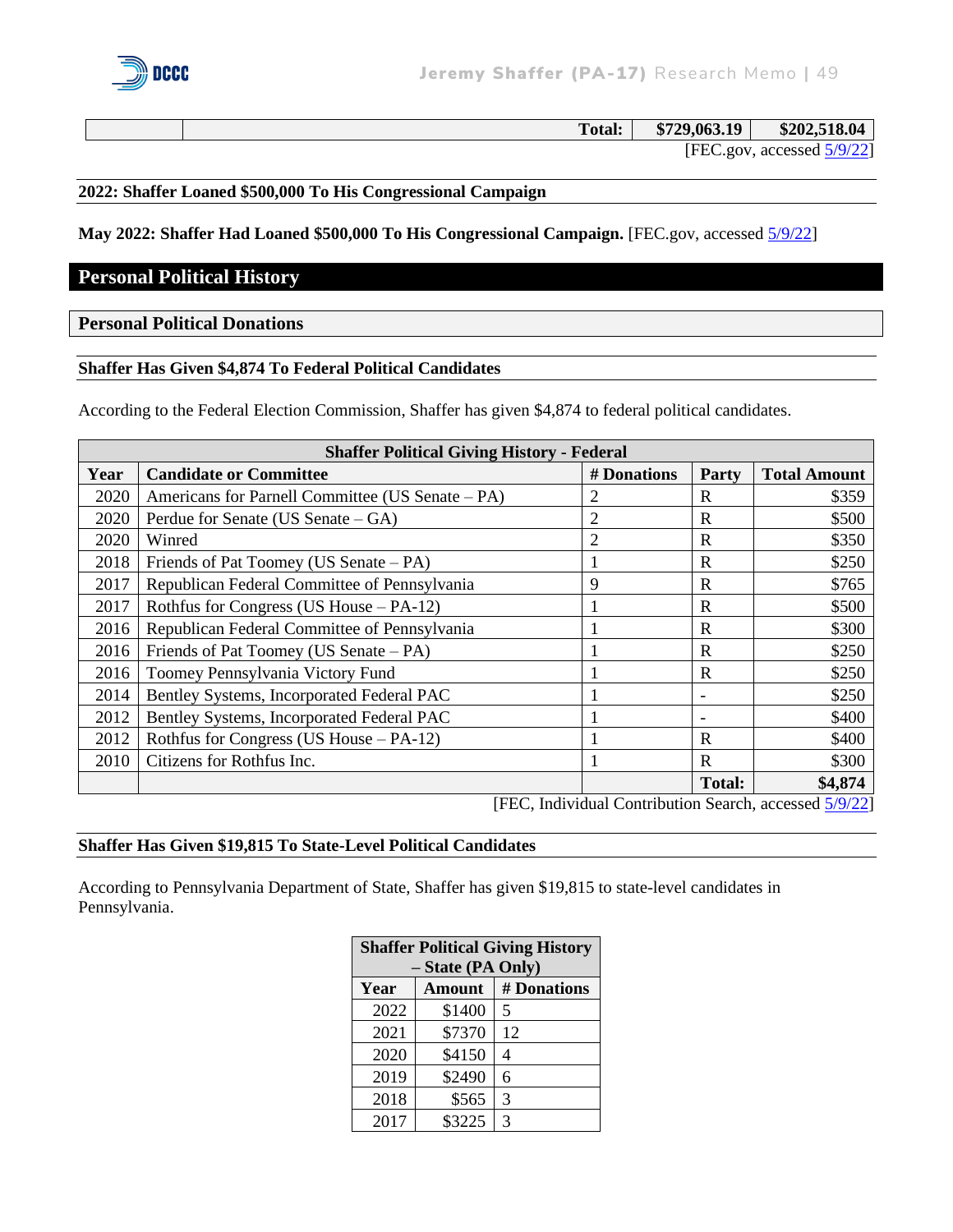

| 2016          | \$160    |    |
|---------------|----------|----|
| 2015          | \$0      | 0  |
| 2014          | \$100    |    |
| 2013          | \$225    |    |
| 2012          | \$0      | 0  |
| 2011          | \$130    |    |
| <b>Total:</b> | \$19,815 | 37 |

[Pennsylvania Department of State, accessed [5/9/22\]](https://www.campaignfinanceonline.pa.gov/Pages/CFReportSearchResults.aspx)

*NOTE: Donations have been aggregated by year and recipient due to volume.*

#### **Voter Activity**

## **Shaffer Was Registered To Vote In Pennsylvania's 17th Congressional District**

#### **Shaffer Was Registered To Vote In Gibsonia, PA 15044.** [VoteBuilder, accessed 5/9/22]

**Shaffer's Address Was Located In Pennsylvania's 17th Congressional District Under 2020 District Lines.**  [House.gov, accessed 5/9/22]

#### **2003-2021: Shaffer Voting History**

| <b>Shaffer Voting History (2003-2021)</b> |                                                        |  |  |
|-------------------------------------------|--------------------------------------------------------|--|--|
| Year                                      | <b>Description</b>                                     |  |  |
| 2021                                      | Voted in the general and R municipal primary elections |  |  |
| 2020                                      | Voted in the general and R primary elections           |  |  |
| 2019                                      | Voted in the general and R primary elections           |  |  |
| 2018                                      | Voted in the general and R primary elections           |  |  |
| 2017                                      | Voted in the general and R primary elections           |  |  |
| 2016                                      | Voted in the general and R primary elections           |  |  |
| 2015                                      | Voted in the general and R primary elections           |  |  |
| 2014                                      | Voted in the general and R primary elections           |  |  |
| 2013                                      | Voted in the general and R primary elections           |  |  |
| 2012                                      | Voted in the general election                          |  |  |
| 2011                                      | Voted in the general and R primary elections           |  |  |
| 2010                                      | Voted in the general and R primary elections           |  |  |
| 2009                                      | Voted in the general and R primary elections           |  |  |
| 2008                                      | Voted in the general election                          |  |  |
| 2007                                      | Voted in the general election                          |  |  |
| 2006                                      | Voted in the general and R primary elections           |  |  |
| 2005                                      | Voted in the municipal election                        |  |  |
| 2004                                      | Voted in the general and R primary elections           |  |  |
| 2003                                      | Voted in the municipal election                        |  |  |
| 2003                                      | Registered to vote 8/1/03                              |  |  |

[VoteBuilder, accessed 5/9/22]

**Public Records**